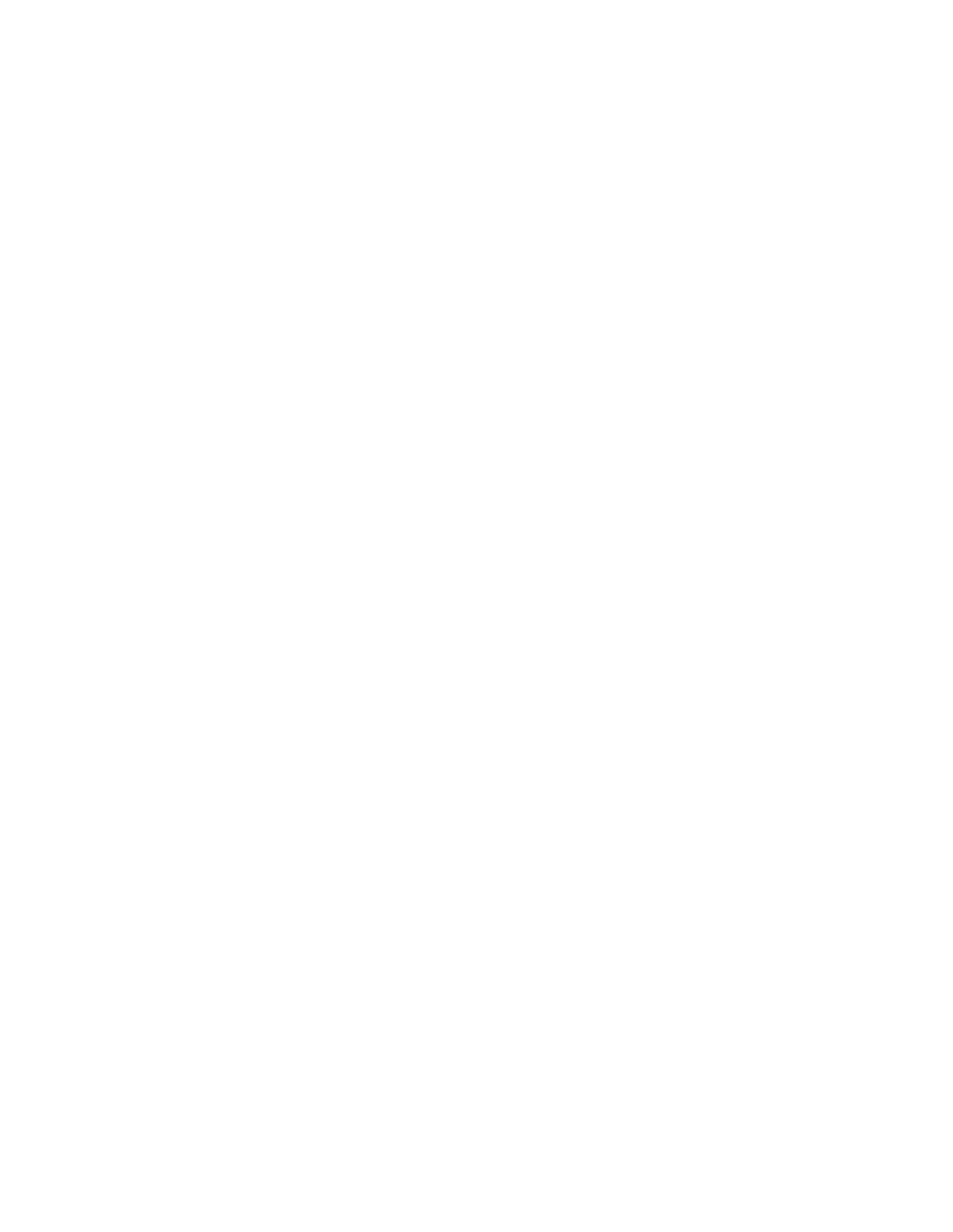# **Contents**

| 28 |
|----|
|    |
|    |
|    |
|    |
|    |
|    |
|    |
|    |
|    |
|    |
|    |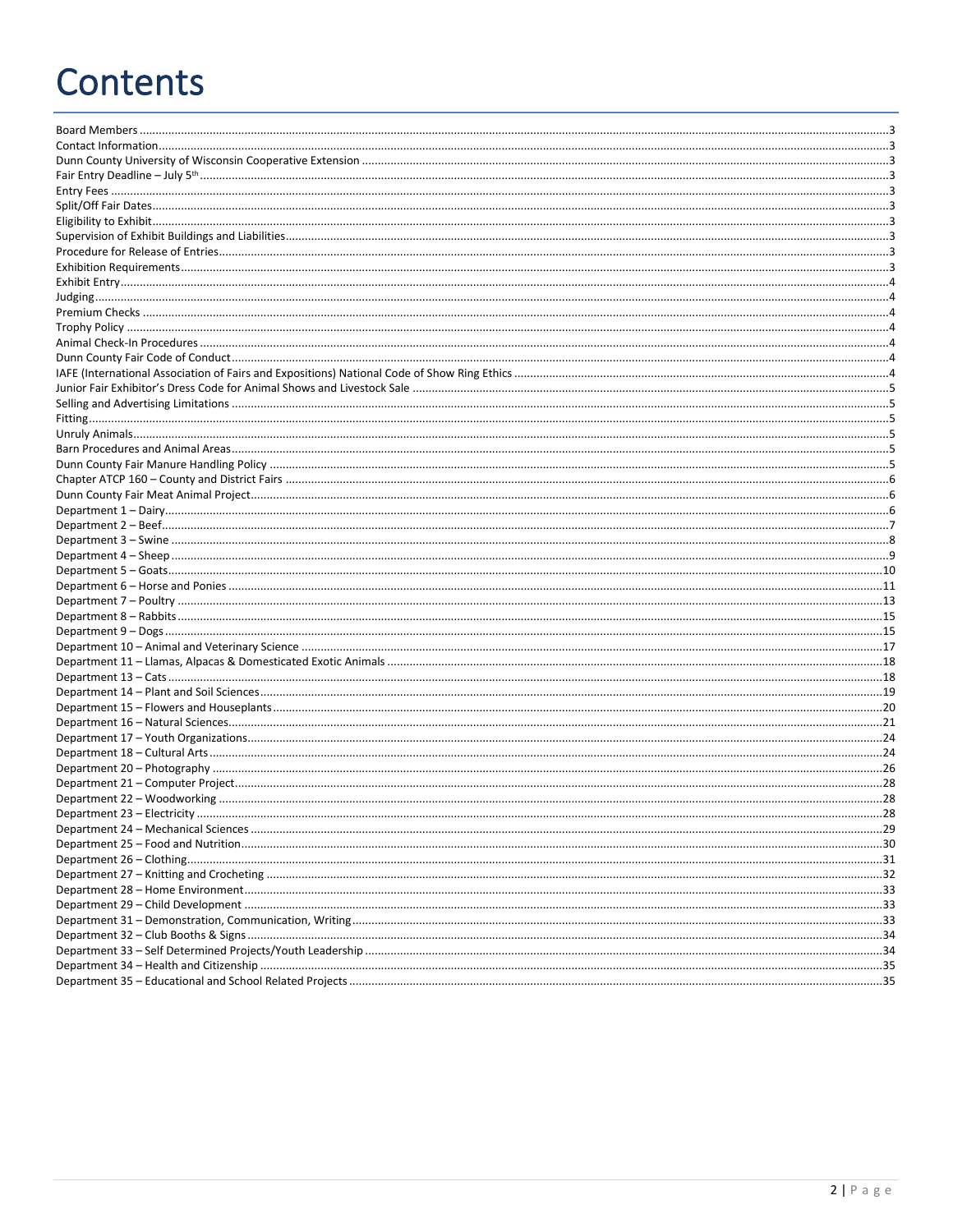# Dunn County Fair

## <span id="page-3-0"></span>Board Members

Debra Gotlibson – President, Grandstand, Grounds, Carnival, Beer Garden and Security; Ron Score – Free Stage and Food Court; Larry Bjork – Non-Animal Exhibits & Commercial Building; Deric Wolf – Vice President, Animal Exhibits; Troy Steinmeyer, Animal Exhibits; Scott Baier – Sponsors.

## <span id="page-3-1"></span>Contact Information

Mailing Address: 3001 US Highway 12 East, Menomonie, WI 54751 Fair Location: 620 17th Street, Menomonie, WI 54751 Phone: 715-308-8659

E-mail: [fairboard@co.dunn.wi.us](mailto:fairboard@co.dunn.wi.us)

## <span id="page-3-2"></span>Dunn County University of Wisconsin Cooperative Extension

Luisa Gerasimo, 4-H Program Educator; Katie Wantoch, Agriculture Agent, Specializing in Economic Development; Addison Vang, Community Educator; Sandy Tarter, FoodWise Coordinator; Margaret Murphy, Horticulture Outreach Specialist; Michelle Bachand, Support Specialist; Catherine Emmanuelle, Area Extension Director, Chippewa, Dunn, and Eau Claire Counties.

The Dunn County Fair Board reserves the right to interpret all rules and regulations. It is understood that each exhibitor at the Dunn County Fair subscribes to the rules and regulations found in the fair book.

It is important to refer to the website for updates to rules, regulations and any changes to departments, classes, and lots.

# <span id="page-3-3"></span>Fair Entry Deadline – July 5<sup>th</sup>

All exhibitors must enter online using **FairEntry**. If you are a 4-H member, your 4HOnline profile will be imported into FairEntry and you will sign in using the same id and password that you use on 4HOnline. Exhibitors from other youth groups, need to create a user id and password in FairEntry the first time they log in. Check department regulations for any specific entry requirements.

No additional entries will be accepted on entry day unless previously entered in FairEntry.

## <span id="page-3-4"></span>Entry Fees

Each exhibitor is charged a \$5 entry fee. Payment of this fee is due at the time of entry tag pickup. Included in the entry fee is a wristband that covers the exhibitor's admission to the fair for the entire week.

## <span id="page-3-5"></span>Split/Off Fair Dates

Any projects scheduled for a date not during the Dunn County Fair, must prepare a photo display of the exhibit, created by participants and/or superintendents, for each of these projects and displayed in the Exhibit Hall during the fair.

# <span id="page-3-6"></span>Eligibility to Exhibit

Only youth residents of Dunn County or towns adjoining Dunn County, who are under 20 years of age on January 1 of the current fair year, are eligible to exhibit at the Dunn County Fair, providing the exhibitor is a member of any of the following Dunn County youth groups: 4-H, FFA, FCCLA/HOSA, Scouts, FBLA, SkillsUSA (VICA), breed organizations or any other state recognized group under adult leadership with an approved educational program. All groups must be approved by the Dunn County Fair. Exhibitors must declare on their entry form if they have exhibited the same item at another state-aided fair in Wisconsin; this does not include items exhibited at the Wisconsin State Fair.

## <span id="page-3-7"></span>Supervision of Exhibit Buildings and Liabilities

The Dunn County Fair Board will endeavor to provide adequate care and protection to all exhibits for the duration of the fair. In no case, shall the Dunn County Fair or any of its board members, superintendents or staff be held responsible for any loss, damage, injury or deaths by disease, theft, or from any other cause of any character, to any property or exhibit while same is on the Dunn County Fair Grounds, or any other time or place. Management hereby assumes no responsibility for any property being brought and kept on said grounds.

Adult volunteers of open class and all youth groups will provide supervision of exhibit buildings during their scheduled times and while viewing the exhibits at their leisure.

# <span id="page-3-8"></span>Procedure for Release of Entries

All exhibits must be left in place until Sunday. NO EXHIBITS WILL BE RELEASED WITHOUT THE EXPRESSED WRITTEN CONSENT OF THE FAIR BOARD. All exhibits (including animals) are released at 5:00 pm on Sunday. All barn decorations must be left in place until 4:30 p.m. on Sunday. All exhibits should be removed by 7:00 p.m. on Sunday from the exhibit buildings at which time the buildings will be closed.

## <span id="page-3-9"></span>Exhibition Requirements

- 1. Exhibitors can only enter project areas officially enrolled in under a youth organization and shall be a result of the exhibitors' own work since the previous fair.
- 2. Exhibitors may enter in a lot number only once, regardless of membership in multiple youth organizations. No exhibitor can compete against himself or herself.
- 3. Exhibit poster entries for all departments shall be 22"x28". A poster entry shall be two dimensional; a display entry shall be three dimensional.
- 4. All animal projects exhibited must be identified with the leader/advisor and under the daily care and management of the youth exhibitor before May 1st. The exhibitor enrolled in the project shall keep required records of goals, cost, income and progress in the project including any additional requirements such as in the Dunn County Fair Meat Animal Projects.
- 5. All exhibitors must be entered in showmanship by the entry deadline by completing an online entry using FairEntry. Age as of January 1st. Cloverbuds are not eligible.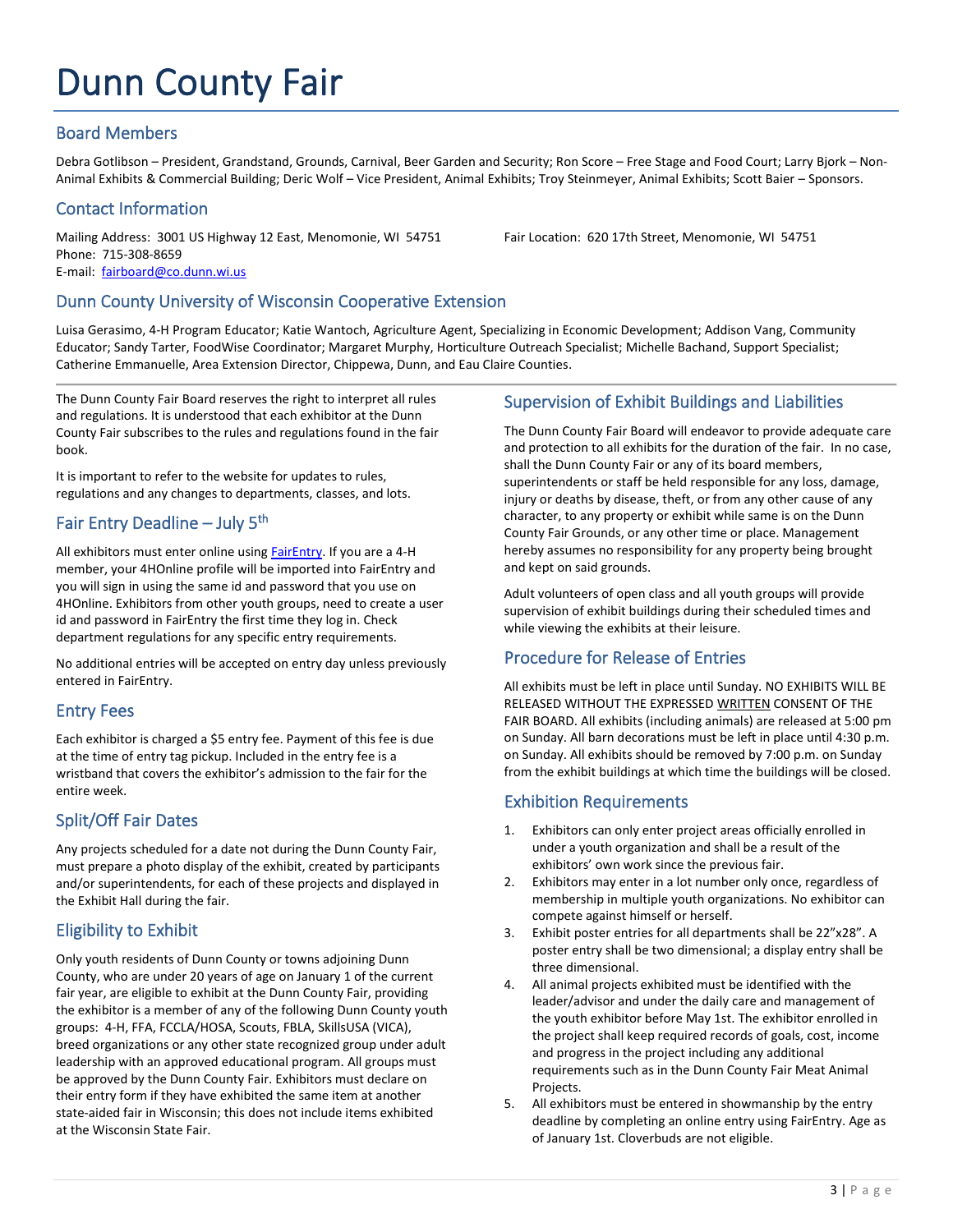- 6. Special rules governing various types of exhibits are printed in the heading of each department. Read specific department regulations since each will be enforced.
- 7. Misrepresentation or failure to comply with all regulations may result in ribbon being dropped one place or disqualification.

## <span id="page-4-0"></span>Exhibit Entry

- 1. Obtain entry tags from your general/club leader. Report any tag errors to fair staff prior to the fair. Check exhibit entry and judging times.
- 2. Attach these entry tags securely to each exhibit. Bring exhibit to the proper exhibit area.
- 3. Animal entries you may be asked to show the entry tag to the ring clerk when entering the show ring.
- 4. All animal exhibits must be fed and/or cared for at the exhibitor's expense and risk.
- 5. Exhibitors must show their own exhibits unless approved by the fair board. A substitute youth belonging to a youth organization may show a sick or injured exhibitor's projects.

## <span id="page-4-1"></span>Judging

- Unless otherwise indicated, all classes in the junior and educational departments are judged according to the Danish System. Exhibitor may need to be present for conference.
- Superintendents reserve the right to combine lots with insufficient entries (three or less) or split lots with 16 or more entries.
- Champions, Grand Champions, Supreme Grand Champions, Best of Breed, Best of Show, Best of Variety and Awards of Excellence are awarded at the judge's discretion.

## <span id="page-4-2"></span>Premium Checks

If you feel there is an error in your premium check, you must contact the Fair Office by November 30<sup>th</sup> of the current year for the Fair Board to consider an adjustment. After that date, no disputed checks will be considered. Premiums are listed within each Department.

# <span id="page-4-3"></span>Trophy Policy

In 2009, the Dunn County Fair Board established a no trophy policy. In lieu of trophies, animal department award winners are honored on a permanent display board with yearly engraved plates. Although made with good intentions, in the past, trophies that were not approved by the Dunn County Fair Board were presented the day of the show. The Fair Board will not accept unsolicited trophies distributed to exhibitors without previous approval. Please contact the Fair Board if you wish to sponsor items for the fair.

# <span id="page-4-4"></span>Animal Check-In Procedures

- 1. Vehicles carrying all livestock, feed, and tack, must enter using the North gate on 17th Street. The exception is horses, which must enter using the East gate on 21st Street.
- 2. All exhibitors must complete the Animal ID and Check-in Information form before unloading.
- 3. Refer to the [Animal Health Regulations for Fairs and Shows in](https://datcp.wi.gov/Documents/FairRulesAnimals.pdf)  [Wisconsin](https://datcp.wi.gov/Documents/FairRulesAnimals.pdf) for additional requirements and documentation needed.
- 4. Superintendents will complete a health and identification check before animals can be unloaded. For the safety of exhibitors and animals, any animal not meeting health and identification checks will be disqualified.
- 5. After unloading, all trucks and trailers must be moved to the parking lot. If you plan to leave the truck and trailer overnight

on entry day, contact the fair office for permission and parking assistance. No trailers may remain on the grounds after entry day.

# <span id="page-4-5"></span>Dunn County Fair Code of Conduct

Participants attending the Dunn County Fair as an exhibitor, parent, spectator, superintendent, judge or fair official must conduct themselves in a manner consistent with the following IAFE National Code of Show Ring Ethics, adapted in part, and the Dunn County Fair Addendums to the code. These Codes of Conduct are not limited to the show ring, but are applicable to all departments, activities and events associated with the Dunn County Fair.

# <span id="page-4-6"></span>IAFE (International Association of Fairs and Expositions) National Code of Show Ring Ethics

Exhibitors of animals at livestock shows shall at all times deport themselves with honesty and good sportsmanship. Their conduct in this competitive environment shall always reflect the highest standards of honor and dignity to promote the advancement of agricultural education. Owners and exhibitors who violate the code of ethics will forfeit premiums, awards and auction proceeds and shall be prohibited from future exhibition in accordance with the rules adopted by the respective fairs and livestock shows. The following is a list of guidelines for all exhibitors and all livestock in competitive events:

- 1. All exhibitors must present, upon request of fair and livestock show officials, proof of ownership, length of ownership and age of all animals entered. Misrepresentation of ownership, age, or any facts relating thereto is prohibited.
- 2. Owners and exhibitors shall provide animal health certificates from licensed veterinarians upon request by fair or livestock show officials.
- 3. Junior exhibitors are expected to care for and groom their animals while at fairs or livestock shows.
- 4. Animals shall be presented to show events where they will enter the food chain free of drug residues. Animals not entered in an event which culminates with the animal entering the food chain shall not be administered drugs other than in accordance with applicable federal, state, and provincial statutes, regulations and rules. At any time after an animal arrives on the fair or livestock show premises, all treatments involving the use of drugs and/or medications for the sole purpose of protecting the health of the animal shall be administered by a licensed veterinarian.
- 5. Any surgical procedure or injection of any foreign substance or drug or the external application of any substance which could affect the animal performance or alter its natural contour, confirmation, or appearance, except external applications of substances to the hoofs or horns of animals which affect appearance only and except for surgical procedures performed by a duly licensed veterinarian for the sole purpose of protecting the health of the animal, is prohibited.
- 6. The use of showing and/or handling practices or devices such as striking animals to cause swelling, using electrical contrivance, or other similar practices are not acceptable and are prohibited.
- 7. Direct criticism or interference with the judge, fair or livestock show management, other exhibitors, breed representatives or show officials before, during or after the competitive event is prohibited. In the furtherance of their official duty, all judges, fair and livestock show management, or other show officials shall be treated with courtesy, cooperation and respect and no person shall direct abusive or threatening conduct toward them.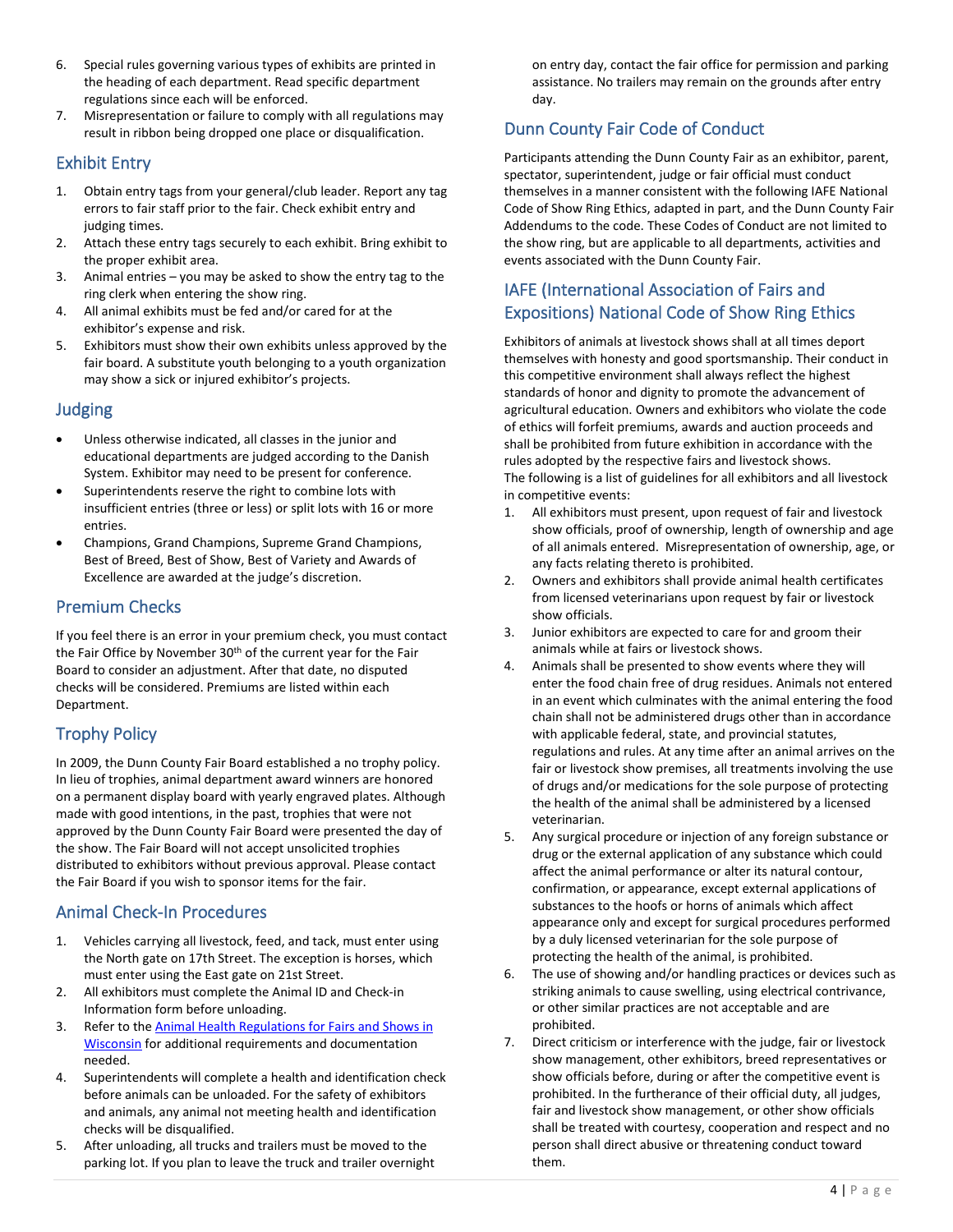8. The act of entering an animal in a fair or livestock show is the giving of verification by the owner and exhibitor that he or she has read the IAFE National Code of Show Ring Ethics and understands the consequences of penalties provided for action prohibited by the code.

# <span id="page-5-0"></span>Junior Fair Exhibitor's Dress Code for Animal Shows and Livestock Sale

In an effort to promote a professional appearance while showing animals and during showmanship, youth exhibitors are expected to adhere to the following dress code when in the show ring. Deviations from the dress code will result in a request to change before you show your animals. If an exhibitor is not in compliance with the dress code, he or she will be disqualified from both the show and/or sale.

- Show whites are recommended for animal shows, but it is acceptable to wear a clean white shirt and dark pants. Western wear is acceptable for beef, swine, sheep, and meat goat shows. White show coats are acceptable for rabbits, small animals, and poultry. Horse exhibitors should follow horse attire and safety gear requirements as stated under the Department 6 regulations.
- Full length pants are required; belts are strongly encouraged.
- Shirts are required to have collars and sleeves. Shirts should have no writing including farm names, family names, or any advertising.
- Closed toe shoe or boots are required.
- Hats or caps are not allowed.

The Superintendents from each department, in combination with the Fair Board, will enforce these regulations. Please plan ahead to have appropriate clothes on show day. A professional appearance will leave a positive impression.

# <span id="page-5-1"></span>Selling and Advertising Limitations

Owners and exhibitors may not advertise or sell any exhibits or animals at the fair except those officially entered in the Dunn County Fair Meat Animal Project or Small Animal Auction. No firm, farm or name identification shall be permitted on any items.

## <span id="page-5-2"></span>Fitting

Clipping and grooming of exhibits while on the Fairgrounds is to be completed only the by exhibitor, immediate family (spouse, parents and grandparents, children and grandchildren, brothers and sisters, aunts and uncles, mother-in-law and father-in-law, brothers-in-law and sisters-in-law, daughters-in-law, sons-in-law, adopted, half, and step members are also included in immediate family), legal guardian and/or another participating junior exhibitor. No artificial filling of animals will be allowed.

## <span id="page-5-3"></span>Unruly Animals

All animals must be under the control of the youth exhibitor to be eligible for entry in the show ring. For the safety of exhibitors and spectators the superintendent will disqualify any animal if they present an unsafe condition.

# <span id="page-5-4"></span>Barn Procedures and Animal Areas

All exhibitors entering animals for show at the Dunn County Fair are responsible for cage, pen, and/or stall set-up prior to the fair, care of their animals during the fair, and cage, pen and/or stall tear down when removing animals from the fair.

• Attend animal barn set up days and times prior to the fair as announced through UW-Extension and Facebook.

- Following the superintendent's directions, assist in setup of necessary cages, pens, and/or stalls for the animal species and exact number of animals intended to be shown. Superintendents will mark barn area according to club space needed.
- Exhibitors showing animals are required to feed, clean, and care for their animals. All exhibitors showing animals will be required to participate in barn duty as assigned by superintendents.
- No furniture or appliances are allowed in barn areas. Small tables and chairs are allowed.
- Exhibitors planning on staying at the fairgrounds overnight must complete and submit to the Fair Office the overnight consent form.
- All barns will be open to the public from 8:00 AM to 11:00 PM
- Follow specific manure handling policies for the barn your exhibits are housed in.
- Remove all belongings and assist in tear down of cages, pens, and/or stalls when removing animals from the fairgrounds.

# <span id="page-5-5"></span>Dunn County Fair Manure Handling Policy

The Dunn County Fair has developed and will enforce this policy. The Fair Board has established an agreement with a private composting business to have all the manure hauled to that site. The following guidelines must be practiced in all barns:

- All materials in manure must be ready for composting.
- Only straw, cornstalks and wood shavings will be allowed for animal bedding. Only horse and swine exhibitors may use sawdust.
- No wood chips, bark, course wood products, and metal of any kind, wire, plastic string, Styrofoam, or any other noncompostable materials may be in the manure or used to secure animals.
- Only twine will be allowed for securing gates. Goat and sheep exhibitors may use wire (since these species eat twine). The goat and sheep superintendents shall supervise the goat and sheep exhibitors who must remove all wire from the manure.
- During the fair, all animal waste must be placed into the dumpsters provided for manure disposal. Other items may not be placed into these dumpsters. Manure and bedding should never be placed into the regular trashcans.
- Superintendents on duty will inspect the bedding. If all the components are approved, the county will take the manure to the composting site. If the bedding is not approved, exhibitors will need to come back and haul out the manure and bedding.
- On the Sunday of the fair, exhibitors are expected to thoroughly clean their animals' areas and cages (and, if necessary, take down cages) in all buildings and place the manure into the proper manure dumpsters. The following exceptions exist:
	- o Exhibitors in the small animal barn should make one large pile (which can be easily scooped by a loader) in the center of their barn.
	- o Exhibitors in the cattle barn may leave their bedding in place; however, all gates, pens and steel fence posts must be removed. Please note that if a steel fence post breaks off, the area needs to be reported to the superintendent so that equipment used to work up the dirt floor is not damaged.
- If there are violations to these guidelines, the compost site may discontinue this service and all the exhibitors will need to haul all bedding and manure back to their own farms/homes. Individual exhibitors violating this policy may lose their fair premiums.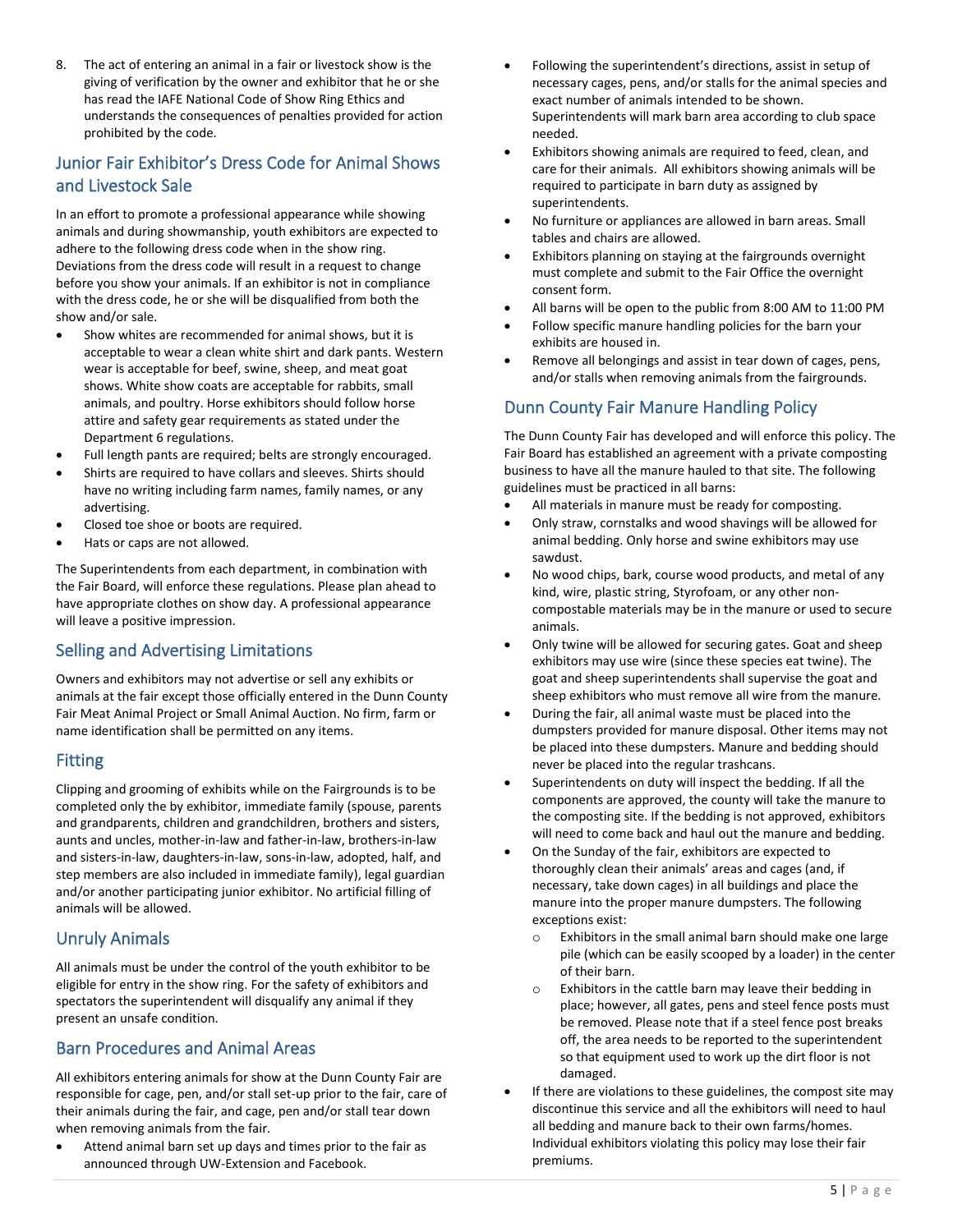# Animal Health Regulations for Fairs and Shows in Wisconsin

The Dunn County Fair follows Wisconsin animal health regulations, which are subject to change at any time. It is especially important that you refer to the website prior to the fair and review required [animal health regulations.](https://datcp.wi.gov/Documents/FairRulesAnimals.pdf)

## <span id="page-6-0"></span>Chapter ATCP 160 – County and District Fairs

The Dunn County Fair follows the rules and regulations as set by the Wisconsin State Legislature. Refer to the appendix for a copy of ATCP 160 as it applies for junior fairs or the website fo[r ATCP 160](https://docs.legis.wisconsin.gov/code/admin_code/atcp/140/160.pdf) – [County and District Fair regulations.](https://docs.legis.wisconsin.gov/code/admin_code/atcp/140/160.pdf)

## <span id="page-6-1"></span>Dunn County Fair Meat Animal Project

Refer to the rules set by the Dunn County Fair Meat Animal Committee as found on the **Dunn County Fair** website. The rules may also be found on the [Extension Dunn County](https://dunn.extension.wisc.edu/) website.

## <span id="page-6-2"></span>Department 1 – Dairy

#### DAIRY ENTRY RULES

- Follow all general regulations that might apply as found in the beginning of the fair book.
- Refer to the requirements in the Junior Fair Exhibitor's Dress Code for Animal Shows and Livestock Sale found in the front pages of this fair book.
- Enter under the correct class according to your breed as listed below. See ATCP 160.08 for proper age definitions.
- Complete Animal ID and Check-in Form. Registration papers must accompany registered animals. All cattle must have an acceptable form of animal identification to be entered at the fair.
- Refer to the Animal Health Regulations for Fairs and Shows in Wisconsin for additional requirements and documentation needed.
- All cattle shall be polled or dehorned, except spring calves. Any cattle with horns and/or scur will be disqualified.
- Animals should be under the care and management of the exhibitor and held under the control of the youth exhibitor in the show ring.
- Follow barn procedures, bedding requirements and manure handling policy as found in the beginning of the fair book.
- Check exhibit entry and judging times.
- Danish judging: exhibitors must be present.

DAIRY CATTLE CLASSES

**CLASS A – HOLSTEIN**

(Be sure to use the correct letter for your breed)

|                                   | <b>CLASS B – GUERNSEY</b><br><b>CLASS C - JERSEY</b><br><b>CLASS D - BROWN SWISS</b><br><b>CLASS E - MILKING SHORTHORN</b><br><b>CLASS F - AYRSHIRE</b><br><b>CLASS G - OTHER BREEDS</b> |             |  |
|-----------------------------------|------------------------------------------------------------------------------------------------------------------------------------------------------------------------------------------|-------------|--|
|                                   | <b>REGISTERED</b>                                                                                                                                                                        |             |  |
| Lot:                              |                                                                                                                                                                                          |             |  |
| 1.                                | Heifer calf – spring                                                                                                                                                                     | 59.8.7.5.   |  |
|                                   | 2. Heifer calf – winter                                                                                                                                                                  | 59.8.7.5.   |  |
|                                   | $3.$ Heifer calf $-$ fall                                                                                                                                                                | 59.8.7.5.   |  |
|                                   | 4. Heifer calf – summer yearling                                                                                                                                                         | \$11.9.7.5  |  |
| 5.                                | Heifer calf – spring yearling                                                                                                                                                            | \$11.9.7.5. |  |
| 6.                                | Heifer $-$ winter yearling                                                                                                                                                               | \$11.9.7.5. |  |
| 7.                                | Heifer $-$ fall yearling                                                                                                                                                                 | \$11.9.7.5. |  |
| Champion Registered Junior Female |                                                                                                                                                                                          |             |  |

Reserve Champion Registered Junior Female

|                                      | Reserve Champion Registered Junior Female             |              |  |
|--------------------------------------|-------------------------------------------------------|--------------|--|
| 8.                                   | $Cow - 2 years$                                       | \$12.10.8.6. |  |
| 9.                                   | $Cow - 3$ years                                       | \$12.10.8.6. |  |
|                                      | 10. Cow $-4$ years                                    | \$12.10.8.6. |  |
|                                      | 11. Cow $-5$ years and older                          | \$12.10.8.6. |  |
|                                      | 12. Dry cow $-3$ years and older                      | \$12.10.8.6. |  |
|                                      | <b>Champion Registered Senior Female</b>              |              |  |
|                                      | Reserve Champion Registered Senior Female             |              |  |
|                                      | Grand Champion Registered Female – Plaque Recognition |              |  |
| <b>GRADE</b>                         |                                                       |              |  |
| Lot:                                 |                                                       |              |  |
|                                      | 13. Heifer calf – spring                              | \$8.7.6.5.   |  |
|                                      | 14. Heifer calf - winter                              | \$8.7.6.5.   |  |
|                                      | 15. Heifer calf - fall                                | \$8.7.6.5.   |  |
|                                      | 16. Heifer calf – summer yearling                     | \$8.7.6.5.   |  |
|                                      | 17. Heifer calf – spring yearling                     | \$8.7.6.5.   |  |
|                                      | 18. Heifer – winter yearling                          | \$8.7.6.5.   |  |
|                                      | 19. Heifer $-$ fall yearling                          | \$8.7.6.5.   |  |
| Champion Grade Junior Female         |                                                       |              |  |
| Reserve Champion Grade Junior Female |                                                       |              |  |
|                                      |                                                       |              |  |

| 20. Cow $-2$ years               | \$9.8.7.5 |  |  |
|----------------------------------|-----------|--|--|
| 21. Cow – 3 years                | 59.8.7.5. |  |  |
| 22. Cow – 4 years                | 59.8.7.5. |  |  |
| 23. Cow – 5 years and older      | 59.8.7.5. |  |  |
| 24. Dry cow $-3$ years and older | \$9.8.7.5 |  |  |

Champion Grade Senior Female

Reserve Champion Grade Senior Female

Grand Champion Grade Female – Plaque Recognition

Junior Supreme Grand Champion (all junior champions/all breeds) – Plaque Recognition

Senior Supreme Grand Champion (all senior champions/all breeds) – Plaque Recognition

#### **CLASS H – DAIRY GROUP EXHIBITS**

Ribbons only Lot:

- 1. Daughter/Dam Class Class to include two dairy females shown by one or two exhibitors. In this class, the dam must have been and still is carried as a project continuously and her daughter must also be carried as a project and have complete records. This will include both grades and purebreds. Records of management and ownership may be requested in the ring.
- 2. Produce of Dam These are two animals produced from one dam and may be shown by one or two exhibitors.
- 3. Bred and owned All breeds Ownership shall be determined by registration papers on purebreds and NDAIA, VIP or breed association papers on identified grade animals. The name of the exhibitor must be on the paper. Papers are checked at show ring.
- 4. Junior Club Herd This entry shall consist of 5 animals of one breed (registered and/or grade – under age 2). The animals must be exhibited by 3 or more junior exhibitors from the same club. Youth members must exhibit the herd and all persons assisting with the herd entry in the show ring must be youth.
- 5. Senior Club Herd This entry shall consist of 5 animals of one breed (registered and/or grade over age 2). The animals must be exhibited by 3 or more junior exhibitors from the same club. Youth members must exhibit the herd and all persons assisting in the show ring must be youth.

#### **CLASS J – DAIRY SHOWMANSHIP**

- All exhibitors must be pre-entered in showmanship and show their own animals
- Danish judging: exhibitors must be present
- \$3.00 \$2.50 \$2.00 \$1.50

 $Int$ 

1. Beginner – Grades 3-6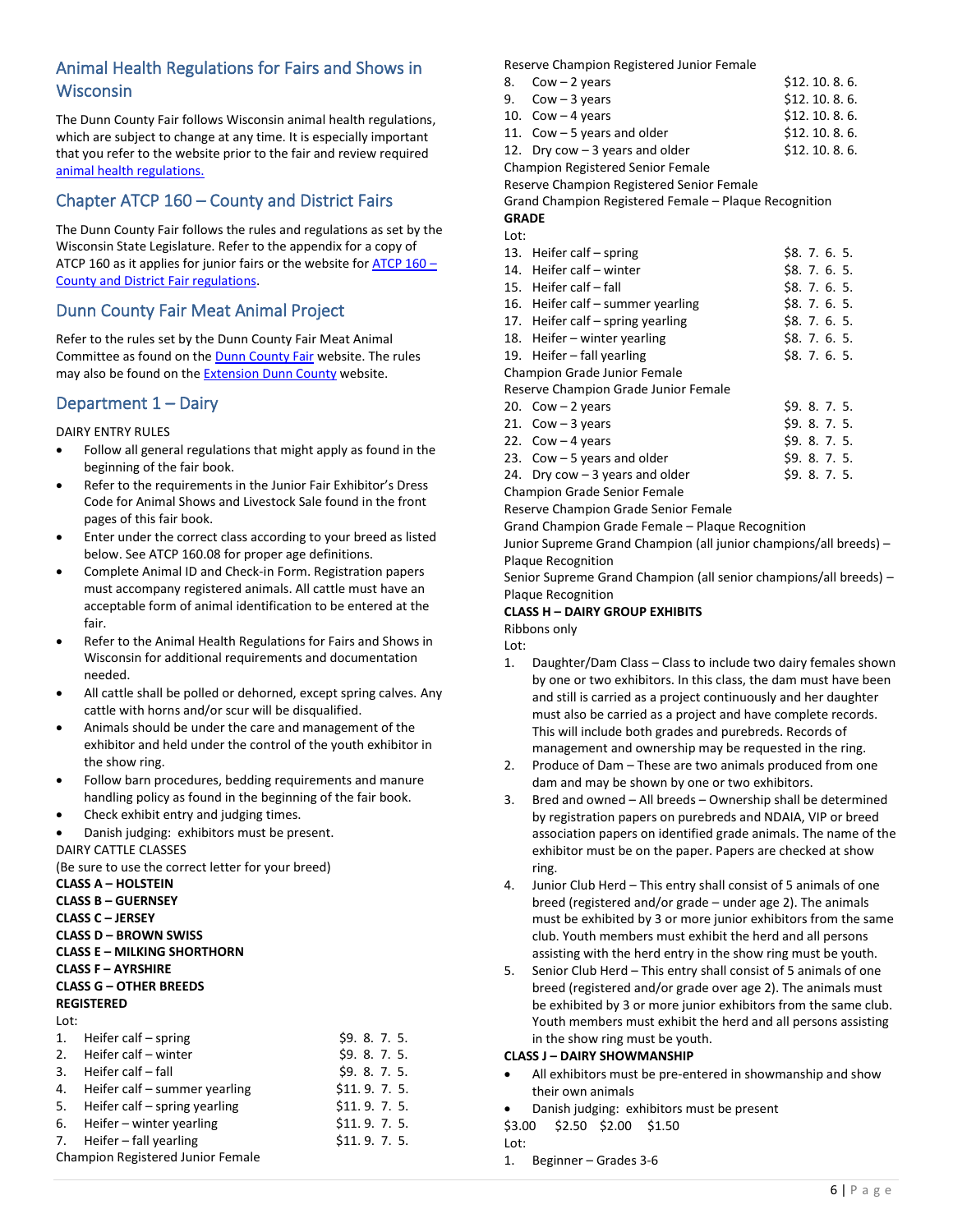#### 2. Intermediate – Grades 7-9

3. Senior – Grades 10 & up

Showmanship Ribbon & Plaque Recognition

# <span id="page-7-0"></span>Department 2 – Beef

BEEF ENTRY RULES:

- Follow all general regulations that might apply as found in the beginning of the fair book.
- Refer to the requirements in the Junior Fair Exhibitor's Dress Code for Animal Shows and Livestock Sale found in the front pages of this fair book.
- Enter under the correct class according to your breed as listed below. See ATCP 160.08 for proper age definitions.
- Complete Animal ID and Check-in Form. Registration papers must accompany registered animals. All bulls must be registered or eligible for registry. All beef must have an acceptable form of animal identification to be entered at the fair.
- Refer to the Animal Health Regulations for Fairs and Shows in Wisconsin for additional requirements and documentation needed.
- All cattle shall be polled or dehorned, except junior steer calves and junior heifer calves. Any cattle with horn and/or scur will be disqualified.
- All second-year beef exhibitors in the meat animal project must show at least one animal in the breeding classes.
- Animals should be under the care and management of the exhibitor and held under the control of the youth exhibitor in the show ring, led with a single halter only or be released as an unruly animal.
- Fitting: Clipping and grooming of animals while on the fairgrounds is to be done only by the exhibitor, immediate family, legal guardian and/or other participating Dunn County junior beef exhibitor.
- In the best interest of the breeders and to maintain a reputation of integrity of their cattle in the show ring, the "artificial filling of animals" will not be allowed.
- Follow barn procedures, bedding requirements and manure handling policy as found in the beginning of the fair book.
- Check exhibit entry and judging times.
- Danish judging: exhibitors must be present.

## **BEEF BREEDING CLASSES**

**CLASS A – Angus**

**CLASS B – Hereford**

- **CLASS C – Charolais**
- **CLASS D – Simmental**
- **CLASS E – Limousin CLASS EE – Shorthorn**
- **CLASS F – Crossbreds**

**CLASS G – Any other breed (Must be high percentage - 7/8 beef)** Lot:

| $\mathbf{1}$ .                   | Junior bull calf                    | \$9, 8, 7, 5. |  |
|----------------------------------|-------------------------------------|---------------|--|
| 2.                               | Senior bull calf                    | \$9, 8, 7, 5. |  |
|                                  | Champion Bull Calf - Ribbon         |               |  |
|                                  | Reserve Champion Bull Calf - Ribbon |               |  |
| 3.                               | Junior steer calf                   | \$9.8.7.5.    |  |
| 4.                               | Junior heifer calf                  | \$9.8.7.5.    |  |
| 5.                               | Senior heifer calf                  | \$11.9.7.5.   |  |
| 6.                               | Summer yearling heifer              | \$11.9.7.5.   |  |
| 7.                               | Junior yearling heifer              | \$11.9.7.5.   |  |
| 8.                               | Senior yearling heifer              | \$11.9.7.5.   |  |
| 9.                               | $Cow - 2$ years or over             | \$11.9.7.5.   |  |
| Champion Female - Ribbon         |                                     |               |  |
| Reserve Champion Female - Ribbon |                                     |               |  |

Grand Champion – Ribbon & Plaque Recognition **CLASSES H-K MARKET CLASSES**

- Market heifer and steer classes will be determined by weight following the final weigh-in.
- An exhibitor may enter up to 3 animals under this section and may receive up to 2 premiums in any entry class under this section.
- Two animals may be entered in the same class but different weight divisions. If upon weigh-in they are discovered to be in the same weight division, the exhibitor may ask another junior exhibitor to exhibit one of the animals. Premiums will only be awarded for top animal.
- A market heifer does not qualify as a breeding animal.
- Weight classes will be determined at the discretion of the superintendents. The decision of the superintendents is final.

# **CLASS H – SINGLE BREED**

(Both parents of the same breed)

\$8. \$7. \$6. \$5.

- Lot:
- 1. Lightweight yearling steer
- 2. Heavyweight yearling steer

Champion – Ribbon & Plaque Recognition

Reserve Champion – Ribbon

## **CLASS I – DAIRY/BEEF CROSS**

(50% or less beef breeding, one parent dairy – one parent beef) \$8. \$7. \$6. \$5.

Lot:

- 1. Lightweight yearling steer
- 2. Heavyweight yearling steer

Champion – Ribbon & Plaque Recognition

## Reserve Champion – Ribbon

**CLASS J – CROSSBRED**

(Parents more than one beef breed)

\$8. \$7. \$6. \$5.

- Lot:
- 1. Lightweight yearling steer
- 2. Heavyweight yearling steer

Champion – Ribbon & Plaque Recognition

## Reserve Champion – Ribbon

## **CLASS K – DAIRY**

(Both parents of dairy breeding – 100% dairy breeding)

\$8. 7. 6. 5.

- Lot:
- 1. Lightweight yearling steer
- 2. Heavyweight yearling steer

Champion – Ribbon & Plaque Recognition

Reserve Champion – Ribbon

Grand Champion Market Steer – Ribbon & Plaque Recognition

**CLASS L – MARKET HEIFER**

\$8. 7. 6. 5.

- Lot:
- 1. Lightweight yearling heifer
- 2. Heavyweight yearling heifer
- Champion Ribbon & Plaque Recognition

#### **CLASS M – FEEDER CALF**

Entries in this class may be beef, dairy or dairy-beef calves. Exhibits shall be entered in one of not more than two weight classes.

- \$8. 7. 6. 5.
- Lot:
- 1. Beef feeder calf
- 2. Dairy feeder calf
- 3. Dairy-beef feeder calf

Champion – Ribbon & Plaque Recognition

**CLASS N – JUNIOR CLUB BEEF HERD**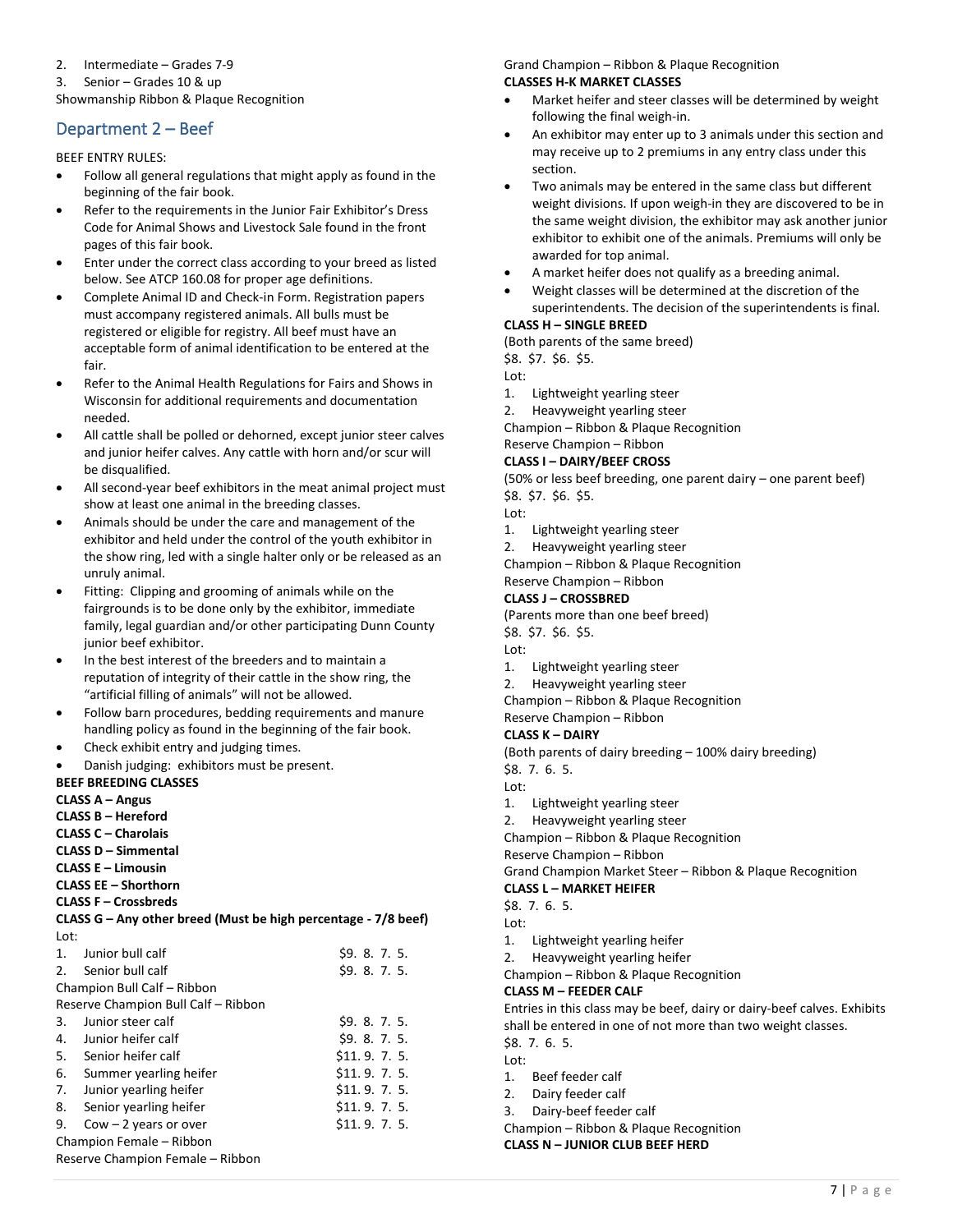This shall consist of three (3) animals (any breed or crossbred) exhibited by at least two (2) exhibitors from the same club. Junior exhibitors must exhibit the herd and all persons helping in the show ring must be youth. Entries will be accepted up until the time of judging for this class only. Ribbons will be awarded to all team members.

#### $Int$ 1. Club beef herd

## **CLASS O – BRED AND OWNED**

#### Ribbons only

- Dam of the offspring needs to be owned and bred by the exhibitor or family farm.
- All animals in each lot number will come into the ring at one time.
- Each exhibitor is allowed to enter only one animal in each lot number.

#### Lot:

- 1. Breeding stock
- 2. Market beef

#### **CLASS P – BEEF CARCASS**

- Only animals enrolled in the Dunn County Fair Meat Animal Project and sold at the auction are eligible to be entered in this class.
- Results of the carcass placing will be at the Carcass Clinic.
- Refer to the Dunn County Fair Meat Animal Project Rules for details.
- Follow all general regulations that might apply as found in the beginning of the fair book.
- Check exhibit entry and judging times.
- When completing your online fair entry, please complete only one Beef Carcass Class on the online fair entry form, selecting the category 1, 2, 3 or 4. The superintendent will adjust the entry after auction animals are selected.

\$6.00 \$5.00 \$4.00 \$3.00

Lot:

- 1. Single breed steer
- 2. Crossbred steer
- 3. Dairy steer
- 4. Market heifer

### **CLASS Q – BEEF SHOWMANSHIP**

- All exhibitors must be pre-entered in showmanship
- Danish judging, exhibitors must be present
- \$3.00 \$2.50 \$2.00 \$1.50

Lot:

- 1. Beginner Grades 3-6
- 2. Intermediate Grades 7-9
- 3. Senior Grades 10 & up

Showmanship Ribbon & Plaque Recognition

## <span id="page-8-0"></span>Department 3 – Swine

SWINE ENTRY RULES:

- Follow all general regulations that might apply as found in the beginning of the fair book.
- Refer to the requirements in the Junior Fair Exhibitor's Dress Code for Animal Shows and Livestock Sale found in the front pages of this fair book.
- Enter under the correct class according to your breed as listed below.
- See ATCP 160.08 for proper age definitions.
- Complete Animal ID and Check-in Form. All swine must have an acceptable form of animal identification to be entered at the fair.
- Refer to the Animal Health Regulations for Fairs and Shows in Wisconsin for additional requirements and documentation needed.
- All swine exhibitors must complete a quality assurance workshop and have a valid PQA certificate.
- Animals should be under the care and management of the exhibitor and under the control of the youth exhibitor in the show ring.
- The superintendent will make all swine pen assignments.
- Follow barn procedures, bedding requirements and manure handling policy as found in the beginning of the fair book. Only sawdust and shavings will be permitted (no straw).
- Check exhibit entry, weigh-in and judging tines.
- Danish judging: exhibitors must be present.

#### **Swine Breeding Classes**

- Must have 5 per class or they will show in AOP (Any other purebreds)
- Purebred swine must meet breed type requirements (Superintendents will judge type)

#### **CLASS A – Poland China**

**CLASS B – Chester White**

- **CLASS C – Duroc**
- **CLASS D – Hampshire**
- **CLASS E – Yorkshire**
- **CLASS F – Spotted Poland China**
- **CLASS G – Berkshire**

#### **CLASS H – Landrace**

- **CLASS I – Any Other Purebreds**
- \$6.00 \$5.00 \$4.00 \$3.00
- Lot:
- 1. March Purebred Gilt
- 2. February Purebred Gilt
- 3. January Purebred Gilt
- 4. March Purebred Boar, registered only
- 5. February Purebred Boar, registered only
- 6. January Purebred Boar, registered only

#### **CLASS J – Crossbred**

- 7. March Crossbred Gilt
- 8. February Crossbred Gilt
- 9. January Crossbred Gilt
- 10. March Crossbred Boar
- 11. February Crossbred Boar

12. January Crossbred Boar

Champion Purebred Gilt – Ribbon Reserve Champion Purebred Gilt – Ribbon

Champion Crossbred Gilt – Ribbon

Reserve Champion Crossbred Gilt – Ribbon

Champion Purebred Boar – Ribbon

Reserve Champion Purebred Boar – Ribbon

Champion Crossbred Boar – Ribbon

Reserve Champion Crossbred Boar – Ribbon

Grand Champion Breeding Swine – Ribbon & Plaque Recognition Reserve Grand Champion Breeding Swine – Ribbon & Plaque Recognition

#### **CLASS K – MARKET CLASSES:**

- All market hogs will be weighed-in according to the Meat Animal Project guidelines. A final weigh-in on Wednesday of the fair will determine the finishing weight of the hogs.
- Market hogs will be divided into multiple classes by weight for judging: The superintendent has the responsibility of establishing the minimum and maximum weights for each class. The minimum weight of a light-weight animal is 235 pounds.
- Exhibitors who exhibit two animals may wait until judging has been completed to identify which animal will be sold in the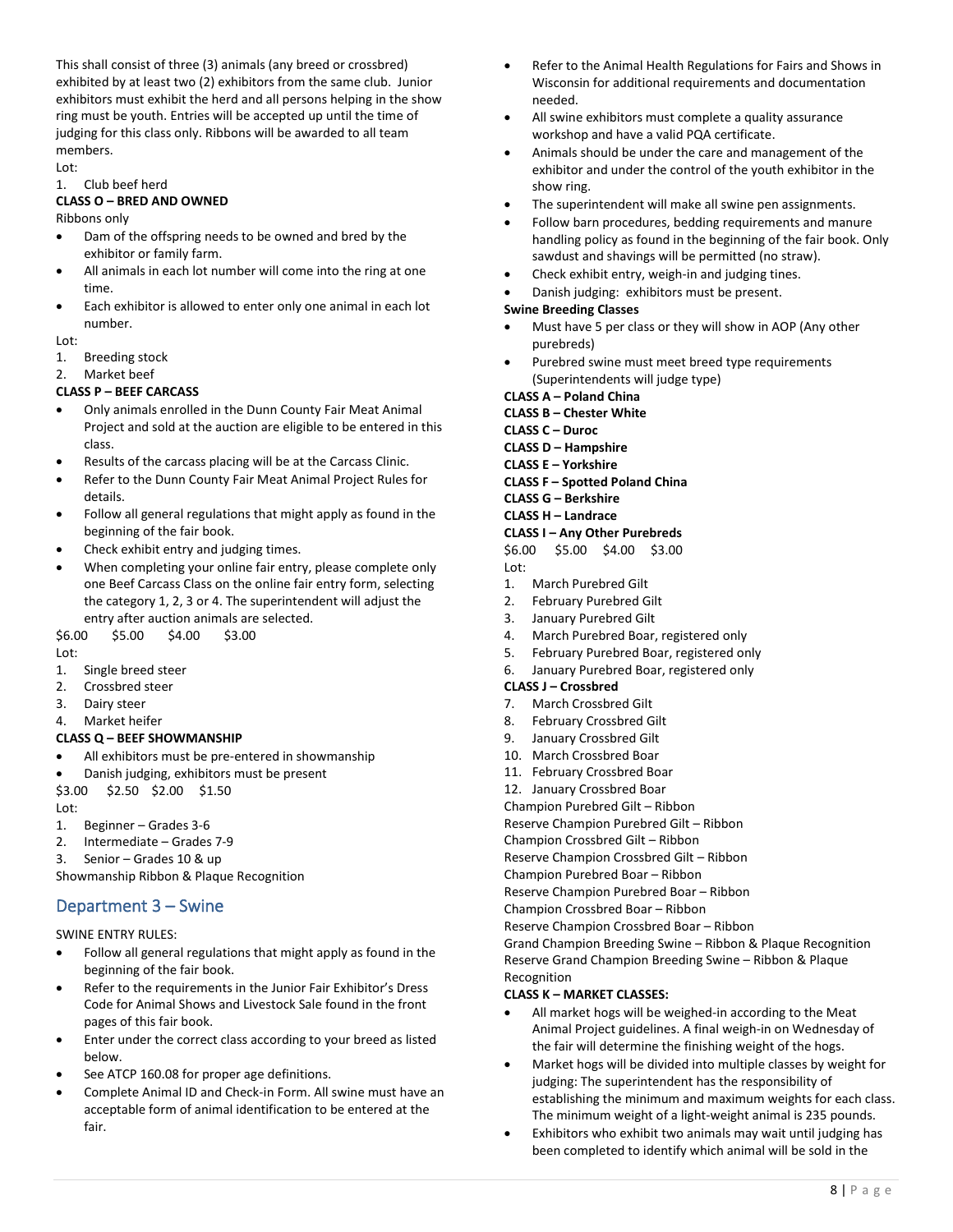auction. Such exhibitors must inform the superintendent within a half hour following the show which animal will be sold.

- Weight classes will be determined at the discretion of the superintendents. The decision of the superintendents is final.
- Danish judging: exhibitors must be present.

\$6.00 \$5.00 \$4.00 \$3.00 Lot:

- 1. Purebred Market Barrow
- 2. Crossbred Market Barrow
- 3. Purebred Market Gilt
- 4. Crossbred Market Gilt

Champion Purebred Market Barrow – Ribbon Reserve Champion Purebred Market Barrow – Ribbon Champion Crossbred Market Barrow – Ribbon Reserve Champion Crossbred Market Barrow – Ribbon Champion Purebred Market Gilt – Ribbon Reserve Champion Purebred Market Gilt – Ribbon Champion Crossbred Market Gilt – Ribbon Reserve Champion Crossbred Market Gilt – Ribbon Supreme Champion Market Swine – Ribbon & Plaque Recognition Reserve Supreme Champion Market Swine – Ribbon & Plaque Recognition

# **CLASS L – BRED AND OWNED**

Ribbon only

- Sow of the offspring needs to be owned and bred by the exhibitor or family farm.
- All animals in each lot number will come into the ring at one time.
- Each exhibitor is allowed to enter only one animal in each lot number.

#### Lot:

1. Breeding swine

2. Market swine

#### **CLASS M – Swine Carcass**

- Only animals enrolled in the Dunn County Fair Meat Animal Project and sold at the auction are eligible to be entered in this class.
- Results of the Carcass Placing will be at the "Carcass Clinic." Refer to the Dunn County Fair Meat Animal Project Rules for details.
- Follow all general regulations that might apply as found in the beginning of the fair book.
- Check exhibit entry and judging times.

\$6.00 \$5.00 \$4.00 \$3.00

Lot:

#### 1. Swine Carcass **CLASS N – Swine Showmanship**

- All exhibitors must be pre-entered in showmanship
- Danish judging, exhibitors must be present

\$3.00 \$2.50 \$2.00 \$1.50

Lot:

- 1. Beginner Grades 3-6
- 2. Intermediate Grades 7-9
- 3. Senior Grades 10 & up

Showmanship Ribbon & Plaque Recognition

## <span id="page-9-0"></span>Department 4 – Sheep

#### SHEEP ENTRY RULES

- Follow all general regulations that might apply as found in the beginning of the fair book.
- Refer to the requirements in the Junior Fair Exhibitor's Dress Code for Animal Shows and Livestock Sale found in the front pages of this fair book.
- Enter under the correct class according to your breed as listed below.
- Complete Animal ID and Check-In Form. All sheep must have an acceptable form of animal identification to be entered at the fair. All sheep, regardless of age, must have a scrapies ear tag to be eligible for show.
- Refer to the Animal Health Regulations for Fairs and Shows in Wisconsin for additional requirements and documentation needed.
- Each exhibitor may show a maximum of ten animals. Grade exhibitors may show a maximum of four animals.
- Meat Animal Project exhibitors must exhibit and show one or more breeding animal.
- Please see ATCP 160.08 for definitions of age groups.
- In the aged ewe class, ewe must show evidence of lambing in the past year. Decision will be left to the discretion of the judge.
- A junior flock will consist of one ram of any age, one ewe (yearling or older) and one ewe lamb, all of which shall be a regular part of the exhibitor's project and have been shown by the exhibitor as individuals in previous classes.
- All sheep pen assignments will be made by the superintendent and will be arranged by clubs.
- All breeding classes of sheep, registered Columbias, Corriedales, Rambouillets and Targhees (wool breeds) shall be shown with wool lengths according to breed standards. All other breeds (meat breeds) shall have been completely shorn within two months of show date.
- Horns are allowed if horns are a breed standard.
- All crossbreds and mixed breed grades are to be shown in the crossbred class.
- A pair of lambs will consist of one ewe and one ram lamb or two ewe lambs.
- Animals should be under the care and management of the exhibitor and under the control of the youth exhibitor in the show ring.
- The superintendent will make all sheep pen assignments.
- Follow barn procedures, bedding requirements and manure handling policy as found in the beginning of the fair book.
- Check exhibit entry, weigh-in and judging times.
- Danish judging: exhibitors must be present.

**SHEEP BREEDING CLASSES:**

- **CLASS A – Hampshire**
- **CLASS B – Shropshire & Oxford**
- **CLASS C – Dorset**
- **CLASS D – Southdown & Cheviot**
- **CLASS E – Suffolk**
- **CLASS F – Columbias, Targhee & Rambouilet**
- **CLASS G – Corriedales, Lincoln**
- **CLASS H – Any other breed – wool**
- **CLASS I – Any other breed – meat**
- **CLASS J – Crossbreds – females only**
- \$5.00 \$4.00 \$3.00 \$2.00 Lot:
- 1. Spring ram lamb no crossbreds
- 2. Winter ram lamb no crossbreds
- 3. Fall ram lamb no crossbreds
- 4. Yearling ram no crossbreds
- Champion Breed Ram Ribbon

Reserve Champion Breed Ram - Ribbon

- 5. Spring ewe lamb
- 6. Winter ewe lamb
- 7. Fall ewe lamb
- 8. Yearling ewe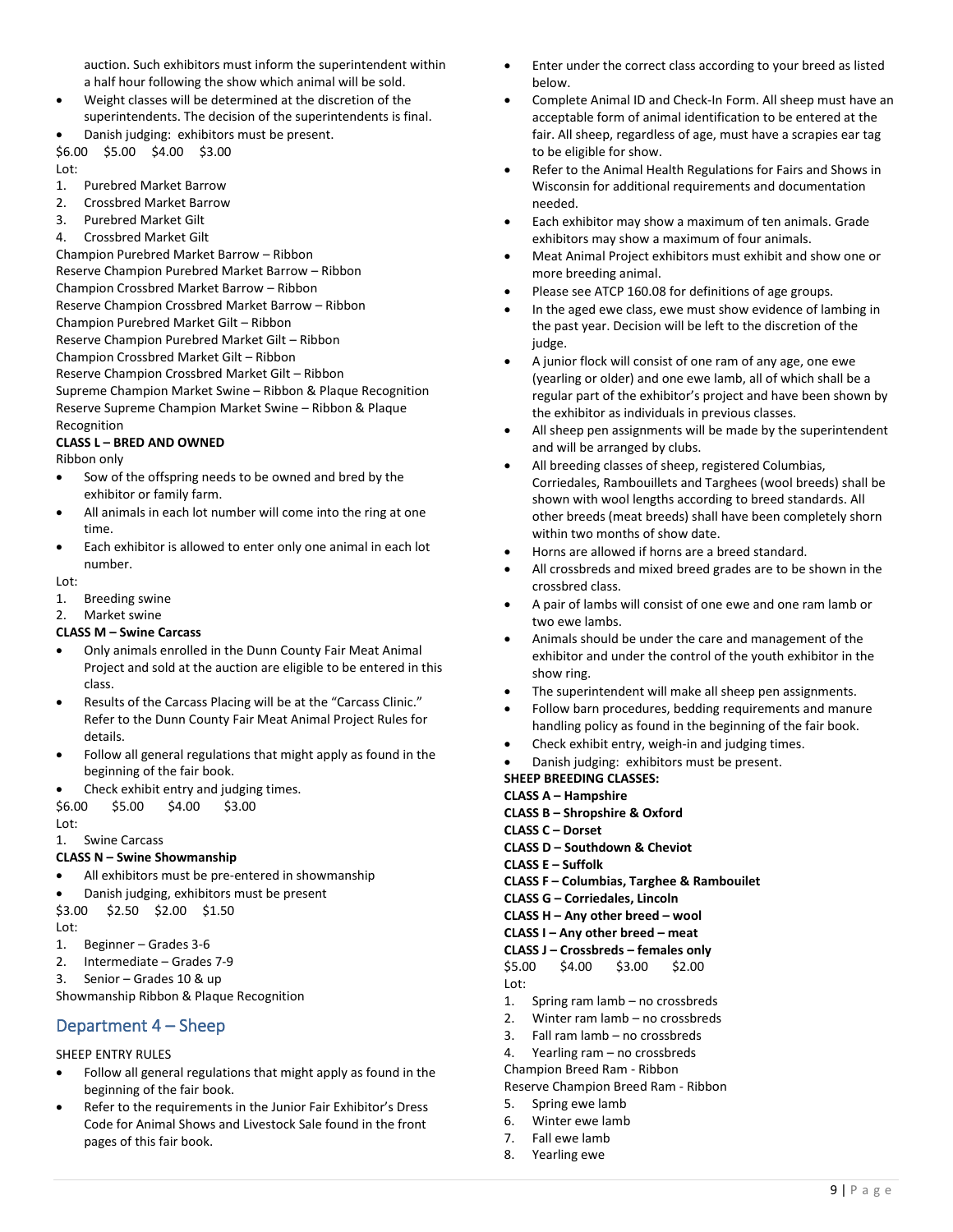#### 9. Mature ewe Champion Breed Ewe – Ribbon

Reserve Champion Breed Ewe – Ribbon

- 10. Pair of lambs
- 11. Junior flock

Grand Champion Breed Ram – Ribbon & Plaque Recognition Grand Champion Breed Ewe – Ribbon & Plaque Recognition

### **CLASS K – MARKET CLASS**

\$5.00 \$4.00 \$3.00 \$2.00

- Market lambs may be any ewe or wether of any breed or cross bred born on or after January 1st.
- Each exhibitor may show two market lambs.
- Weight classes will be determined at the discretion of the superintendents. The decision of the superintendents is final.
- If upon weigh-in, two animals are determined to be in the same weight division, another junior exhibitor may exhibit one of the animals providing the owner/exhibitor has properly entered BOTH weight classes on the fair entry form. Premiums will be awarded on the top animal placing.

 $Int$ 

- 1. First market lamb
- 2. Second market lamb
- 3. Third market lamb
- 4. Pair of market lambs

Grand Champion Market Lamb – Ribbon & Plaque Recognition **CLASS L – BRED AND OWNED**

Ribbon only

- Ewe of the offspring needs to be owned and bred by the exhibitor or family farm.
- All animals in each lot number will come into the ring at one time.
- Each exhibitor is allowed to enter only one animal in each lot number.

 $Int$ 

1. Breeding lamb

2. Market lamb

#### **CLASS M – SHEEP CARCASS**

- Only animals enrolled in the Dunn County Fair Meat Animal Project and sold at the auction are eligible to be entered in this class.
- Results of the Carcass Placing will be at the "Carcass Clinic." Refer to the Dunn County Fair Meat Animal Project Rules for details.
- Follow all general regulations that might apply as found in the beginning of the fair book.

#### • Check exhibit entry and judging times.

\$6.00 \$5.00 \$4.00 \$3.00

Lot:

#### 1. Sheep Carcass **CLASS N – SHEEP SHOWMANSHIP**

- All exhibitors must be pre-entered in showmanship
- Danish judging, exhibitors must be present

\$3.00 \$2.50 \$2.00 \$1.50  $Int$ 

- 1. Beginner Grades 3-6
- 2. Intermediate Grades 7-9
- 3. Senior Grades 10 & up

Showmanship Ribbon & Plaque Recognition

#### **CLASS O – WOOL/FLEECE LEAD CLASS:**

• Entrants shall wear articles of clothing that are made of wool, with at least one article being 70% (or more) wool. These articles can be purchased or constructed by the exhibitor. The exhibitors are encouraged to accessorize their sheep with a

sheep blanket or scarf, etc., to coordinate with the exhibitor's attire. The class shall be judged on the percentages as follows:

- o 20% on attire of exhibitor;
- o 30% on the sheep and way it's handled;
- o 30% on the exhibitor's knowledge of wool and sheep production;
- o 20% on personality and showmanship of exhibitor.
- Educational materials from which questions will be taken for the contest will be available at the UW-Extension office. Members should submit a short description of their lamb lead project to the superintendents before the class is judged, which will be read to the audience when entering the show ring. All sheep will be shown on halter. Only ewes and market animals may be used.

\$3.00 \$2.50 \$2.00 \$1.50

Lot:

- 1. Junior Lamb Lead, Grades 3-7
- 2. Senior Lamb Lead, Grades 8 & up

## <span id="page-10-0"></span>Department 5 – Goats

- Follow all general regulations that might apply as found in the beginning of the fair book.
- Refer to the requirements in the Junior Fair Exhibitor's Dress Code for Animal Shows and Livestock Sale found in the front pages of this fair book.
- Complete Animal ID and Check-in Form. All goats must have an acceptable form of animal identification to be entered at the fair.
- Refer to the Animal Health Regulations for Fairs and Shows in Wisconsin for additional requirements and documentation needed.
- Please see ATCP 160.55 for definitions of age groups.
- All second-year goat exhibitors in the meat animal project must show at least one animal in the breeding classes.
- Animal should be under the care and management of the exhibitor and under the control of the youth exhibitor in the show ring.
- Fitting: clipping and grooming of animals while on the fairgrounds is to be done only by the exhibitor, immediate family, legal guardian and/or other participating Dunn County junior goat exhibitor.
- In the best interest of the breeders and to maintain a reputation of integrity of their goat in the show ring, the "artificial filling of animals" will not be allowed.
- The superintendent will make all goat pen assignments
- Follow barn procedures, bedding requirements and manure handling policy as found in the beginning of the fair book.
- Check exhibit entry and judging times.
- Danish judging: exhibitors must be present.
- **CLASS A – DAIRY GOATS**
- \$5.00 \$4.00 \$3.00 \$2.00

Lot:

- 1. Junior doe kid less than 4 months old
- 2. Senior doe kid at least 4 months but less than 7 months old
- 3. Junior yearling doe at least 7 months but less than 12 months old
- 4. Senior yearling doe at least 12 months but less than 24 months old and not in milk
- 5. Yearling milker under 2 years old and in milk
- 6. Junior milker at least 2 years old but under 3 years old and in milk
- 7. Mature milker at least 3 years old but under 5 years old
- 8. Aged milker at least 5 years old

Champion – Ribbon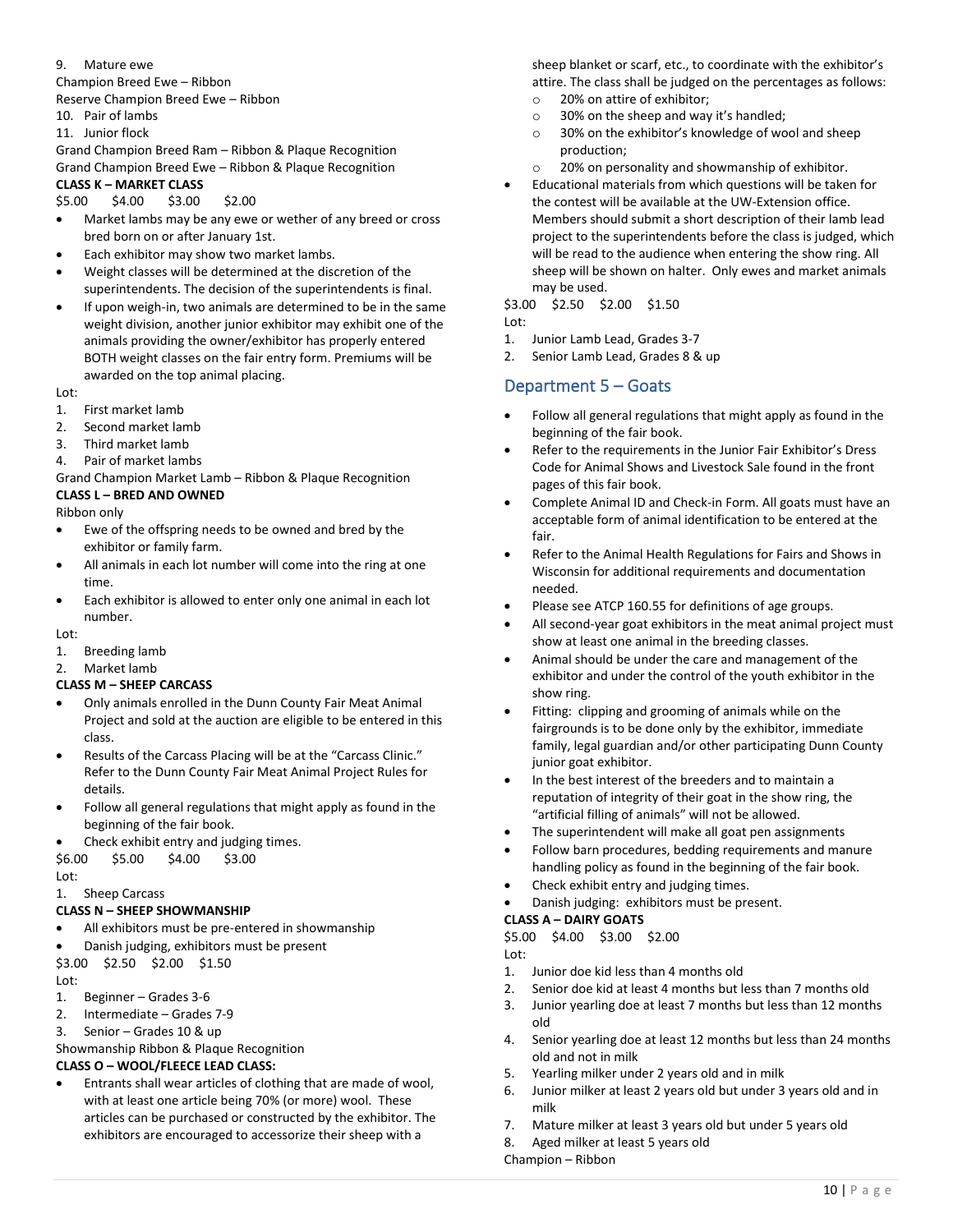## Reserve Champion – Ribbon

## **CLASS B – NON-DAIRY GOATS**

#### \$5.00 \$4.00 \$3.00 \$2.00 Lot:

- 1. Pygmy under 1 year (females only)
- 2. Pygmy over 1 year (females only)
- 3. Pet under 1 year (females & wether only)
- 4. Pet over 1 year (females & wether only that are not in milk)

Champion – Ribbon Reserve Champion – Ribbon

### **CLASS C – BREEDING MEAT GOATS**

\$5.00 \$4.00 \$3.00 \$2.00

Lot: Breeding Stock

- 1. Junior doe kid less than 4 months old
- 2. Senior doe kid at least 4 months but less than 7 months old
- 3. Junior buck kid less than 4 months old
- 4. Senior buck kid at least 4 months but less than 7 months old
- 5. Junior Yearling doe at least 7 months but less than 12 months old
- 6. Senior yearling doe at least 12 months but less than 24 months old
- 7. Junior doe at least 2 but under 3 years
- 8. Mature doe at least 3 but under 5 years
- 9. Aged doe 5 years and older
- Champion Buck Ribbon

Reserve Champion Buck – Ribbon

Grand Champion Buck – Ribbon & Plaque recognition

Champion Doe – Ribbon

Reserve Champion Doe – Ribbon

Grand Champion – Ribbon & Plaque recognition

## **CLASS D – MARKET MEAT GOATS**

#### \$5.00 \$4.00 \$3.00 \$2.00

- All exhibited in the goat market class, regardless of age, must have a scrapie ear tag to be eligible to show.
- Goats in each class shall be raised to be sold at market and shall be shown by weight.
- An exhibitor may enter up to 3 goats in entry classes under this subsection and may receive up to 2 premiums in any entry class under this subsection.
- Market goats may be any doe or wether of any breed or cross bred born on or after December 15th of the previous exhibit year.
- Weight classes will be determined at the discretion of the superintendents. The decision of the superintendents is final.
- If upon weigh-in, two animals are determined to be in the same weight division, another junior exhibitor may exhibit one of the animals providing the owner/exhibitor has properly entered BOTH weight classes on the fair entry form. Premiums will be awarded on the top animal placing.

#### Lot:

- 1. Meat breed market doe or wether less than one year
- 2. Dairy breed market doe or wether less than one year
- 3. Crossbred market doe or wether less than one year

Grand Champion Market Goat – Ribbon & Plaque Recognition **CLASS E – BRED AND OWNED**

Ribbon only

- Doe of the offspring needs to be owned and bred by the exhibitor or family farm.
- All animals in each lot number will come into the ring at one time.
- Each exhibitor is allowed to enter only one animal in each lot number.

#### Lot:

- 1. Breeding goat
- 2. Market goat

#### **CLASS F – GOAT CARCASS**

- Only animals enrolled in the Dunn County Fair Meat Animal Project and sold at the auction are eligible to be entered in this class.
- Results of the carcass placing will be at the "Carcass Clinic." Refer to the Dunn County Fair Meat Animal Project Rules for details.
- Follow all general regulations that might apply as found in the beginning of the fair book.
- Check exhibit entry and judging times.

\$6.00 \$5.00 \$4.00 \$3.00

Lot: 1. Goat Carcass

### **CLASS G – GOAT SHOWMANSHIP**

- All exhibitors must be pre-entered in showmanship
- Danish judging, exhibitors must be present
- \$3.00 \$2.50 \$2.00 \$1.50
- Lot:
- 1. Beginner Grades 3-6
- 2. Intermediate Grades 7-9
- 3. Senior Grades 10 & up

Showmanship Ribbon & Plaque Recognition

## <span id="page-11-0"></span>Department 6 – Horse and Ponies

- Follow all general regulations that might apply as found in the beginning of the fair book.
- Refer to the Animal Health Regulations for Fairs and Shows in Wisconsin for additional requirements and documentation needed.
- Refer to the requirements in the Junior Fair Exhibitor's Dress Code for Animal Shows and Livestock Sale found in the front pages of this fair book.
- Attire: In accordance with the State 4-H policy, proper attire is required for all classes. ALL mounted riders and drivers are required to wear a SEI approved helmet for ALL classes. Boots with a minimum ½" heel are required. If at any time during a show a member is not in compliance with the dress code he or she will be disqualified.
- Follow all stalling regulations at the direction of the superintendent. All exhibitors are required to stall their horses at the Dunn County Fair.
- Complete Animal ID and Check-In Form.
- Coggins: No horse will be allowed on the Fairgrounds without a current negative Coggins test. A copy should be attached to your Animal ID and Check-In Form. The original certificate should be with you anytime you trailer your horse. This original certificate must be shown at check-in and kept on file while your horse is stalled at the fair.
- Animals should be under the care and management of the exhibitor and under the control of the youth exhibitor in the show ring. All exhibitors must train their horses prior to the fair (i.e. clinics, meetings, etc.). Anyone using trainers (i.e. formal, professional, or otherwise) during the Fair will result in the forfeiture of ribbons/premiums. Parents may not instruct or coach their child/horse from the rail for any classes. This may result in disqualification of the participant from the class.
- All horses and their exhibitor are required to attend at least two safe night rides prior to the fair. The Dunn County Fair Safety Evaluation form is available on the [Extension Dunn](https://dunn.extension.wisc.edu/4-h-youth-development/projects/horse/)  [County website.](https://dunn.extension.wisc.edu/4-h-youth-development/projects/horse/) If your horse is deemed unsafe, then you will be asked to withdraw or attend another safe night ride.
- No one other than the youth exhibitor, including parents, may ride their horse on the fairgrounds.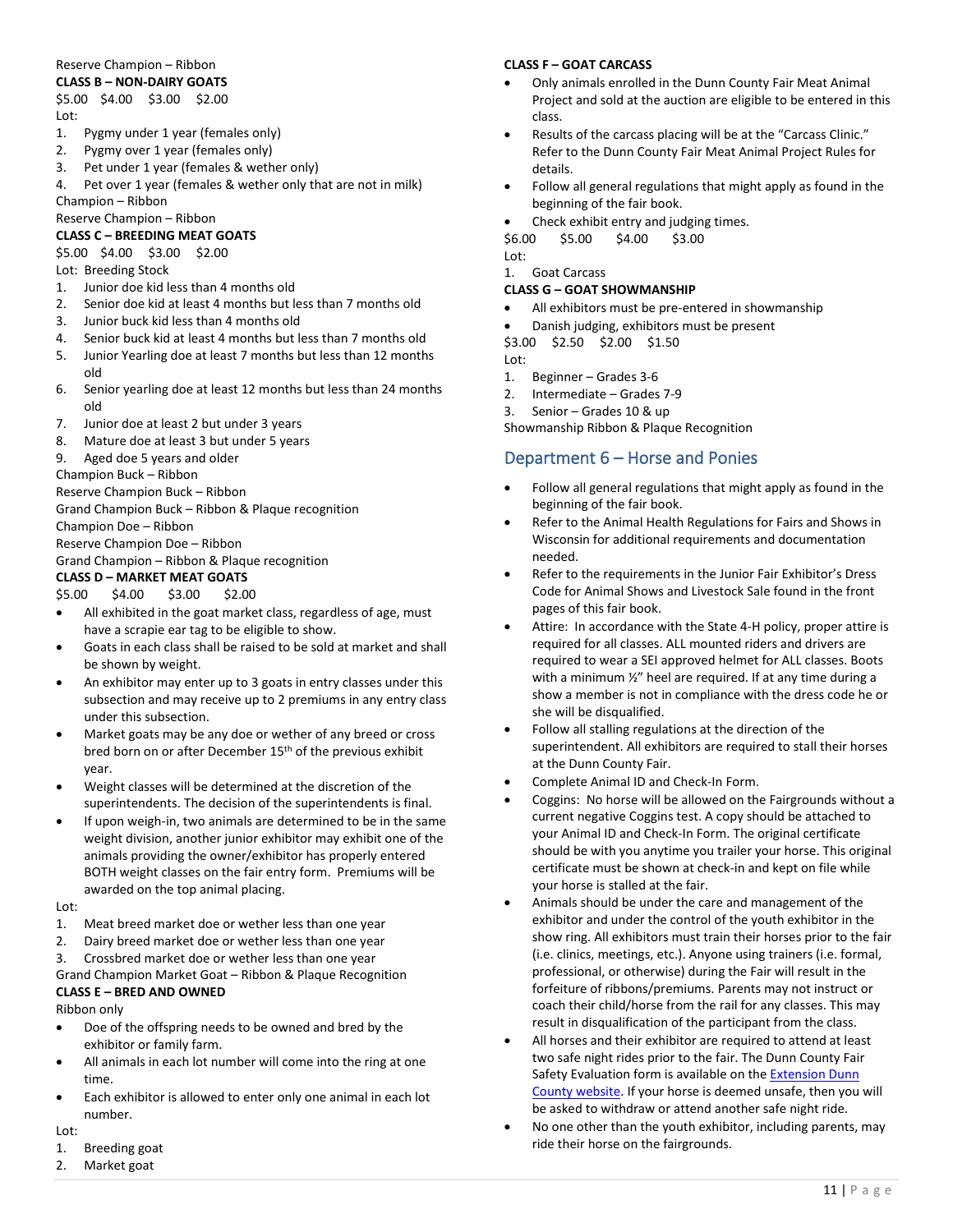- The superintendent will make all horse stall assignments. Exhibitors are required to complete stall cards, horse information and an educational poster in addition to club decorations. Stall judging takes place daily.
- Follow barn procedures, bedding requirements and manure handling policies found in the beginning of the fair book.
- Check exhibit entry and judging times.
- Walk Trot Exhibitors: Walk Trot exhibitors include any first-year horse and rider combination entry. If you enter a class under a Walk Trot division, you may not enter any other lot within that class. Walk Trot exhibitors cannot compete in championship classes or qualify for District or State Horse Shows.
- Entries & Premiums: All entries must be completed in FairEntry. Exhibitors must also complete the Dunn County Fair Horse & Pony Show entry form to determine premiums.
- By State regulations, each horse/pony and rider combination may receive only two premiums. One premium in classes A through C and the second premium in classes D through E or 2 premiums in Classes F through I. However, a horse may be entered in non-premium competition in any class.
- Exhibitors may not show more than two horses in classes A through I. If a second horse/pony is shown, you may receive one additional premium.
- Fair staff, upon completion of the show, will determine top two or three premiums awarded.
- A project horse that is a foal, yearling or two-year old, may be a third horse and may be shown in non-qualifying classes.
- Only stallions born on or after January 1st of the fair year may be shown.
- Family members sharing a horse at the fair must also fill out the Horse and Pony Entry Form.
- Mounts measuring 56" or less are considered a pony.
- Equestrian attire must be entered under Department 26.
- Clarification of these regulations will be made by the fair board and/or the horse department superintendent.
- The Fair Board must approve any exception to these rules.
- Danish judging. Exhibitors must be present.

#### **CLASS A – SHOWMANSHIP AT HALTER**

Regulations:

- Judged on the exhibitor's ability to show the horse or pony at halter
- Danish judging

\$8.00 \$7.00 \$6.00 \$5.00 Lot:

- 1. Western Showmanship Grades 10 & up
- 2. Western Showmanship Grades 7-9
- 3. Western Showmanship Grades 3-6
- 4. Western Showmanship Horseless horse

Champion Western Showmanship – Ribbon & Plaque Recognition Reserve Champion Western Showmanship at Halter – Ribbon **CLASS B – HORSEMANSHIP/EQUITATION**

- Exhibitor's ability to ride is judged
- Danish judging

\$8.00 \$7.00 \$6.00 \$5.00

Lot:

- 1. Western Equitation Grades 10 & up
- 2. Western Equitation Grades 7-9
- 3. Western Equitation Grades 3-6
- 4. Western Walk Trot Equitation any age
- 5. English Walk Trot Equitation any age
- 6. English Equitation Grades 10 & up
- 7. English Equitation Grades 7-9
- 8. English Equitation Grades 3-6
- 9. Saddle Seat Equitation grades 9 & up

#### 10. Western Ranch Riding – all grades

Champion Western – Ribbon & Plaque Recognition Reserve Champion Western – Ribbon Champion English Equitation – Ribbon & Plaque Recognition

Reserve Champion English Equitation – Ribbon

#### **CLASS C – DRIVING**

- Reinsmenship Exhibitors ability to drive.
- Pleasure Animal is being judged on its performance as a pleasure drive.
- All animals are included in single or double hitch.
- Regular Judging

\$8.00 \$7.00 \$6.00 \$5.00

- Lot:
- 1. Reinsmanship Pony All grades
- 2. Reinsmanship Horse All grades
- 3. Pleasure Driving Pony All grades
- 4. Pleasure Driving Horse All grades

Champion Reinsmanship – Ribbon & Plaque Recognition

Reserve Champion Reinsmanship - Ribbon

#### **CLASS D – PLEASURE**

- Horse or pony judged as to its performance and manner as a pleasure mount.
- Regular Judging

\$8.00 \$7.00 \$6.00 \$5.00

Lot:

- 1. Western Pleasure Grades 10 & up
- 2. Western Pleasure Grades 7-9
- 3. Western Pleasure Grades 3-6
- 4. Western Walk Trot Pleasure Grades 7 & up
- 5. Western Walk Trot Pleasure Grades 3-6
- 6. English Pleasure Grades 10 & up
- 7. English Pleasure Grades 7-9
- 8. English Pleasure Grades 3-6
- 9. Saddle Seat Pleasure Grades 9 & up

## **CLASS E – WESTERN/ENGLISH/IN-HAND TRAIL CLASS**

- Exhibitor's ability to ride a pleasure class with obstacles
- Regular judging
- Members may enter only one trail class, in-hand or mounted.
- The in-hand equine is not restricted by size or age. This class is suited for Mini's, ground trainers, reinsmanship pony/horse, green horse, non-rider, or rider not ready to ride obstacles.
- The in-hand class is conducted on the regular trail course with alterations to allow for the in-hand animal and will be judged according.

\$8.00 \$7.00 \$6.00 \$5.00

#### Lot:

- 1. Trail Grades 10 & up
- 2. Trail Grades 7-9
- 3. Trail Grades 3-6
- 4. In-hand Trail all grades
- Champion at Trail Ribbon & Plaque Recognition

#### Reserve Champion at Trail – Ribbon

**CLASS F – GYMKHANA – POLE BENDING**

Regulations:

- Timed Events
- Regular Judging
- \$8.00 \$7.00 \$6.00 \$5.00
- Lot:
- 1. Riders Grades 10 & up
- 2. Riders Grades 7-9
- 3. Riders Grades 3-6

#### **CLASS G – GYMKHANA – BARRELS** Regulations:

- 
- Timed Events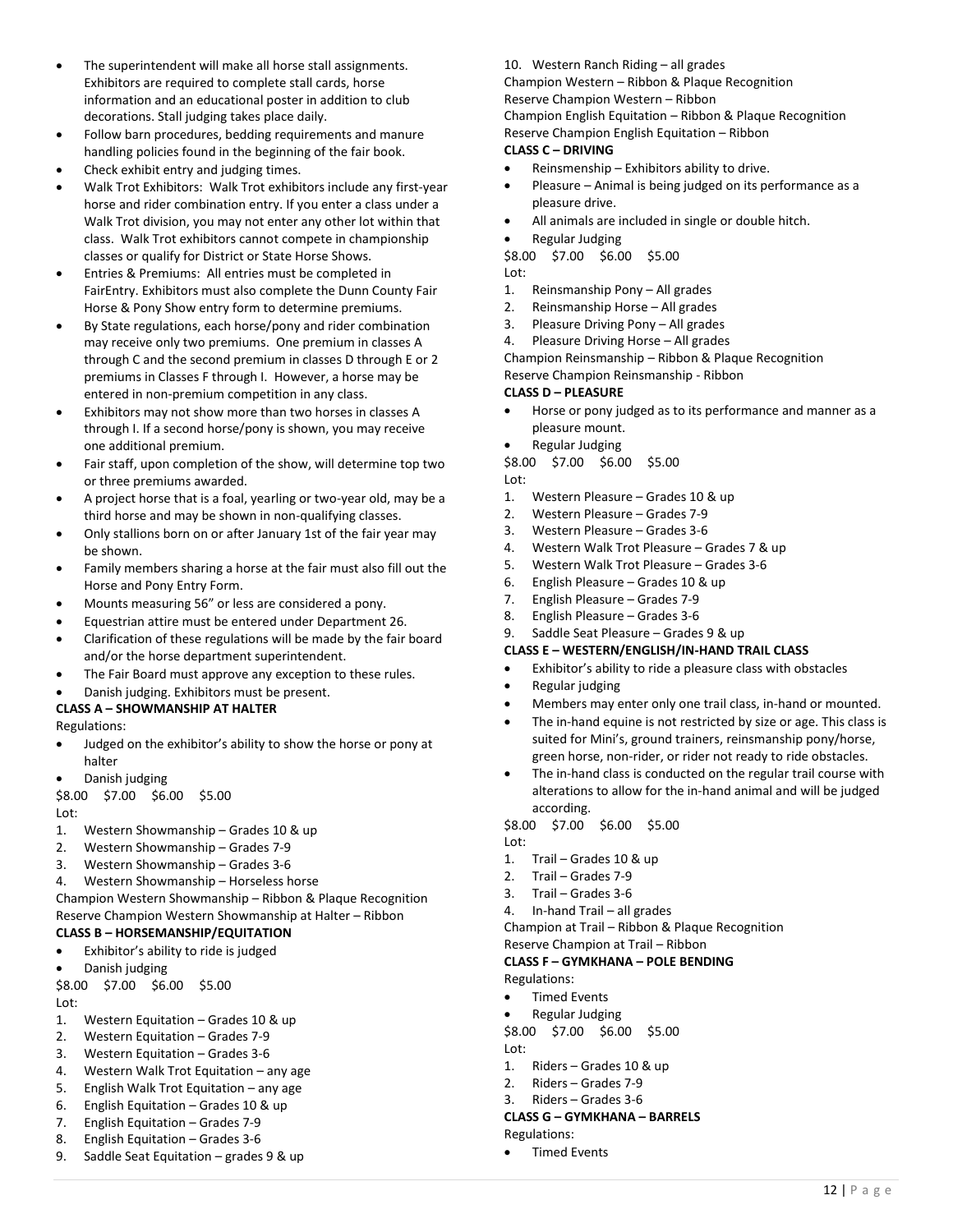• Regular Judging \$8.00 \$7.00 \$6.00 \$5.00 Lot: 1. Riders – Grades 10 & up 2. Riders – Grades 7-9 3. Riders – Grades 3-6 **CLASS H – GYMKHANA – FLAG RACE** Regulations: • Timed Events • Regular Judging \$8.00 \$7.00 \$6.00 \$5.00 Lot: 1. Riders – Grades 10 & up 2. Riders – Grades 7-9 3. Riders – Grades 3-6 **CLASS I – GYMKHANA – PLUG RACE** Regulations: • Timed Events • Regular Judging \$8.00 \$7.00 \$6.00 \$5.00 Lot: 1. Riders – Grades 10 & up 2. Riders – Grades 7-9 3. Riders – Grades 3-6 **CLASS J – GYMKHANA – LT SPECIAL** Regulations: **Timed Events** • Regular Judging \$8.00 \$7.00 \$6.00 \$5.00 Lot: 1. Riders – Grades 10 & up 2. Riders – Grades 7-9 3. Riders – Grades 3-6 **CLASS K – GYMKHANA – KEY RACE** Regulations: • Timed Events • Regular Judging \$8.00 \$7.00 \$6.00 \$5.00 Lot: 1. Riders – Grades 10 & up 2. Riders – Grades 7-9 3. Riders – Grades 3-6 **Added Events** Regulations: • Sign-up the Day of the event Classes subject to change • Non-premium • Timed events o Tandem Bareback o Bareback Equitation o Costume Sunday with the gymkhana o Pole Weaving o Egg & Spoon

- o Ride-a-Buck
- o Jumping Figure 8

## <span id="page-13-0"></span>Department 7 – Poultry

- Follow all general regulations that might apply as found in the beginning of the fair book.
- Refer to the requirements in the Junior Fair Exhibitor's Dress Code for Animal Shows and Livestock Sale found in the front pages of this fair book.
- Complete Animal ID and Check-In Form. Present health and certification papers with documentation of negative pullorumtyphoid test. All poultry will be inspected for lice and mites and may be sent home if external parasites are present.
- Refer to the Animal Health Regulations for Fairs and Shows in Wisconsin for additional requirements and documentation needed.
- Poultry should have a numbered leg band to match Animal ID form. Pigeons must be banded with a year seamless band.
- Animals should be under the care and management of the exhibitor. All exhibitors must personally show his or her poultry. If the exhibitor is not present and unexcused, they will not be placed.
- Poultry hatched before January 1 of show year will be shown as cocks and hens. Those hatched after January 1 of show year will be shown as cockerels and pullets.
- The superintendent will make all poultry cage assignments.
- Follow barn procedures, bedding requirements and manure handling policy as found in the beginning of the fair book.
- All exhibitors must sign up to help with barn duty as determined by the superintendent.
- Check exhibit entry and judging times. The superintendent has the right to split or combine lots at show-time.
- Danish judging: exhibitors must be present.

#### **CHICKENS**

**CLASS A – COCKEREL**

**CLASS B – PULLET CLASS C – COCK**

## **CLASS D – HEN**

\$2.00 \$1.75 \$1.50 \$1.25 Lot:

#### **American**

- 1. White Plymouth Rocks
- 2. Barred Rocks
- 3. Any other Plymouth Rocks
- 4. Wyandottes (white)
- 5. Any other Wyandottes<br>6. Rhode Island Reds
- 6. Rhode Island Reds
- 7. New Hampshires
- 8. Any other American variety
- Champion Male
- Reserve Champion Male
- Champion Female
- Reserve Champion Female **Asiatic**

# 9. Brahmas

- 10. Cochins
- 11. Any other Asiatic variety
- Champion Male

Reserve Champion Male

Champion Female

Reserve Champion Female

#### **English**

- 12. Cornish
- 13. Orpingtons
- 14. Australorps
- 15. Any other English varieties
- Champion Male
- Reserve Champion Male
- Champion Female
- Reserve Champion Female

# **Mediterranean**

- 16. White Leghorns
- 17. Brown Leghorns 18. Minorcas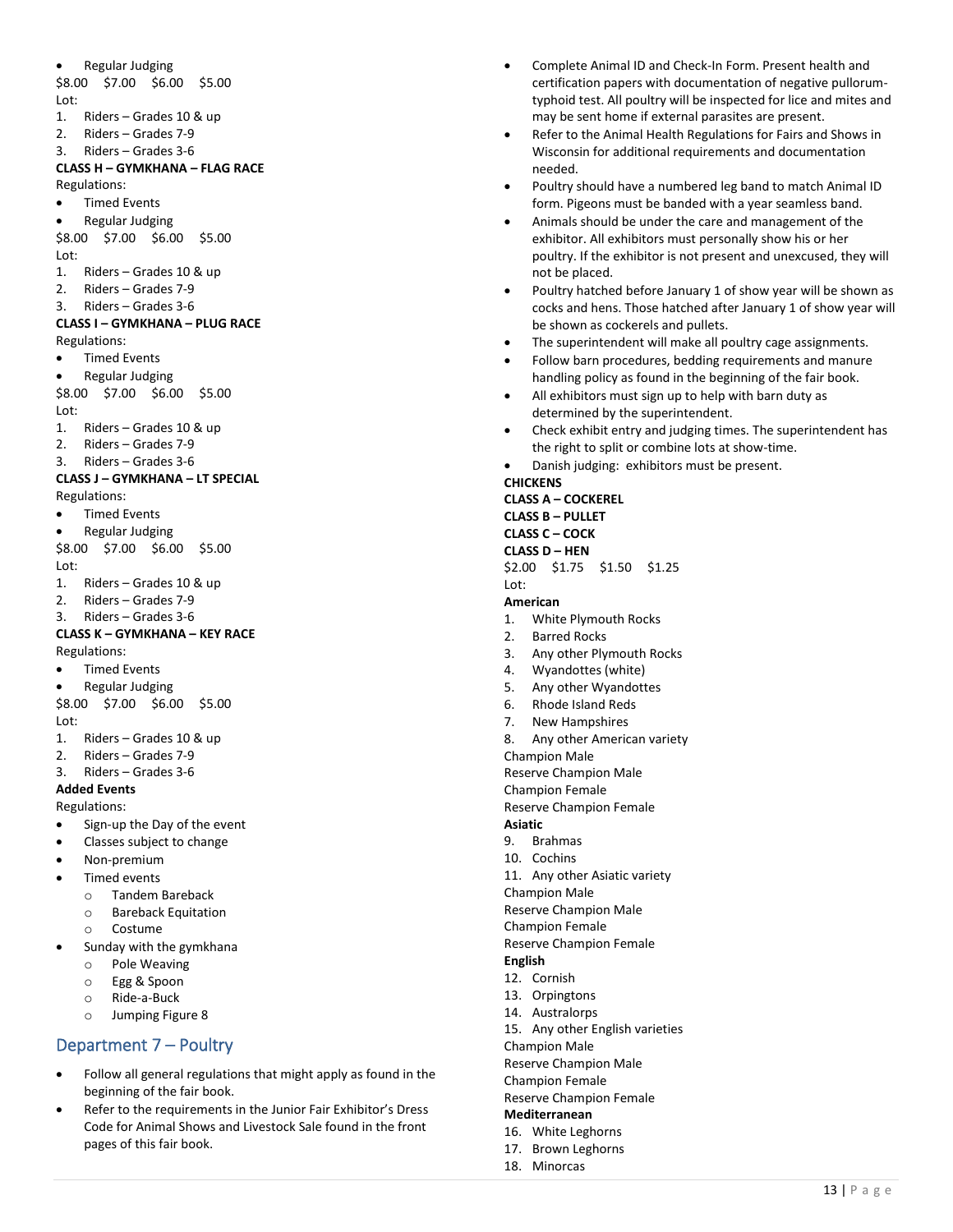19. Any other Mediterranean varieties Champion Male Reserve Champion Male Champion Female Reserve Champion Female **Continental**  20. Northern Europeans- Hamburgs, Campines, Lakenvelder 21. Polish 22. French – Houdan, Crevecoeurs, La Fleche, Faverolles Champion Male Reserve Champion Male Champion Female Reserve Champion Female **All other standard varieties** 23. Crested 24. All other standard breeds **Crossbreeds – (Not eligible for Grand Champion)** 25. Crossbreed egg type – white ear lobe 26. Crossbreed meat type – red ear lobe 27. Barnyard, any crossbred **BANTAM CHICKENS CLASS E – COCKEREL CLASS F – PULLET CLASS G – COCK CLASS H – HEN** \$2.00 \$1.75 \$1.50 \$1.25 Lot: 1. Game bantams 2. Single comb, clean legged bantams 3. Rose comb bantams 4. All other comb, cleaned legged bantams 5. Feather legged bantams Supreme Grand Champion Fowl – Plaque Recognition **CLASS I – MARKET CLASS** \$2.00 \$1.75 \$1.50 \$1.25  $Int$ 1. Capons – two birds-each over 7 pounds 2. Roasters – 2 birds-either sex, each 5 pounds or over 3. Broiler – 2 birds-either sex, 2.5 to 4.5 pounds each 4. Yearling hen – to be judged on past egg production 5. Young Duck – either sex, weighing 5 pounds or more 6. Young Goose – ether sex- weighing 7 pounds or more 7. Young Turkey – either sex-over 15 weeks of age Champion Market – Ribbon Reserve Champion Market – Ribbon **DUCKS CLASS J – YOUNG DRAKE CLASS K – YOUNG HEN CLASS L – OLD DRAKE CLASS M – OLD HEN** \$2.00 \$1.75 \$1.50 \$1.25 Lot: 1. Pekins 2. Rouens 3. Muscovy 4. Medium Weights – Caygua, Crested, Swedish, Buff 5. Light Weights – Campbell, Magpie, Mallard 6. Runners 7. Any other Standard duck variety 8. Any other mixed breed duck **BANTAM DUCKS CLASS N – DRAKE CLASS O – PULLET CLASS P – DRAKE CLASS Q – HEN**

\$2.00 \$1.75 \$1.50 \$1.25 Lot: 1. White Calls 2. Grey Calls 3. East Indies 4. Mallards 5. Any other Bantams Champion Bantam Drake – Ribbon Reserve Champion Bantam Drake – Ribbon Champion Bantam Hen – Ribbon Reserve Champion Bantam Hen – Ribbon **GEESE CLASS R – YOUNG GANDER CLASS S – YOUNG GOOSE CLASS T – OLD GANDER CLASS U – OLD GOOSE** \$2.00 \$1.75 \$1.50 \$1.25 Lot: 1. Heavy Weights – Tolouse, Embden, African 2. Medium Weights – Sebastopol, Pilgrim, American Buff, Saddleback Pomeranian 3. Light Weights – Chinese, Tufted Roman, Canada, Egyptian Champion Goose Reserve Champion Goose Grand Champion Waterfowl – Plaque Recognition **TURKEYS CLASS V – YOUNG TOM CLASS W – YOUNG HEN CLASS X – OLD TOM CLASS Y – OLD HEN** \$2.00 \$1.75 \$1.50 \$1.25 Lot: 1. Bronze White 2. Bronze 3. All other turkeys 4. Crossbred 5. Exotic Breeds Champion Turkey Reserve Champion Turkey Grand Champion Turkey – Plaque Recognition **PIGEONS CLASS AA – YOUNG COCK CLASS BB – YOUNG HEN CLASS CC – OLD COCK CLASS DD – OLD HEN** • Open to individuals in the Pigeon project. Use the lot numbers below with the classes above. • Judging of pigeons will follow poultry. Danish judging. \$2.00 \$1.75 \$1.50 \$1.25 Lot: 1. Performing breeds – Rollers, Tipplers, Tumblers, Homers 2. Utility breeds – Moundains, Kings, Carneaus 3. Fancy breeds – Fantails, Pouters, Frills, Modenas 4. Doves Champion Female Pigeon – Ribbon Reserve Female Champion Pigeon – Ribbon Champion Male Pigeon – Ribbon Reserve Champion Male Pigeon – Ribbon Champion Pigeon – Plaque Recognition **ANY OTHER POULTRY NOT LISTED ABOVE** Exhibitors must furnish their own pens to exhibit in this class. **CLASS EE – YOUNG COCK CLASS FF – YOUNG HEN CLASS GG – OLD COCK**

**CLASS HH – OLD HEN**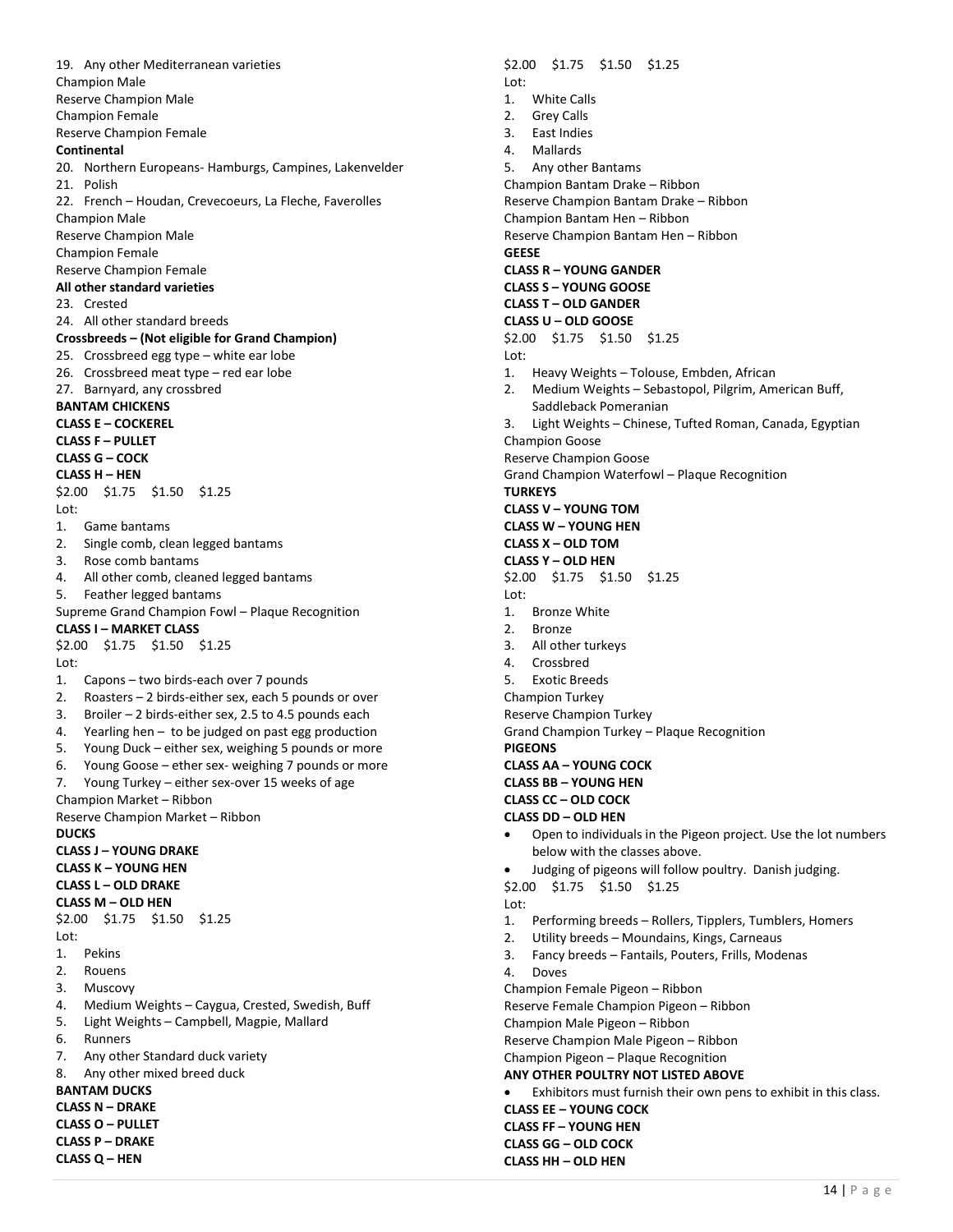#### \$2.00 \$1.75 \$1.50 \$1.25 Lot:

1. Pheasants, quail, peafowl, guineas Champion Any Other Poultry – Ribbon

Reserve Champion Any Other Poultry – Ribbon

### **CLASS II – POULTRY SHOWMANSHIP**

- All exhibitors must be pre-entered in showmanship
- Danish judging, exhibitors must be present.

\$3.00 \$2.50 \$2.00 \$1.50 Lot:

- 1. Beginner Grades 3-6
- 2. Intermediate Grades 7-9
- 3. Senior Grades 10 & up

Showmanship Ribbon & Plaque Recognition

## <span id="page-15-0"></span>Department 8 – Rabbits

- Follow all general regulations that might apply as found in the beginning of the fair book.
- Refer to the requirements in the Junior Fair Exhibitor's Dress Code for Animal Shows and Livestock Sale found in the front pages of this fair book.
- Complete Animal ID and Check-In Form.
- Refer to the Animal Health Regulations for Fairs and Shows in Wisconsin for additional requirements and documentation needed.
- Animals should be under the care and management of the exhibitor. All exhibitors must personally show his or her rabbit unless pre-approval is obtained due to conflict with other Dunn County Fair entry judging. In this case, rabbit must be shown by another participating junior exhibitor.
- The superintendent will make all rabbit cage assignments. Exhibitor is responsible for providing proper water and food containers. No locks are allowed on the cages.
- Follow barn procedures, bedding requirements and manure handling policy as found in the beginning of the fair book.
- All exhibitors must sign up to help with barn duty as determined by the superintendent.
- Check exhibit entry and judging times or combine lots at showtime.
- Classes A through N are purebred rabbit lots only.
- Danish judging: exhibitors must be present.

#### **COMMERCIAL BREEDS**

#### **CLASS A – Californian**

- **CLASS B – Chinchilla – American, Giant or Standard**
- **CLASS C – Flemish Giant**
- **CLASS D – New Zealand**
- **CLASS E – Satin**
- **CLASS F – Mini Satin**

**CLASS G – Champagne D'Argent, Crème D'Argent, Beveren, Argent Brun**

**CLASS H – English Lop, French Lop**

**CLASS I - Blanc de Hotot, Rex, American, Harlequin, Palomino,** 

**Silver Fox, Silver Marten, American Sable, Cinnamon**

- **FANCY BREEDS**
- **CLASS J – Dutch**
- **CLASS K – Netherland Dwarf**
- **CLASS L – Holland Lop**
- **CLASS M – Mini Lop**
- **CLASS N – Mini Rex**
- **CLASS O – Dwarf Hotot**

**CLASS P – English Spot, Tan, Belgian Hare, Britannia Petite,** 

**Rhinelander, Checkered Giant**

**CLASS Q – Havana, Lilac, Himalayan**

# **CLASS R – Mini Satin**

#### **FANCY WOOL BREEDS**

- **CLASS S – English Angora, Satin Angora, French Angora, Giant Angora**
- **CLASS T – American Fuzzy Lop**
- **CLASS U – Jersey Wooly**
- **CLASS V – Lionhead**

## **CLASS W – Crossbred or Novice**

\$2.00 \$1.75 \$1.50 \$1.25 Lot:

- 1. Buck over 6 months
- 2. Doe over 6 months
- 3. Buck under 6 months
- 4. Doe under 6 months
- Best of Breed
- Best Opposite
- 

#### Best in Show – Plaque Recognition **CLASS P – MEAT RABBITS**

- Grade, crossbred or purebred rabbits.
- \$2.00 \$1.75 \$1.50 \$1.25

#### Lot:

- 1. Single Fryer not over 69 days old or over 5 lbs. (May not be entered in any other class).
- 2. Roaster Rabbit a single rabbit, either sex, between 70 and 180 days of age and over 5 lbs. in weight. (May not be entered in any other classes).
- 3. Pen of 3 market rabbits all rabbits shall be of the same breed and variety. No rabbit may be over 69 days old or over 5 lbs. (May not be entered in any other class).
- Champion Meat Rabbit Ribbon

#### **CLASS Q – RABBIT SHOWMANSHIP**

- All exhibitors must be pre-entered in showmanship. Age as of January 1st.
- Danish judging, exhibitors must be present.

\$3.00 \$2.50 \$2.00 \$1.75

- Lot:
- 1. Beginner Grades 3-6
- 2. Intermediate Grades 7-9

3. Senior – Grades 10 & up

<span id="page-15-1"></span>Showmanship Ribbon & Plaque Recognition

## Department 9 – Dogs

- Follow all general and health regulations that might apply as found in the beginning of the fair book.
- Refer to the requirements in the Junior Fair Exhibitor's Dress Code for Animal Shows and Livestock Sale found in the front pages of this fair book.
- All dogs are required to have current distemper and rabies. Veterinarian certificate will be required at registration. Any dog not having required certificates will not be allowed to compete in the show.
- Refer to the Animal Health Regulations for Fairs and Shows in Wisconsin for additional requirements and documentation needed.
- Animals should be under the care and management of the exhibitor. All exhibitors are the only ones to train their dog. No exhibitor will be allowed to discipline, or man handle his or her dog on the show site. The Superintendent reserves the right to disqualify any dog or exhibitor for inappropriate show behavior.
- Exhibitor and dog must attend 6 out of 13 weeks of training lessons to show at the Dunn County Fair. Attendance will be taken at each training.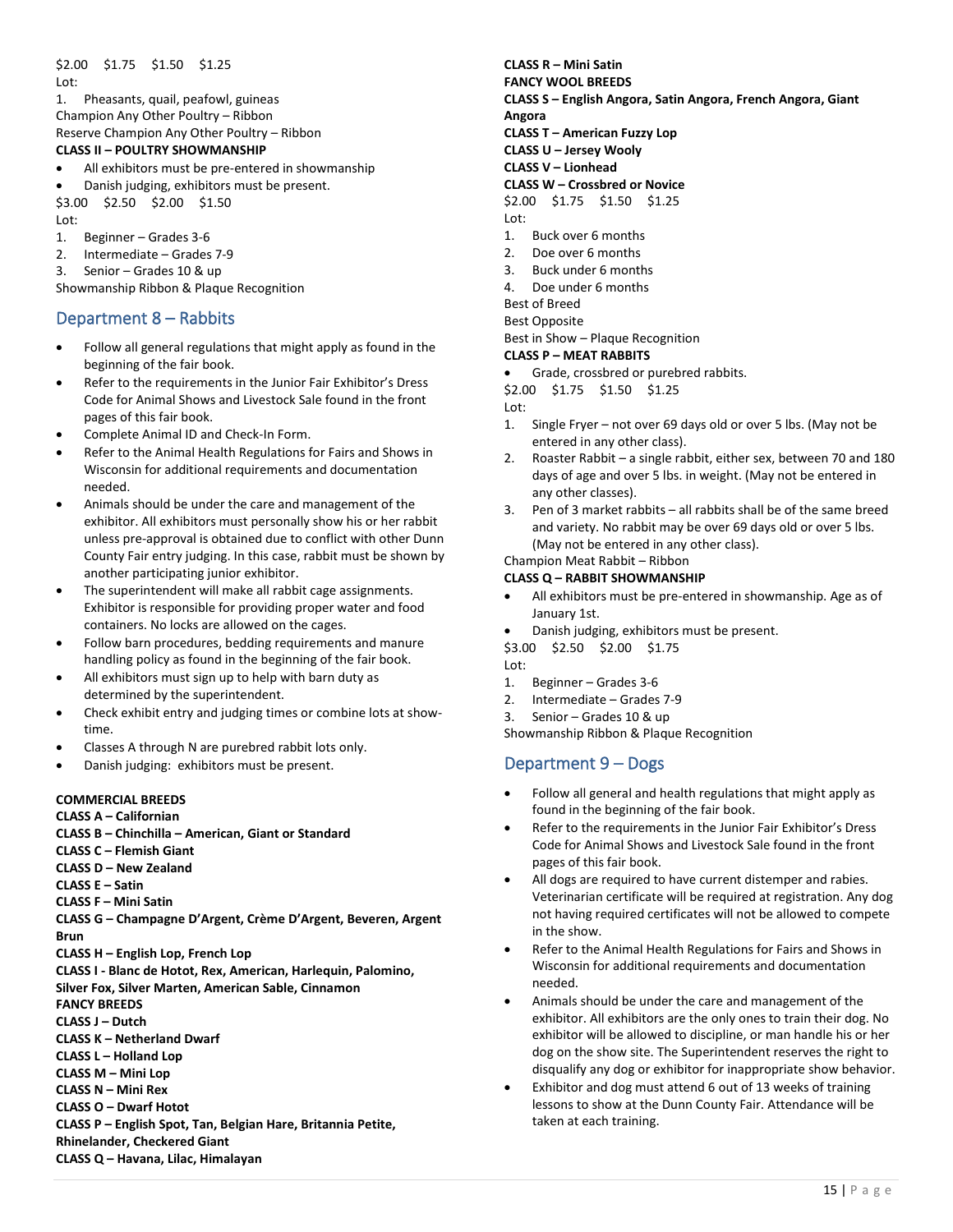- Dogs must be equipped with slip collar with no attachments and 6-foot leather, nylon or web leash. Spike collars and chain leashes will not be allowed.
- If your dog received a qualifying score at the County or State show, the dog must advance to the next class the following year. The adult leaders are the only ones to hold a dog from advancing.
- Exhibitors are responsible to clean up after their dog.
- Check exhibit entry and judging times.
- All classes will be judged according to AKC guidelines. Danish judging: exhibitors must be present.
- All entries must include a 4x6 photo of exhibitor with their animal.
- Danish judging: exhibitors must be present for conference.
- Dog and Handler must have completed a minimum of one year of obedience training as part of the county 4-H program and are encouraged to continue training in obedience.

#### **CLASS A – PUPPY MANNERS**

Ribbon only class

Lot:

- 1. Puppy must be less than one (1) year of age at dog obedience show day of the fair. Puppy will be expected to perform the following:
	- Heel on loose lease demonstrate handler has control, dog must be on the left, but not as strict as AKC tests
	- Long sit on leash 30 seconds
	- Long down on leash 30 seconds
	- Handling of puppy by the stranger
	- Puppy push ups
	- Recall done on long line

#### **CLASS B – DOG OBEDIENCE**

\$4.50 \$3.50 \$2.50 \$1.50

Lot:

- 1. Beginner Novice Obedience This class is for a dog that does not have experience in any obedience. This class can only be entered once with the same dog. Dog must move to Pre-Novice the following year. The dog will be expected to perform the following:
	- Heel on leash
	- Figure eight
	- Sit for exam
	- Sit stay handler walks around room
	- **Recall**
- 2. Pre-Novice A (on leash 9-12 years old) (first dog and first year member). The dog will be expected to perform the following:
	- Heal on leash and figure eight
	- Stand for examination
	- **Recall**
	- Long sit (1 minute)
	- Long down (3 minutes)
- 3. Pre-Novice A (on leash) 13 years old and over (first year dog and first year member). The dog will be expected to perform the following:
	- Heal on leash and figure eight
	- Stand for examination
	- **Recall**
	- Long sit (1 minute)
	- Long down (3 minutes)
- 4. Pre-Novice B all ages (exhibitor or dog has training experience). The dog will be expected to perform the following:
	- Heal on leash and figure eight
	- Stand for examination
	- **Recall**
	- Long sit (1 minute)
- Long down (3 minutes)
- 5. Novice A the dog will be expected to perform the following:
	- Heal on leash and figure eight
	- Heal off leash
	- Stand for examination off leash
	- Recall and finish off leash
	- Long sit (1 minute) off leash.
	- Long down (3 minutes) off leash.
- 6. Novice B (Exhibitors taking Novice for the second time). The dog will be expected to perform the following:
	- Heal on leash and figure eight
	- Heal off leash
	- Stand for examination off leash
	- Recall off leash
	- Long sit (1 minute) off leash
	- Long down (3 minutes) off leash
- 7. Graduate Novice the dog will be expected to perform the following:
	- Heal on leash (no figure eight)
	- Stand for examination (off leash)
	- Heal free including figure eight
	- Drop on recall as in open work
	- Long sit (handler out of sight three minutes)
	- Long down (handler out of sight five minutes)
- 8. Pre-Open the dog will be expected to perform the following:
	- Heel free
		- Figure eight free
		- Drop on recall
		- Retrieve dumbbell on flat
		- Board jump
		- Long sit and down (handler out-of-sight).
- 9. Open the dog will be expected to perform the following:
	- Heel free
	- Figure eight free
	- Retrieve dumbbell on flat
	- Retrieve dumbbell over high jump
	- Broad jump and long sit and down (handler out-of–sight)
- 10. Pre-Utility the dog will be expected to perform the following:
	- Retrieve over high jump
	- Glove retrieve
	- Signal exercise
	- Send and sit (minimum of 25 feet)
	- Stand for examination
- 11. Utility the dog will be expected to perform the following:
	- Scent discrimination (5 dumbbells each of 2 different materials)
		- Glove retrieve
	- Signal exercise
	- Directive jumping
	- Stand for examination
- 12. Brace two dogs show as one (no shorter than 6" coupler).
	- Heal on leash and figure eight
	- Stand for examination
	- Recall

3. Recall

- Long sit (1 minute)
- Long down (3 minutes)
- 13. Team four exhibitors and four dogs judged as team. State judging regulations will be followed. Each exhibitor needs to properly enroll on the registration form.

16 | P a g e

- 1. Heal on leash and figure eight
- 2. Stand for examination

4. Long sit (1 minute)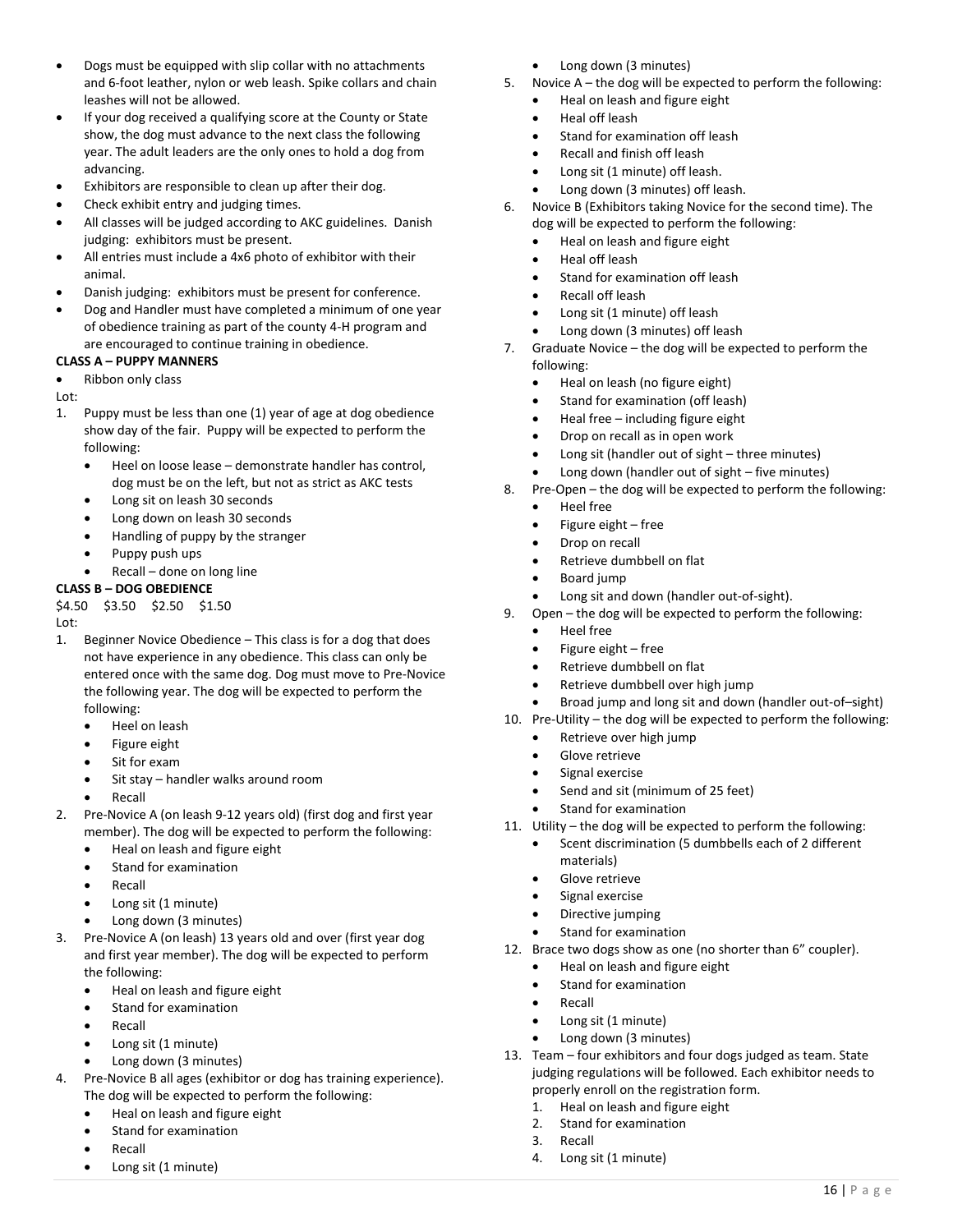#### 5. Long down (3 minutes)

#### **CLASS C – DOG SHOWMANSHIP**

- All exhibitors must be pre-entered in showmanship
- Danish judging, exhibitors must be present. \$3.00 \$2.50 \$2.00 \$1.50

Lot:

- 1. Beginner Grades 3-6
- 2. Intermediate Grades 7-9
- 3. Senior Grades 10 & up
- Showmanship Ribbon & Plaque Recognition

#### **CLASS D – AGILITY**

• Exhibitor and dog must demonstrate a basic level of control. Determination will be made during education night agility sessions.

\$4.50 \$3.50 \$2.50 \$1.50

Lot:

- 1. Beginning Agility on leash first year dog & first year member.
- 2. Beginning Agility on leash exhibitor or dog has training experience on leash.
- 3. Beginning off leash
- 4. Advanced off leash
- 5. Jumps tunnel on leash
- 6. Jumps tunnel off leash
- 7. Jumps tunnel & weaves off leash

High Point Agility Recognition

#### **CLASS E – Rally Obedience**

• Rally is a sport in which the dog and handler complete a course that has been designed by the rally judge. The judge tells the handler to begin and the dog and handler proceed at their own pace through a course of designated stations (10-20 depending on the level.) Each of these stations has a sign providing instructions regarding the next skill that is to be performed. Scoring is not as rigorous as traditional obedience. All Novice exercise are judged on leash and all Advanced and Excellent exercise are judged off leash. All dogs must enter and leave the ring on leash.

\$4.50 \$3.50 \$2.50 \$1.50 Lot:

- 1. Rally Novice on leash
- 2. Rally Advanced off leash
- 3. Rally Excellent off leash

# <span id="page-17-0"></span>Department 10 – Animal and Veterinary Science

- Follow all general regulations that might apply as found in the beginning of the fair book
- Refer to the requirements in the Junior Fair Exhibitor's Dress Code for Animal Shows and Livestock Sale found in the front pages of this fair book.
- Check exhibit entry and judging times.
- Exhibits should reflect the grade level and ability of the exhibitor
- Award of Excellence Ribbons
- **CLASS A – ANIMAL SCIENCE – Grades 3-6**

# **CLASS B – ANIMAL SCIENCE – Grades 7 & Up**

Regulations:

- Open to anyone enrolled in Dairy, Beef, Swine, Sheep, Goat, Horse, Poultry, Rabbit, Cavies, Small Animal, Pets, Dog, Llama, or Cat. Indicate educational related animal project on exhibit.
- Scrapbooking, Drawing and Painting and Leather craft projects related to Animal Science are entered in Department 18 – Cultural Arts, and Photo projects related to Animal Science are entered in Department 20 – Photography.

```
$1.75 $1.50 $1.25 $1.00
```
- 1. Display, poster, or photo journal identifying external and/or internal parts of an animal, related to a specific species.
- 2. Display, poster, or photo journal on animal safety related to a specific species.
- 3. Display, poster, or photo journal on animal housing and sanitation, animal management, and/or equipment and tools needed for an animal project.
- 4. Display, poster or photo journal, on different breeds, descriptions, markings and/or colors related to a specific species.
- 5. Exhibit, poster, or photo journal on proper animal care and grooming related to a specific species.
- 6. Equipment or article made by the exhibitor for use in an animal project (leash, collar, halter, scratching post, toy, etc.).
- 7. Article of woodworking made by the exhibitor for use in an animal project (feeder, tack box, nesting box, house, pen, etc.).
- 8. Scale model of a specific species of animals in a project, collected, constructed and/or painted by exhibitor.
- 9. Fiber exhibit related to animals in a project.
- 10. Pelt or product exhibit related to animals in a project.
- 11. Poster or photo journal on animal showmanship and handling related to an animal project.
- 12. Poster or photo journal depicting what exhibitor has done or learned related to an animal science project.

## **CLASS C – VETERINARY SCIENCE – Grades 3-6**

#### **CLASS D – VETERINARY SCIENCE – Grades 7 & up**

- Open to anyone enrolled in Dairy, Beef, Swine, Sheep, Goat, Horse, Poultry, Rabbit, Cavies, Small Animal, Pets, Dog, Llama, or Cat. Indicate educational related animal project on exhibit.
- Indicate related animal project on exhibit.
- \$1.75 \$1.50 \$1.25 \$1.00

Lot:

- 1. Display, record or poster on animal feeds, nutrition, growth chart, and/or basic needs related to a specific species.
- 2. Display, poster, or photo journal, on genetic traits, heredity, breeding or reproduction related to a specific species.
- 3. Display or poster on animal health management or other animal health issue related to a specific species such as but not limited to, maintaining animal health, diseases, nutritional disease, infectious organisms, parasites, etc.
- 4. Display or poster on animal functions related to a specific species such as but not limited to, respiration, cell or tissue information, organ systems, etc.
- 5. Display, chart or poster related to a specific species, on animal behavior, normal or abnormal animal characteristics and/or animal stress factors.
- 6. Display, poster, or exhibit on environmental influences, biosecurity or animal welfare issues related to animal health.
- 7. Display, poster or report related to veterinary science careers
- 8. Poster or photo journal depicting what exhibitor has done or learned related to a veterinary science project.

#### **CLASS E – SMALL ANIMALS, CAVIES – Grades 3-6 CLASS F – SMALL ANIMALS, CAVIES – Grades 7 & up** Regulations:

- All Entries should include a 4x6 photo of exhibitor with their animal.
- Complete Animal ID and Check-In Form.
- Refer to the Animal Health Regulations for Fairs and Shows in Wisconsin for additional requirements and documentation needed.
- Danish Judging. Exhibitor should be present.

\$2.00 \$1.75 \$1.50 \$1.25

- Lot:
- 1. Boar or sow under 6 months
- 2. Boar or sow over 6 months

Lot: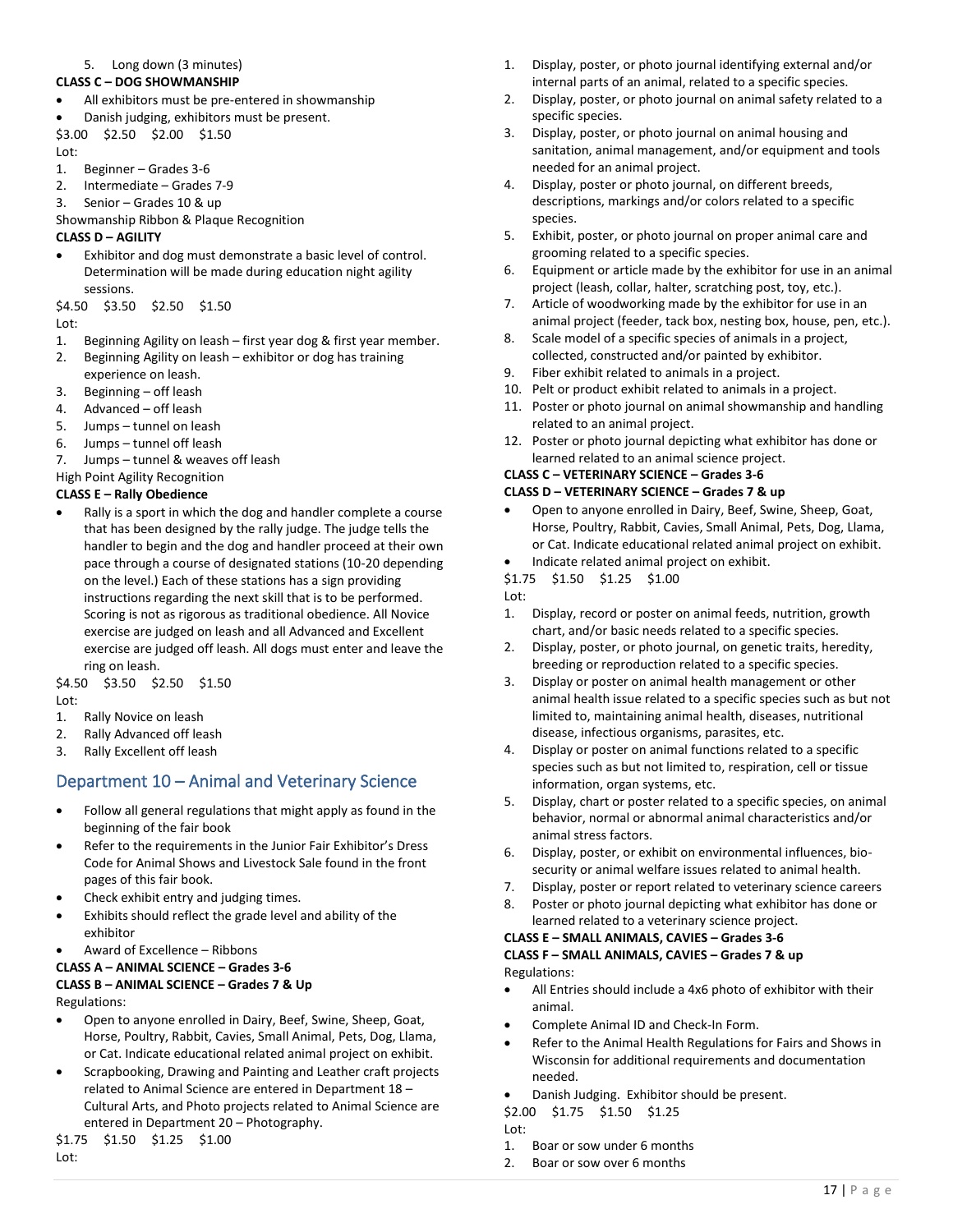#### **CLASS G – SMALL INTEREST ANIMALS – Grades 3-6 CLASS H – SMALL INTEREST ANIMALS – Grades 7 & up**

• Lots of 6 or less may be combined.

- Danish Judging. Exhibitor should be present. \$2.00 \$1.75 \$1.50 \$1.25
- Lot: 1. Caged Bird
- 2. Hamster, Gerbil, Mouse, Rat
- 3. Amphibian
- 4. Any other animal
- 5. Reptiles
- 6. Fish

Award of Excellence Ribbon

# <span id="page-18-0"></span>Department 11 – Llamas, Alpacas & Domesticated Exotic Animals

- Follow all general regulations that might apply as found in the beginning of the fair book.
- Refer to the requirements in the Junior Fair Exhibitor's Dress Code for Animal Shows and Livestock Sale found in the front pages of this fair book.
- Complete Animal ID and Check-in Form. All llamas must be current on their vaccinations and worming regimen. Llamas originating from within Wisconsin have no additional health requirements. Llamas from outside Wisconsin must be accompanied by a certificate of Veterinary Inspection.
- Refer to the Animal Health Regulations for Fairs and Shows in Wisconsin for additional requirements and documentation needed.
- Please see ATCP 160.08 in front of this manual for definitions of age groups.
- Animal should be under the care and management of the exhibitor and under the control of the youth exhibitor in the show ring.
- Alpacas, although related to llamas, are not eligible to be shown in Class A – Halter Class. They may, however, be used for Class B – Showmanship and Classes C & D – Obstacle Course and Public Relations.
- No intact male llama or Alpaca will be allowed on the grounds.
- The superintendent will make all llama stall assignments. Each exhibitor shall provide their own feed and bedding.
- Follow barn procedures, bedding requirements and manure handling policy as found in the beginning of the fair book. Check exhibit entry and judging times.
- Danish judging: exhibitors must be present for judging.

#### **CLASS A – LLAMA HALTER CLASS**

- The age of the llama is determined as the age on the show date. Halter classes are judged solely on the conformation of the animal for breeding program assessment.
- Non-breeder animals are gelded males or spayed females with accompanying veterinarian certificate.

\$5.00 \$4.00 \$3.00 \$2.00 Lot:

- 1. Halter, female 12 months and under
- 2. Halter, female 13 months through 23 months
- 3. Halter, female 24 months and over
- 4. Halter, non-breeder 13 months through 23 months
- 5. Halter, non-breeder 24 months and over

Champion – Ribbon

## Reserve Champion – Ribbon

## **CLASS B – LLAMA OBSTACLE CLASS**

The grade level is determined by the grade completed the past school year. Judging is based upon the performance of the

animal and the relationship between the handler and the animal while negotiating a series of obstacles.

• Llamas in this class cannot be "used" more than once. \$5.00 \$4.00 \$3.00 \$2.00

Lot:

- 1. Junior Obstacle Grades 3-6
- 2. Senior Obstacle Grades 7 & up

### **CLASS C – LLAMA PUBLIC RELATIONS**

- Judging will assess the llama's ability to interact with unfamiliar people and surroundings which they may encounter.
- Llamas in this class cannot be "used" more than once.

\$5.00 \$4.00 \$3.00 \$2.00

Lot:

- 1. Junior Public Relations Grades 3-6
- 2. Senior Public Relations Grades 7 & up

## **CLASS D – LLAMA COSTUME CLASS**

The llama and exhibitor will be judged as one entry.

\$5.00 \$4.00 \$3.00 \$2.00

- Lot:
- 1. Costume exhibit all ages

## **CLASS E – LLAMA SHOWMANSHIP CLASS**

- All exhibitors must be pre-entered in showmanship
- Danish judging, exhibitors must be present

\$3.00 \$2.50 \$2.00 \$1.50 Lot:

- 1. Beginner Grades 3-6
- 2. Intermediate Grades 7-9
- 3. Senior Grades 10 & up

Showmanship Ribbon & Plaque Recognition

# <span id="page-18-1"></span>Department 13 – Cats

- Follow all general regulations that might apply as found in the beginning of the fair book.
- Refer to the requirements in the Junior Fair Exhibitor's Dress Code for Animal Shows and Livestock Sale found in the front pages of this fair book.
- Complete Animal ID and Check-In Form.
- Cats must be vaccinated at least 3 weeks prior to the show with distemper. Exhibitors must turn in proof of the distemper vaccination at the same time as the Animal ID and Check-In Form.
- Refer to the Animal Health Regulations for Fairs and Shows in Wisconsin for additional requirements and documentation needed.
- Animal should be under the care and management of the exhibitor.
- Please see ATCP 160.08 for definitions of age groups. Kitten: 4- 8 months; adult cat: over 8 months old.
- Adult males must be neutered.
- No visibly pregnant or lactating cats allowed.
- Long hair is defined as hair length greater than 1".
- Check exhibit entry and judging times.
- Lots of 16 or more may be split by breed or color.
- All entries should include a 4"x6" photo of exhibitor with their animal.
- Danish judging: exhibitors must be present.

#### **CLASS A – KITTEN**

\$2.00 \$1.75 \$1.50 \$1.25 Lot:

- 1. Long hair kitten male
- 2. Short hair kitten male
- 3. Long hair kitten female
- 4. Short hair kitten female
- Best Kitten in Show Ribbon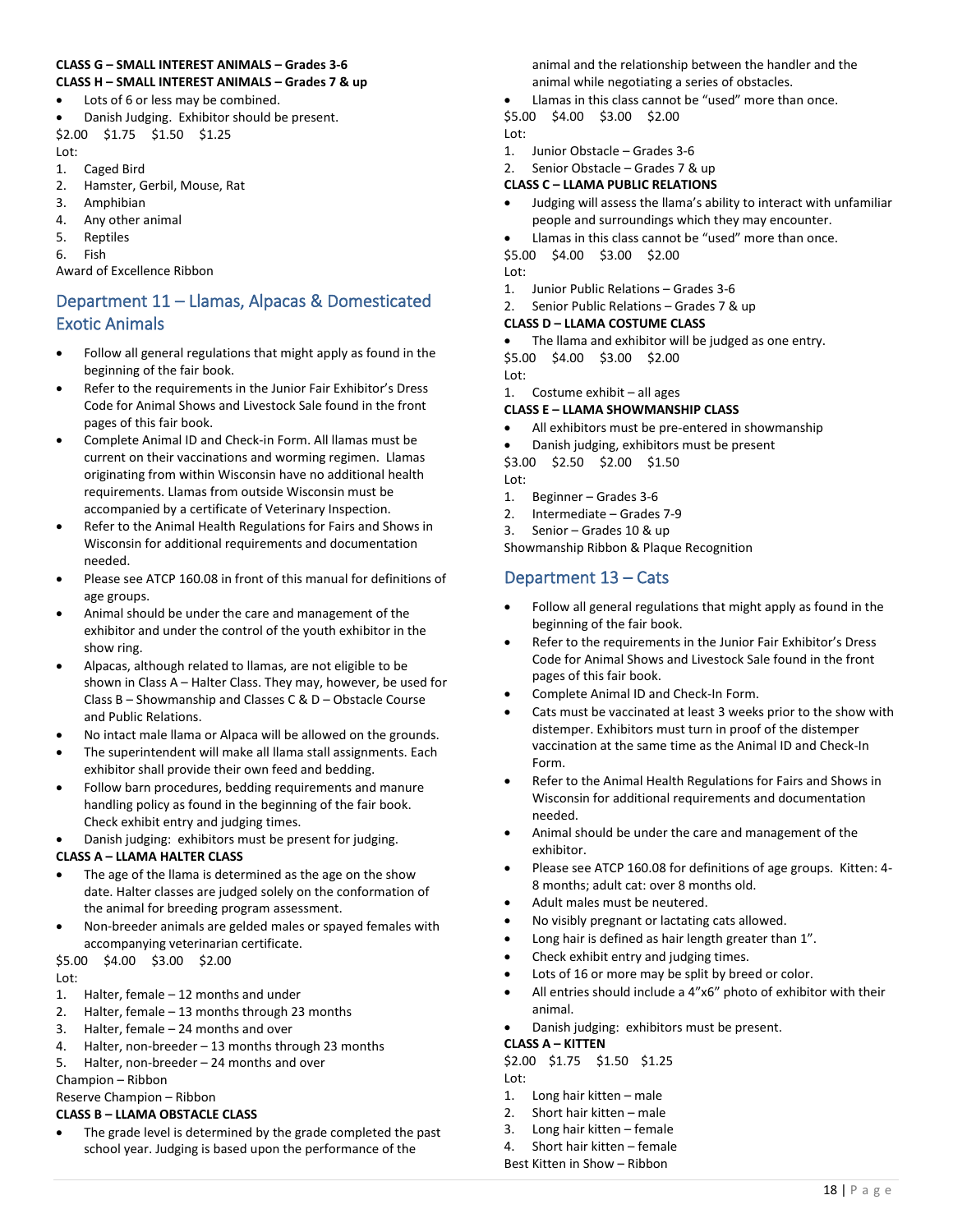#### **CLASS B – CAT**

\$2.00 \$1.75 \$1.50 \$1.25 Lot:

- 1. Long hair adult neuter male
- 2. Short hair adult neuter male
- 3. Long hair adult female
- 4. Short hair adult female
- 5. Long hair adult female spay

6. Short hair – adult – female spay

Best in Show – Ribbon & Plaque Recognition

#### **CLASS C – CAT SHOWMANSHIP**

- All exhibitors must be pre-entered in showmanship
- Danish judging, exhibitors must be present

\$3.00 \$2.50 \$2.00 \$1.50

Lot:

- 1. Beginner Grades 3-6
- 2. Intermediate Grades 7-9
- 3. Senior Grades 10 & up

Showmanship Ribbon & Plaque Recognition

## <span id="page-19-0"></span>Department 14 – Plant and Soil Sciences

- Follow all general regulations that might apply as found in the beginning of the fair book.
- Check exhibit entry and judging times.
- All crop exhibits must be from current year crops.
- Superintendent may disqualify any diseased or insect infested plants or flowers.
- Exhibitor should be keeping records of crops entered.
- Danish judging.
- Attach a 3"x5" card on all crop entries, with the following information:

Crop: \_\_\_\_\_\_\_\_Variety: \_ Planting Date: \_\_\_\_\_\_\_\_ Maturity Date: \_\_\_\_\_\_\_ Check: Irrigated \_\_\_\_\_\_\_ or Dry Land \_\_\_\_\_\_\_ Type of Fertilizer: \_\_\_\_\_\_\_ Rate of Application: Type of Pest/Fungus Control:

#### **CLASS A – GRAIN CROPS**

- Remove leaves on sheaves of oats, barley and wheat.
- All sheaves should be 2" in diameter at the neck.

\$2.00 \$1.75 \$1.50 \$1.25

- Lot:
- 1. Barley Sheaf
- 2. Corn, 3 stalks, bag roots
- 3. Kidney Bean Sheaf
- 4. Oat Sheaf
- 5. Rye Sheaf
- 6. Soybean Sheaf
- 7. Wheat Sheaf
- 8. Any other field crop not already listed, 1 sheaf.
- 9. Poster related to crop project such as but not limited to: variety selection, germination and planting, insect and/or disease management, crop management, etc.
- 10. Display related to crop project such as but not limited to: variety selection, germination and planting, insect and/or disease management, crop management, etc.

#### **CLASS B – FORAGE CROPS**

- Forage crop exhibits should be dry field cured.
- Exhibit hay crops in a clear storage bag.
- Exhibit haylage in a 5-quart covered plastic pail.
- Haylage and corn silage exhibits should be fermented.
- \$2.00 \$1.75 \$1.50 \$1.25
- Lot:
- 1. Alfalfa, 4" slice of baled hay
- 2. Alfalfa/grass mix, 4" slice of baled hay
- 3. Clover, 4" slice of baled hay
- 4. Haylage, alfalfa
- 5. Haylage, mix
- 6. Silage, corn
- 7. Poster related to crop project such as but not limited to: types of grasses, insect and/or disease management, crop management, forage sampling, growing techniques, soil science, etc.
- 8. Display related to crop project such as but not limited to: types of grasses, insect and/or disease management, crop management, forage sampling, growing techniques, soil science, etc.

#### **CLASS C – FRUITS**

- Exhibit fruit entries in a pint box or on a paper plate.
- Attach a 3"x5" card on all Fruit entries, with the following information:

Fruit: Variety: Planting Date: \_\_\_\_\_\_\_ Maturity Date: \_\_\_\_ Type of Fertilizer: \_\_\_\_\_\_\_ Rate of Application: \_\_\_\_\_

Type of Pest/Fungus Control: \_\_\_\_\_\_\_

\$2.00 \$1.75 \$1.50 \$1.25 Lot:

- 
- 1. Blueberries, any variety 1 pint. 2. Raspberries, any variety - 1 pint.
- 3. Strawberries, any variety 1 pint.
- 
- 4. Apples, any variety 3.
- 5. Pears, any variety  $-3$ .
- 6. Melon, any variety  $-1$ .
- 7. Any other fruit produce not already listed.
- 8. Fruit basket display with 3 or more fruits grown by exhibitor.
- 9. Poster related to fruit project such as but not limited to: fruit growth stages, insect and/or disease control, pruning methods, propagation, etc.
- 10. Display related to fruit project such as but not limited to: fruit growth stages, insect and/or disease control, pruning methods, propagation, etc.

#### **CLASS D – VEGETABLES & HERBS – Grades 3-6**

#### **CLASS E – VEGETABLES & HERBS – Grades 7-8**

#### **CLASS F – VEGETABLES & HERBS – Grades 9 & up**

- Exhibit vegetable entries on a paper plate.
- Attach a 3"x5" card on all vegetable information entries, with the following:

Vegetable: \_\_\_\_\_\_\_\_ Variety: \_\_\_\_\_\_\_\_ Planting Date: \_\_\_\_\_\_\_\_ Maturity Date: \_\_\_\_\_\_\_\_

- Type of Fertilizer: \_\_\_\_\_\_\_
- Rate of Application: \_\_\_\_\_\_\_\_
- Type of Pest/Fungus Control:
- \$2.00 \$1.75 \$1.50 \$1.25
- Lot:
- 1. Beans, green 6 pods.
- 2. Beans, yellow 6 pods.
- 3. Beans, purple 6 pods
- 4. Beets  $-3$
- 5. Broccoli 1 head
- 6. Cabbage 1 head
- 7. Carrots  $-3$ ,  $(1"$  tops)<br>8. Cauliflower  $-1$  head
- Cauliflower  $-1$  head
- 9. Celery 1 bunch
- 10. Corn, sweet 3 ears
- 11. Cucumber, slicing 3
- 12. Cucumbers, pickling 6
- 13. Eggplant  $-1$
- 14. Herb, any variety 6 sprigs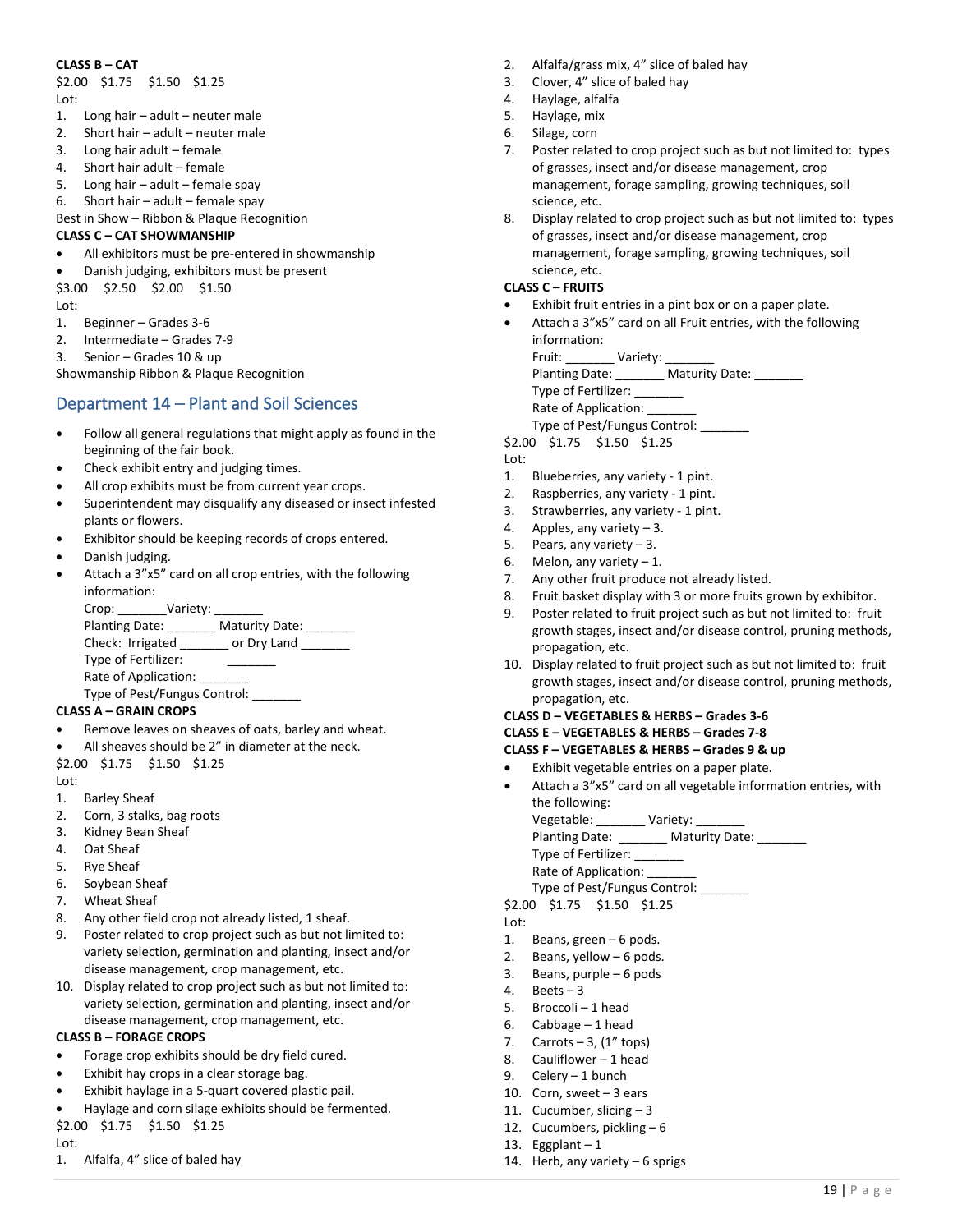- 15. Herb, assortment 1 bunch of 3 or more different herbs
- 16. Herb, dill 1 bunch displayed in jar
- 17. Herb, parsley 6 sprigs
- 18. Lettuce 1 head
- 19. Onions, any variety  $-3$
- 20. Peas 6 pods
- 21. Peppers, bell, any variety  $-3$
- 22. Peppers, hot, any variety  $-3$
- 23. Potatoes, any variety  $-3$
- 24. Radishes 6
- 25. Squash, summer 1
- 26. Squash, winter  $-1$
- 27. Sweet Corn 3
- 28. Tomatoes,  $red 3$
- 29. Tomatoes, green 3
- 30. Tomatoes, cherry  $-6$
- 31. Zucchini 1
- 32. Vegetable garden display. Exhibitors must provide their own containers. Containers add to garden exhibit and will be judged as part of the exhibit. Display must consist of at least 6-9 different varieties of vegetable from the following list. 1 cabbage, 3 carrots, 3 radishes, 3 beets, 10 peas, 10 beans (green or yellow), 1 broccoli, 1 cauliflower, 1 eggplant, 3 tomatoes (green or red), 3 peppers, 3 onions, 3 sweet corn, 3 slicing cucumbers or 6 pickling cucumbers.
- 33. Garden Plan, map with photos.
- 34. A Picture Story with 6 or more photos, related to your vegetable project
- 35. Poster related to vegetable project such as but not limited to: Plant growth or development, germination, plant cuttings, transplants, container gardening, organic gardening, soil testing, composting, mulches, insect and/or disease control, etc.
- 36. Display related to vegetable project such as but not limited to: Plant growth or development, germination, plant cuttings, transplants, container gardening, organic gardening, soil testing, composting, mulches, insect and/or disease control, etc.
- 37. A display of growing (potted) herbs, at least three varieties (label varieties)

#### **CLASS G – WEED MANAGEMENT**

- Label collections with common names and date collected.
- Include roots in pressed and mounted specimens.

\$2.00 \$1.75 \$1.50 \$1.25  $Int$ 

- 1. First year exhibitor, collection of 10 weeds
- 2. Second year exhibitor, collection of 15 weeds
- 3. Third year exhibitor, collection of 20 weeds
- 4. Collection of 5 or more plant diseases
- 5. Top soil sample with description of soil texture, 1-quart bags
- 6. Poster relating to weed management project
- 7. Display related to weed management project

## <span id="page-20-0"></span>Department 15 – Flowers and Houseplants

- Follow all general regulations that might apply as found in the beginning of the fair book.
- Check exhibit entry and judging times.
- Exhibits should be displayed in appropriate containers.
- Exhibitors are responsible for daily watering of exhibits.
- Danish judging.
- Attach a 3"x 5" card on all crop entries, with the following information:

Crop: Variety:

Planting Date: \_\_\_\_\_\_\_\_ Maturity Date: \_\_\_\_\_\_\_

Check: Irrigated \_\_\_\_\_\_\_\_ or Dry Land\_ Type of Fertilizer: \_\_\_\_\_\_\_ Rate of Application: Type of Pest/Fungus Control: \_\_\_\_\_\_\_ **CLASS A – FLOWERS – Grades 3-6 CLASS B – FLOWERS – Grades 7-8 CLASS C – FLOWERS – Grades 9 & up**

#### \$2.00 \$1.75 \$1.50 \$1.25

#### Lot:

- 1. Cut flower, single annual bloom or spike
- 2. Cut flower, single perennial bloom or spike
- 3. Cut flower annual arrangement, 3 stems, any variety
- 4. Cut flower perennial arrangement, 3 stems, any variety
- 5. Cut flower bouquet arrangement, single variety 6 or more stems
- 6. Cut flower bouquet arrangement, mix variety  $-6$  or more stems
- 7. Dried flower arrangement
- 8. Themed floral arrangement made with cut flowers

#### **CLASS D – HOUSEPLANTS**

- Plants should be started after September 1 of year preceding exhibit year.
- Plants should be free of disease and insects.
- Attach a 3"x 5" card on all houseplant entries, with the following information: Common Name: \_\_\_\_\_

Planting Date:

Check method of propagation:

Seedling: \_\_\_\_\_\_\_\_\_ Leaf Cutting: \_\_\_\_

Stem Cutting:

Type of Light Required: \_\_\_\_\_\_\_

- Water & Special Care: \_ \$2.00 \$1.75 \$1.50 \$1.25
- Lot:
- 1. Desert Garden
- 2. Dish Garden
- 3. Flowering Plant
- 4. Foliage Plant
- 5. Bulb Plant
- 6. Terrarium
- 7. Violet
- 8. Poster related to houseplant project such as but not limited to: Plant growth and development, growing techniques, horticulture tools, horticulture careers, etc.
- 9. Display related to houseplant project such as but not limited to: Plant growth and development, growing techniques, horticulture tools, horticulture careers, etc.

#### **CLASS E – PLANT CRAFTS**

\$2.00 \$1.75 \$1.50 \$1.25

#### Lot:

- 1. Everlasting flower bouquet
- 2. Silk arrangement
- 3. Corsage entry
- 4. Dried plant arrangement or decoration
- 5. Potpourri entry List plant materials grown and/or collected and dried
- 6. Evergreen arrangement or decoration
- 7. Pressed flower decorative entry
- 8. Seed art entry
- 9. Pinecone entry
- 10. Gourd art
- 11. Wreath
- 12. Poster related to plant craft project
- 13. Display related to plant craft project

#### **CLASS F – LANDSCAPING**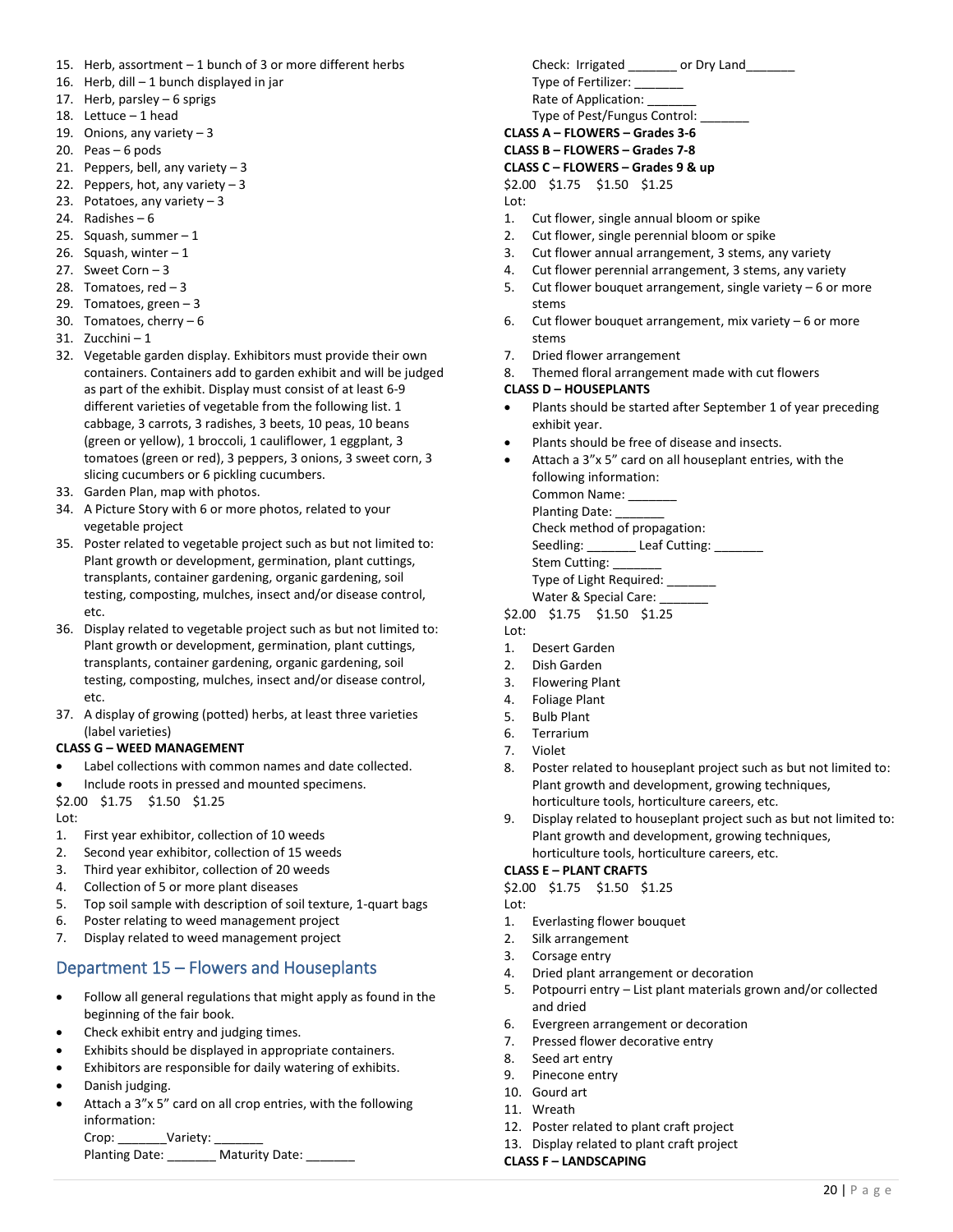#### \$2.00 \$1.75 \$1.50 \$1.25 Lot:

- 1. Flower border plan
- 2. Shade garden plan
- 3. Sunny garden plan
- 4. Landscape design for home
- 5. A Picture story with 6 or more photos, related to your landscape project
- 6. Poster related to landscaping project such as but not limited to: tree and/or shrub planting, selection and care of plants, lawn grasses and care of lawns, fertilizer and weed control, landscaping techniques, landscaping careers, etc.
- 7. Display related to landscaping project such as but not limited to: tree and/or shrub planting, selection and care of plants, lawn grasses and care of lawns, fertilizer and weed control, landscaping techniques, landscaping careers, etc.

## **CLASS G – FAIRY GARDENS**

Live plants are to be used unless otherwise stated. \$2.00 \$1.75 \$1.50 \$1.25

Lot:

- 1. Basket/Picnic basket
- 2. Bird Bath
- 3. Dresser Drawer
- 4. Fair Theme
- 5. Flower Box
- 6. Flower Pot
- 7. Gourd
- 8. Tea Cup
- 9. Terrarium
- 10. Wagon
- 11. Wash Tub
- 12. Wheelbarrow
- 13. Any Other Item

## <span id="page-21-0"></span>Department 16 – Natural Sciences

- Follow all general regulations that might apply as found in the beginning of the fair book.
- Check exhibit entry and judging times.
- Entries must be collected since previous fair.

#### • Danish judging.

#### **CLASS A – BIRDS**

\$2.00 \$1.75 \$1.50 \$1.25

Lot:

- 1. Exhibit of 15 bird photos, winter or summer plumage, color, drawings, or prints; identify photos, include species name, food habits, migratory habits, habitat and nesting habits
- 2. Illustration of parts of birds, identify parts and function
- 3. Picture story of 5 or more bird nests, identify nest with location
- 4. Picture story of 5 birds, identify the bird and habitat
- 5. Poster or display related to bird housing, feeders, or shelters, natural or man-made
- 6. Poster or display related to bird sounds
- Additional lots open to Grades 7 & up
- 7. Log of bird watching activity, include bird, spotting date, time and location
- 8. Map of bird habitat or migratory route for 8 specific bird species
- 9. Poster or display related to protective preservation
- 10. Display of pictures or drawings and an explanation of the different kinds of one of the following bird parts: beaks, feet, feather or other bird parts
- 11. Photographs you have taken of birds
- 12. Photograph you have taken of a bird's nest

13. Display and report comparisons and/or contrasts of five birds from each of two of the following types of birds: upland game, waterfowl, marsh and shore birds, song birds, and birds of prey

#### **CLASS B – ENTOMOLOGY – Grades 3-5 CLASS C – ENTOMOLOGY – Grades 6-8**

**CLASS D – ENTOMOLOGY – Grades 9 & up** \$2.00 \$1.75 \$1.50 \$1.25

Lot:

- 1. Collection of species of insects, identify common and scientific name.
- 2. Illustration of parts of insects, identify parts and function.
- 3. Picture story of 5 or more insects, identify the insect, and habitat.
- 4. Poster or display related to life cycle of insect illustrating larvae, cocoons or chrysalises.
- 5. Poster or display related to tools used for collection and observation.
- 6. Poster or display related to insect gathering.
- 7. Poster or display related to beneficial and pest insects.

#### **CLASS E – BEEKEEPING**

\$2.00 \$1.75 \$1.50 \$1.25

- Lot:
- 1. Comb of honey
- 2. Amber honey, 1 pint
- 3. Picture story related to beekeeping, identify activity
- 4. Poster or display illustrating honey production
- 5. Poster or display related to sources of honey
- 6. Exhibit of inactive hive, identify parts and function

#### **CLASS F – SPORTFISHING**

\$2.00 \$1.75 \$1.50 \$1.25

- Lot:
- 1. Exhibit of 10 photos of Wisconsin game fish, color, drawings, or prints, identify species
- 2. Illustration of parts of fish, identify parts and function
- 3. Picture story of 5 or more fish, identify the fish and habitat
- 4. Poster or display related to fishing bait or equipment, identify function
- 5. Handmade baits, lure or equipment
- 6. Poster or display related to ice fishing
- 7. Poster or display related to specific fishing techniques
- 8. Poster or display related to fish cleaning
- 9. Poster or display related to fishing safety

#### **CLASS G – WILDLIFE HABITAT AND NATURE SPACE**

\$2.00 \$1.75 \$1.50 \$1.25

#### Lot:

- 1. Picture story of 5 or more wildlife, identify the wildlife and habitat
- 2. Log related to wild game, record game sited, habitat area, hunting activity
- 3. Exhibit related to care, feeding and release of pheasant chicks
- 4. Poster or display related to wildlife tracks of different fur animals
- 5. Poster or display related to fur trapping
- 6. Poster or display related to taxidermy
- 7. Exhibit of 10 shrubs in wildlife habitats, identify shrub, include twig with leaf and photo
- 8. Collection of seeds or fruits from 10 plants found in wildlife habitat, identify
- 9. Poster or display related to endangered plants or animals
- 10. A poster, or display relating to wildlife habitat and nature space such as but not limited to, wildlife areas, wildlife cover, winter feeding of wildlife, food chain, etc.
- Additional lots open to Grades 7 & up
- 11. Resource map of a nature space
- 12. Display of a mini-ecosystem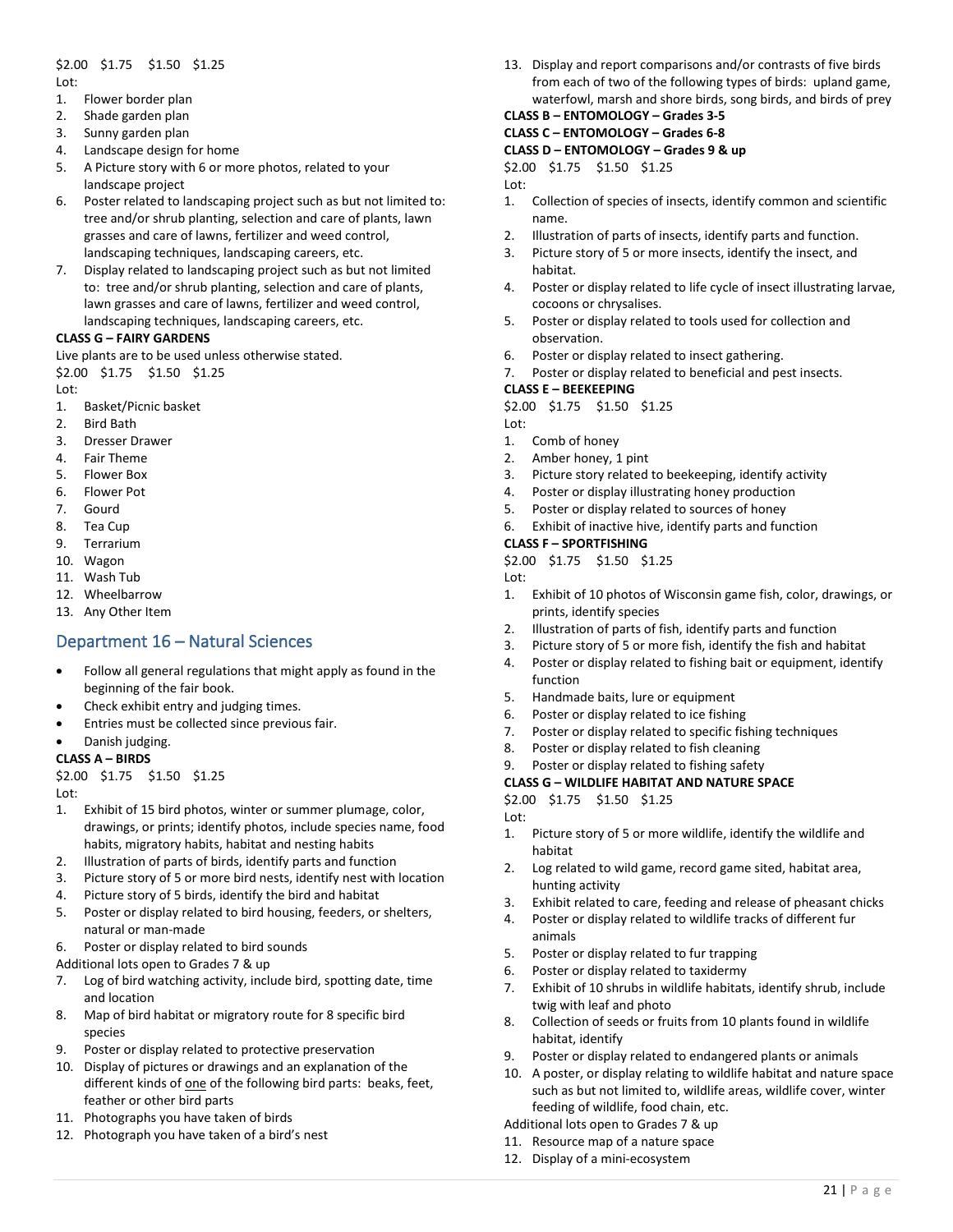#### **CLASS H – TREES – Grades 3-5 CLASS I – TREES – Grades 6-8 CLASS J – TREES – Grades 9 & UP**

## \$2.00 \$1.75 \$1.50 \$1.25

Lot:

- 1. Leaf collection or leaf prints from 10 trees, identify
- 2. Seed collection from 10 trees, identify
- 3. Display of 10 lumber woods, identify
- 4. Tree diagram with cross-section of trunk, identify tree growth
- 5. Poster or exhibit related to tree project such as but not limited to, forestry career, forest management, forestry tools, forest products, etc.
- 6. One pint of maple syrup Label maple syrup with the following information: Amount of Sap for One Pint of Syrup: \_\_\_\_\_\_ Sugar Content: Location of Trees Tapped: Date of Tapping:
- 7. One half pound of maple sugar.
- 8. Poster or display related to syrup making.

#### **CLASS K – WILDFLOWERS**

Regulations:

- Entries must be collected within current project year.
- Endangered species may not be exhibited.
- Include flower, leaf, and stem parts.

\$2.00 \$1.75 \$1.50 \$1.25

 $Int$ 

- 1. Collection of 15 pressed native wildflowers, identify
- 2. Collection of 5 native ferns, identify
- 3. Collection of wildflower photos, identify
- 4. Single flower, label parts of flower
- 5. Poster or exhibit related to wildflower project such as but not limited to, protected wildflowers, endangered wildflowers, wildflower seeds, wildflower habitat, etc.

Additional lots open to Grades 10 & up

- 6. Collection of 25 pressed native wildflowers, identify
- 7. Poster or exhibit related to edible or legal medicinal plants, identify use
- **CLASS L – GEOLOGY**
- \$2.00 \$1.75 \$1.50 \$1.25

Lot:

- 1. Collection of 20 or more natural rocks, identify
- 2. Collection of 10 or more polished rocks, identify
- 3. Picture story related to rocks and geologic formations
- 4. Poster or exhibit related to geology

#### **CLASS M – ECOLOGY**

\$2.00 \$1.75 \$1.50 \$1.25 Lot:

- 1. Poster or exhibit related to recycling
- 2. Poster or exhibit related to pollution
- 3. Poster or exhibit related to energy conservation
- 4. Poster or exhibit related to water conservation

#### **CLASS N – OUTDOOR ADVENTURES**

\$2.00 \$1.75 \$1.50 \$1.25 Lot:

- 1. Poster or exhibit related to outdoor safety, and/or first aid
- 2. Poster or exhibit related to outdoor survival such as but not limited to, survival kit, shelter, water still, etc.
- 3. Poster or display related to food for outdoor adventure
- 4. Poster or display related to equipment for outdoor adventure, identify use
- 5. Poster or display related to clothing for outdoor adventure, identify use

6. Exhibit related to a specific outdoor adventure activity such as but not limited to, camping, backpacking or hiking, canoeing or water sports, climbing, skiing, astronomy

#### **CLASS O – SHOOTING SPORTS**

Open to any shooting sports project or basic hunting

\$2.00 \$1.75 \$1.50 \$1.25

Lot:

- 1. Exhibit depicting what exhibitor has done or learned about hunting safety
- 2. Exhibit relating to gun laws
- 3. Poster depicting good sportsmanship practices
- 4. Poster on care and dressing of game
- 5. Any other project display

#### **CLASS P – ARCHERY**

\$2.00 \$1.75 \$1.50 \$1.25

Lot:

- Grades 3-6
- 1. Equipment made by exhibitor 2. Exhibit of archery accessories
- 3. Poster on archery safety
- 4. Poster relating to arrows or bows
- 5. Poster relating to archery shooting
- 6. Five pictures on an archery activity, label pictures
- 7. Homemade stand up target
- 8. Any other project display

Grades 7-13

- 9. Equipment made by exhibitor
- 10. Exhibit of archery accessories
- 11. Poster on archery safety
- 12. Poster relating to arrows or bows
- 13. Poster relating to archery shooting
- 14. Five pictures on an archery activity, label pictures
- 15. Homemade target
- 16. Any other project display

#### **CLASS Q – RIFLE**

\$2.00 \$1.75 \$1.50 \$1.25

Lot:

## Grades 3-6

- 1. Exhibit showing shooting position(s)
- 2. Exhibit showing equipment
- 3. Exhibit showing accessories
- 4. Exhibit showing safety
- 5. Exhibit describing an activity done through project
- 6. Any other project display

## Grades 7-13

- 7. Exhibit showing shooting position(s)
- 8. Exhibit showing equipment
- 9. Exhibit showing accessories
- 10. Exhibit showing safety
- 11. Exhibit describing an activity done through project

5. Exhibit describing an activity done through project

1. Exhibit relating to the history of the muzzle loading gun

22 | P a g e

#### 12. Any other project display

#### **CLASS R – SHOTGUN**

\$2.00 \$1.75 \$1.50 \$1.25

Lot:

Lot:

1. Exhibit showing shooting position(s)

6. Exhibit showing care of equipment

- 2. Exhibit showing equipment
- 3. Exhibit showing accessories

7. Any other project display **CLASS S – BASIC MUZZLE LOADING**  \$2.00 \$1.75 \$1.50 \$1.25

4. Exhibit showing safety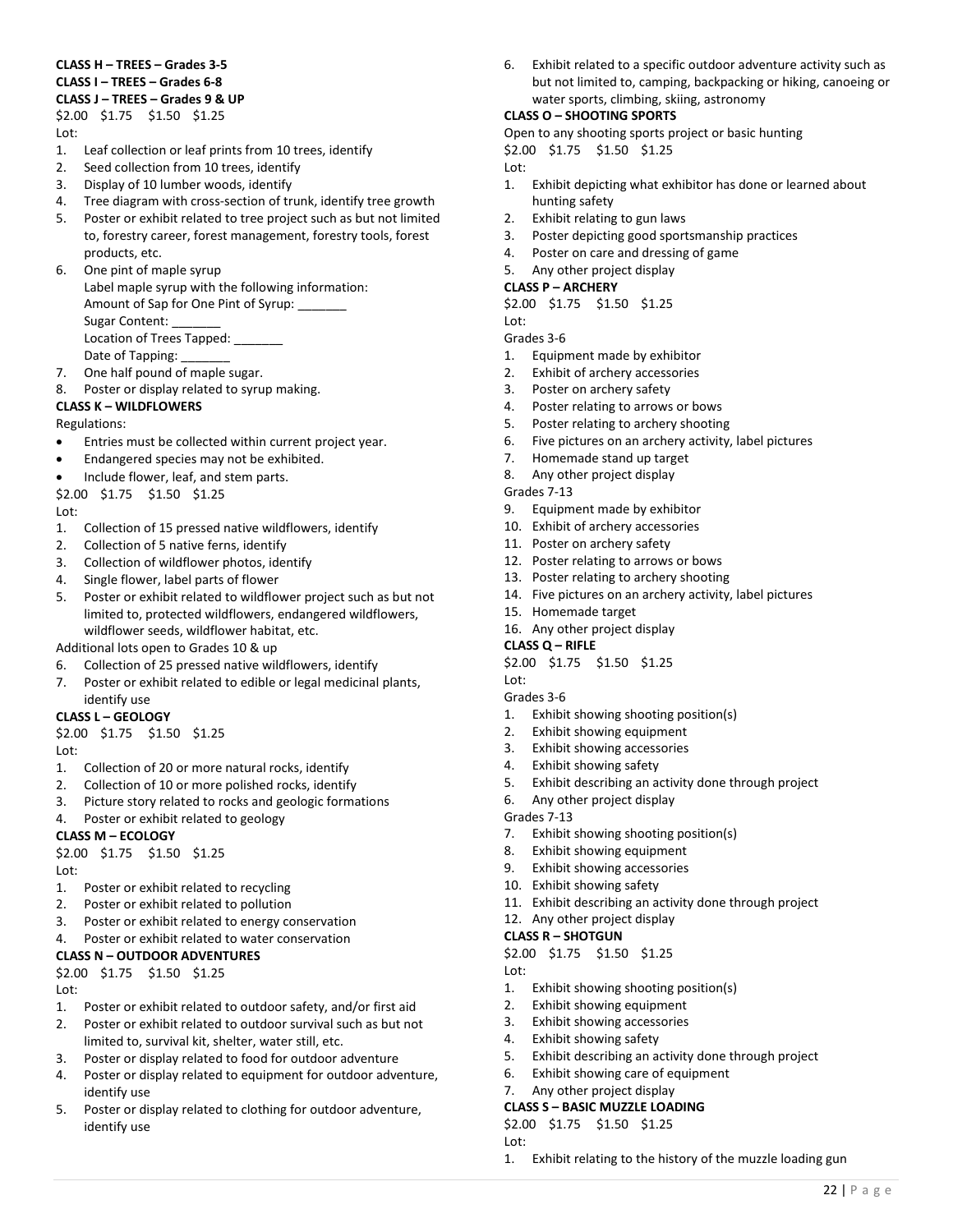#### 2. Any other exhibit

**CLASS T – BARE BOW ARCHERY TARGET SHOOTING CONTEST** 

CONTEST DESCRIPTION: Division – bare bow, any bow without sights, stabilizers or releases. May use glove or finger tab. Bows – all types (i.e.: longbows, recurve or compound) permitted, excluding footbows and crossbows.

REGULATIONS: Open to any member enrolled in the Archery project. Bows and arrows – competitors choosing to use their own equipment (recommended) must supply at least five arrows and are encouraged to have a sixth arrow available if need be. Only target or field points allowed, no hunting points allowed. For members unable to provide the equipment needed, equipment will be available for use in the Bare Bow class only. Event consists of 25 shots, age 8-11 at a ten-yard shooting distance, age 12-14 at a 15-yard shooting distance, age 15-19 at a 20-yard shooting distance. Five practice shoots allowed. Scoring – all scoring completed by scoring judge, any arrow or target touched prior to scoring will be scored as zero. Scoring determined by position of the shaft. Shaft must break scoring ring to score the higher value. Target bounce outs or target pass through will be scored only if judge can determine point of impact. Otherwise these will be re-shot at the end of the round. *Age determined as of day of the Fair Shoot. All competitors must attend at least two of the Shooting Sports Archery Program training/practice sessions along with meeting the requirements of the ecology portion of the Shooting Sports Program. These requirements must be accomplished within the current year of the Fair Shoot.* \$2.00 \$1.75 \$1.50 \$1.25

Lot:

1. Bare Bow Shooting Contest (Age 8-11) day of shoot

2. Bare Bow Shooting Contest (Age 12-14) day of shoot

3. Bare Bow Shooting Contest (Age 15-19) day of shoot

#### **CLASS U – FREESTYLE LIMITED ARCHERY TARGET SHOOTING CONTEST**

CONTEST DESCRIPTION: Division – must use fingers only, no mechanical releases. All other aids allowed (i.e.: sights, stabilizers, etc.). May use glove or finger tab. No mechanical sights allowed. Bows – all types (i.e.: longbows, recurve or compound) permitted, excluding footbows and crossbows.

REGULATIONS: Open to any member enrolled in the Archery project. Bows and arrows – competitors must supply their own equipment, five arrows and are encouraged to have a sixth arrow available if need be. Only target or field points allowed, no hunting points allowed. Event consists of 25 shots, age 8-11 at a ten-yard shooting distance, age 12-14 at a 15-yard shooting distance, age 15- 19 at a 20-yard shooting distance. Five practice shots allowed. Scoring – all scoring completed by scoring judge, any arrow or target touched prior to scoring will be scored as zero. Scoring determined by position of the shaft. Shaft must break scoring ring to score the higher value. Target bounce outs or target pass through will be scored only if judge can determine point of impact. Otherwise these will be re-shot at the end of the round. *Age determined as of day of the Fair Shoot. All competitors must attend at least two of the Shooting Sports Archery Program training/practice sessions along with meeting the requirements of the ecology portion of the Shooting Sports Program. These requirements must be accomplished within the current year of the Fair Shoot.*

\$2.00 \$1.75 \$1.50 \$1.25 Lot:

- 1. Freestyle Limited Archery Shoot (Age 8-11) day of shoot
- 2. Freestyle Limited Archery Shoot (Age 12-14) day of shoot

#### 3. Freestyle Limited Archery Shoot (Age 15-19) day of shoot **CLASS V – FREESTYLE UNLIMITED ARCHERY TARGET SHOOTING CONTEST**

CONTEST DESCRIPTON: Division – any bow with unlimited aids, such as stabilizers, mechanical releases or sights. No magnified sights allowed. Bows – all types (i.e.: longbows, recurve or compound) permitted, excluding footbows and crossbows.

REGULATIONS: Open to any member enrolled in the Archery project. Bows and arrows – competitors must supply own equipment; five arrows required and are encouraged to have a sixth available if need be. Only target or field points allowed, no hunting points allowed. Event consists of 25 shots, age 8-11 at a ten-yard shooting distance, age 12-14 at a 15-yard shooting distance, age 15- 19 at a 20-yard shooting distance. Five practice shots allowed. Scoring – all scoring completed by scoring judge, any arrow or target touched prior to scoring will be scored as zero. Scoring determined by position of the shaft. Shaft must break scoring ring to score the higher value. Target bounce outs or target pass through will be scored only if judge can determine point of impact. Otherwise these will be re-shot at the end of the round. *Age determined as of day of the Fair Shoot. All competitors must attend at least two of the Shooting Sports Archery Program training/practice sessions along with meeting the requirements of the ecology portion of the Shooting Sports Program. These requirements must be accomplished within the current year of the fair shoot.*

\$2.00 \$1.75 \$1.50 \$1.25 Lot:

- 1. Freestyle Unlimited Archery Shoot (Age 8-11) day of shoot
- 2. Freestyle Unlimited Archery Shoot (Age 12-14) day of shoot
- 3. Freestyle Archery Shoot (Age 15-19) day of shoot

## **CLASS W – AIR RIFLE TARGET SHOOTING CONTEST**

CONTEST DESCRIPTION: Competition will consist of shooting from three positions (standing, kneeling and prone) at ten yards with ten shots each.

REGULATIONS: Open to any member enrolled in the Air Rifle project. The contest is for air rifles only, not air pistols. Only air rifles approved by the Dunn County Shooting Sports Board will be allowed. No scopes or magnifying sites will be permitted. Open to project completers only. Competition will be three positions at ten yards consisting of ten shots each. Competitors are required to wear eye and hearing protection and should provide their own. *Age determined as of day of the Fair Shoot. All competitors must attend at least two Shooting Sports Archery Program practice/training sessions along with meeting the requirements of the ecology portion of the Shooting Sports Program. These requirements must be accomplished within the current year of the fair shoot.* \$2.00 \$1.75 \$1.50 \$1.25

- Lot:
- 1. Target Shooting Contest (Age 8-11) day of shoot
- 2. Target Shooting Contest (Age 12-14) day of shoot
- 3. Target Shooting Contest (Age 15-19) day of shoot

# **CLASS X – SHOTGUN TRAP SHOOTING CONTEST**

CONTEST DESCRIPTION: Contest consists of two 25 round regulation rounds of trap.

REGULATIONS: Open to any member enrolled in the Shotgun project. The contest is for shotguns only. Only shotguns approved by the Dunn County Shooting Sports Board will be allowed. Competitors will provide their own shells (minimum of 50 rounds); reloads are not permitted. Open to project completers only, competitors must be age 12 or older on the day of the shoot and completed a DNR Hunter Safety program. Competition will consist of two 25 round regulation rounds of trap. Competitors are required to wear eye and hearing protection and should provide their own. *Age determined as of day of the fair shoot. All competitors must have attended at least two of the Shooting Sports Shotgun Program practice/training sessions along with meeting the requirements of the ecology portion of the Shooting Sports Program. These*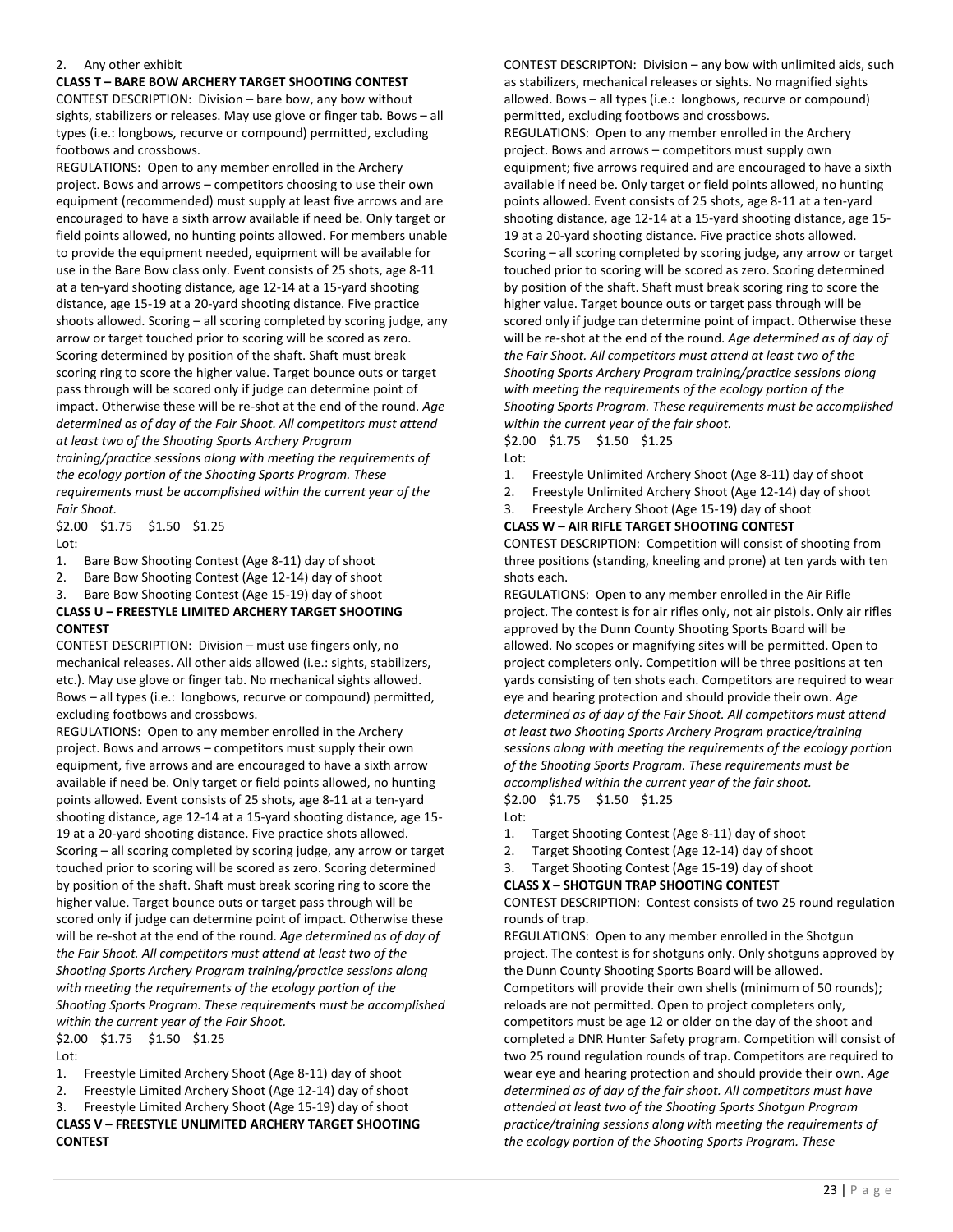*requirements must be accomplished within the current year of the fair shoot*.

\$2.00 \$1.75 \$1.50 \$1.25 Lot:

- 1. Shotgun Shooting Contest (Age 12-14) day of shoot
- 2. Shotgun Shooting Contest (Age 15-19) day of shoot

#### **CLASS Y – WILDLIFE ECOLOGY CHALLENGE**

CONTEST DESCRIPTION: Challenge will consist of multiple-choice questions related to Natural Sciences.

REGULATIONS: Open to member enrolled in the Shooting Sports Program. The challenge consists of a multiple-choice quiz with identification and knowledge questions related to Natural Sciences. To take the challenge, you must be present during the county shoot and check in during registration. Participants should allow up to 30- 45 minutes for completing the challenge. *Age determined as of day of the fair shoot. All competitors must have met the requirements of the ecology portion of the Shooting Sports Program to be eligible to participate in the challenge. Th* 

*ese requirements must be accomplished within the current year of the fair shoot.*

\$2.00 \$1.75 \$1.50 \$1.25 Lot:

- 1. 25 Question Challenge (ages 8-11) day of shoot
- 2. 30 Question Challenge (ages 12-14) day of shoot
- 3. 40 Question Challenge (ages 15-19) day of shoot

## <span id="page-24-0"></span>Department 17 – Youth Organizations

- Members enrolled in Cloverbuds must enter all entries under Department 17.
- Follow all general regulations that apply as found in the beginning of the fair book.
- Check exhibit entry and judging times.

#### **CLASS A – Cloverbuds**

Regulations:

- Open to K to Grade 2 Cloverbud members
- Members are limited to three fair project exhibits
- Split fair date items do not count as one of these three items
- Members may not exhibit live animals

#### \$1.50

Lot:

- 1. Cloverbud Fair entry 1
- 2. Cloverbud Fair entry 2
- 3. Cloverbud Fair entry 3
- 4. Aerospace split fair entry
- 5. Aerospace Launch split fair entry

## <span id="page-24-1"></span>Department 18 – Cultural Arts

- Follow all general regulations that might apply as found in the beginning of the fair book.
- Check exhibit entry and judging times.
- Members may exhibit no more than six entries from each project in which they are enrolled.

# **CLASS A – SCRAPBOOKING – Grades 3-6**

## **CLASS B – SCRAPBOOKING – Grades 7 & up**

• Lot 9 open to exhibitors enrolled in any animal project. \$2.00 \$1.75 \$1.50 \$1.25

```
Int
```
- 1. Scrapbook cover design
- 2. One page, one sided sampler, any theme, in page protectors
- 3. Scrapbook pages, no theme, 2-4 pages, two sides in page protectors
- 4. Scrapbook following single theme, 2-4 pages, two sides, in page protectors
- 5. Completed scrapbook album, no theme
- 6. Completed scrapbook album, single theme
- 7. Poster related to scrapbooking project
- 8. Display related to scrapbooking project
- 9. Animal project related scrapbook

#### **CLASS C – POTTERY – Grades 3-6**

**CLASS D – POTTERY – Grades 7 & up**

Regulations:

- Pottery entries should be kiln fired.
- Fired items may be painted, stained, decorated or glazed
- Open to members enrolled in ceramics project
- Date and initial bottom of entry
- All pottery entries are group conference judged
- \$2.00 \$1.75 \$1.50 \$1.25
- Lot:
- 1. Hand built form, pinch method
- 2. Hand built form, coil method
- 3. Hand built form, slab method
- 4. Hand built form, combination of pinch, slab, or coil or any other
- 5. Wheel thrown singular form
- 6. Wheel thrown multi-forms
- 7. Wheel thrown and hand form combination
- **CLASS E – ARTS AND CRAFTS – Grades 3-6**

\$2.00 \$1.75 \$1.50 \$1.25

**CLASS F – ARTS AND CRAFTS – Grades 7-8**

\$2.50 \$2.25 \$2.00 \$1.75

**CLASS G – ARTS AND CRAFTS – Grades 9 & up**

- \$3.00 \$2.75 \$2.50 \$2.25 Lot:
- 1. Paper project, 2-D entry
- 2. Paper project, 3-D entry
- 3. Fiber project, rug hooking rug or wall hanging
- 4. Fiber project, rug hooking pillow
- 5. Fiber project, macramé for use in home
- 6. Fiber project, hemp jewelry
- 7. Fiber project, yarn or thread related, any other entry
- 8. Clay project, modeling
- 9. Wax project, candle making, poured or molded
- 10. Wax project, candle making, gel
- 11. Wax project, any other entry
- 12. Textiles project, tie dye related
- 13. Textiles project, cloth related, any other entry
- 14. Wood project carving, etching, mosaic, etc.
- 15. Glass/ceramic project
- 16. Plastic project
- 17. Wire/string project
- 18. Wire project, jewelry related
- 19. Metal project
- 20. Nature project
- 21. Bead project
- 22. Bead project, jewelry related
- 23. Poster related to visual arts
- 24. Display related to visual arts
- 25. Quilling any item
- 26. Seed art

Lot:

# **CLASS H – LEATHERCRAFT – Grades 3-6**

- **CLASS I – LEATHERCRAFT – Grades 7 & up** If applies, include paper design with entries.
- Include 3x5 notecard with original works explaining design process.
- No factory embossed articles.

2. Small stamped article from kit

\$2.00 \$1.75 \$1.50 \$1.25

Lot 10 open to exhibitors enrolled in any animal project.

1. Three simple articles, leather as a flat surface

24 | P a g e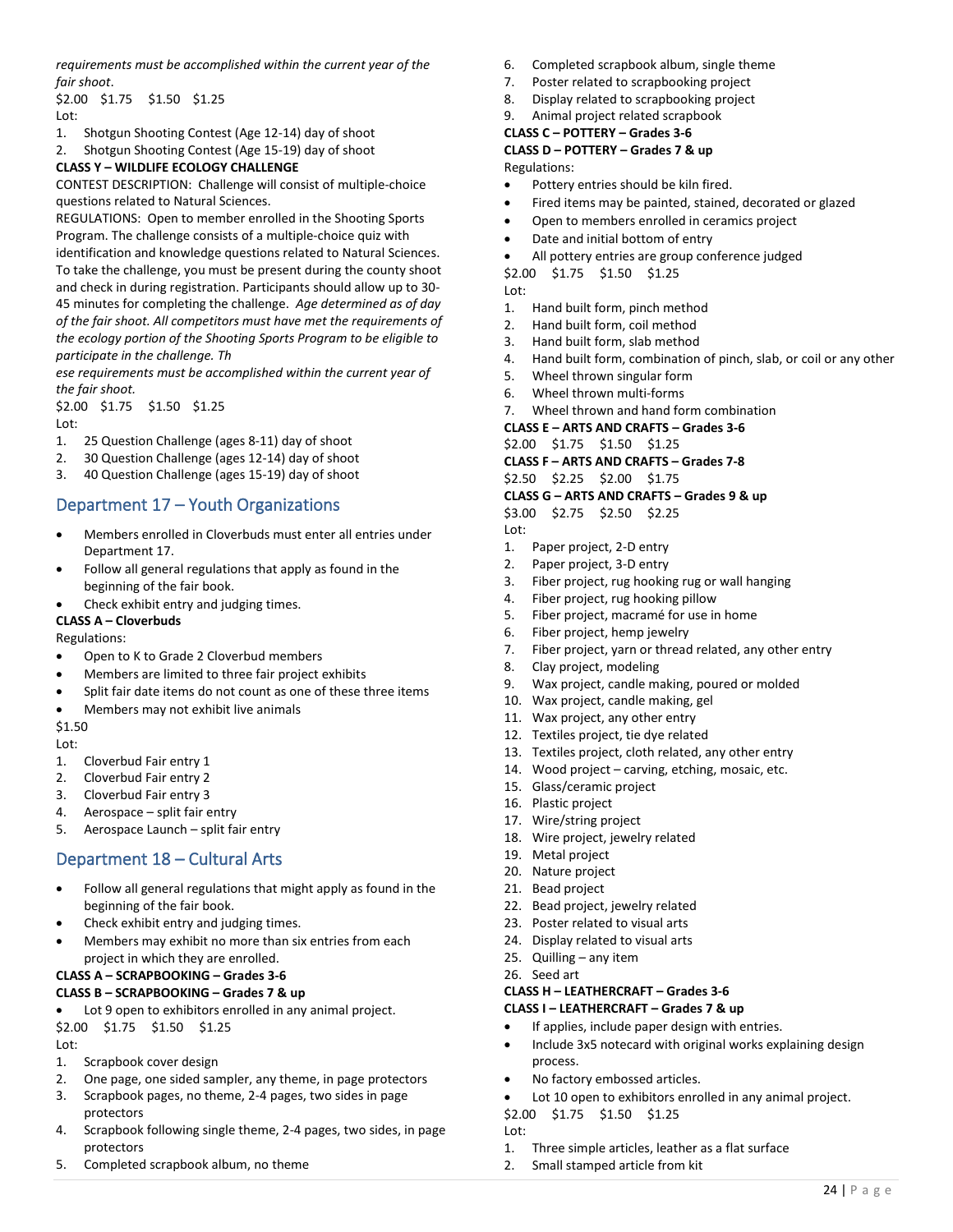- 3. Small stamped cut article
- 4. Belt from kit, no buckle
- 5. Creative cut belt, no buckle
- 6. Article of greater difficulty from kit
- 7. Creative cut article of greater difficulty
- 8. Dyed or painted leather article
- 9. Article or garment cut from leather and assembled
- 10. Animal related article of leather made by the exhibitor such as tack or equipment

# **CLASS J – PRINTING /STENCILING – Grades 3-6**

# **CLASS K – PRINTING/STENCILING – Grades 7 & up**

# \$2.00 \$1.75 \$1.50 \$1.25

- Lot:
- 1. Printed entry using found object
- 2. Stencil print
- 3. Block print
- 4. Rubber stamp print
- 5. Silk screen print
- 6. Print, any method on fabric
- 7. Printed greeting cards, any method, 4 cards boxed with envelopes

#### **CLASS L – DRAWING AND PAINTING – Grades 3-6**

#### **CLASS M – DRAWING AND PAINTING – Grades 7 & up**  Regulations:

- Entries must be mounted on tag board or mat board prepared for hanging with a permanent hanger
- No frames or glass
- Entries should be signed with initials and date in lower right corner

Lot 14 is open to exhibitors enrolled in any animal project \$2.00 \$1.75 \$1.50 \$1.25

Lot:

- 1. Pastels, crayons, craypas, finger paint
- 2. Tempera
- 3. Black and white pencil
- 4. Colored pencil
- 5. Pen and ink
- 6. Charcoal, sprayed before matted
- 7. Chalk, sprayed before matted
- 8. Watercolor
- 9. Acrylics
- 10. Oil paint not craypas
- 11. Computer drawing
- 12. Poster related to drawing and painting project
- 13. Display related to drawing and painting project
- 14. Drawing or painting of an animal any media

## **CLASS N – CERAMICS – Grades 3-6**

# **CLASS O – CERAMICS – Grades 7-8**

## **CLASS P – CERAMICS – Grades 9 & up**

- All ceramic entries should be kiln fired, with ceramic finish applied
- A small article should measure 12" or less in height or width
- A large article should measure greater than 12" in height or width
- Date and initial bottom of entry
- All ceramic entries are group conference judged \$2.00 \$1.75 \$1.50 \$1.25

Lot:

- 1. Small entry, 3 coats, single glaze
- 2. Large entry, 3 coats, single glaze
- 3. Small entry, crystal type glaze
- 4. Large entry, crystal type glaze
- 5. Small entry, stained, no antiquing
- 6. Large entry, stained, no antiquing
- 7. Any size under glazed entry, any finish applied
- 8. Small entry, stained, antiqued
- 9. Large entry, stained, antiqued
- 10. Any size entry, decals fired on
- 11. Small entry, over glazed, mother of pearl or metallic
- 12. Large entry, over glazed, mother of pearl or metallic
- 13. Any size entry, dry brush
- 14. Any size entry, stain and glaze combination
- 15. Small entry, set of related items, 3 or more pieces
- 16. Large entry, set of related items, 3 or more pieces
- 17. Any size related to ceramics project not already listed

#### **CLASS Q – FOLK ARTS**

\$2.00 \$1.75 \$1.50 \$1.25

- Lot:
- 1. Doll made by exhibitor
- 2. Doll clothes related to a specific culture
- 3. Jewelry item related to a specific culture
- 4. Musical instrument related to a specific culture
- 5. Fiber-arts project related to a specific culture
- 6. Example of art related to a specific culture
- 7. Report related to the folk-art project
- 8. Display related to the folk-art project
	- 9. Family tree or project related to exhibitor's family's heritage

## 10. Soap related project

- **CLASS R – BASKETRY**
- \$2.00 \$1.75 \$1.50 \$1.25

Lot:

- 1. Mat made with reeds
- 2. Basket woven from reed
- 3. Basket woven from natural materials
- 4. Willow basket
- 5. Coil fiber basket
- 6. Rag basket
- 7. Any other entry related to basketry project not already listed

25 | P a g e

**CLASS S – STITCHERY – Grades 3-6**

## **CLASS T – STITCHERY – Grades 7 & up**

- \$2.00 \$1.75 \$1.50 \$1.25
- Lot:

Lot:

- 1. Counted cross stitch project
- 2. Needlepoint canvas project
- 3. Needlepoint plastic project
- 4. Embroidery project
- 5. Appliqué project
- 6. Quilted project
- 7. Any other entry related to stitchery project **CLASS U – THEATRE ARTS & DRAMA – Grades 3-6**

2. Two or more styles of homemade puppets

4. An existing story developed into script

12. Poster related to the theater arts project

arranged with Superintendent • Entries may be taped

\$2.00 \$1.75 \$1.50 \$1.25

1. Puppet made by the exhibitor

parts limited to one page 7. Storyboard created by the exhibitor 8. Model of a set for a skit or one act play

9. Mask made by the exhibitor 10. Costume created by the exhibitor

**CLASS V – THEATRE ARTS & DRAMA – Grades 7 & up** • Exhibitor may have the option of live performance to be

• Danish judging: exhibitors should be present for judging

3. Original story written by the exhibitor limited to 4 typed pages

5. Original play written by the exhibitor limited to 6 typed pages 6. Original dialogue for an opening scene involving 2 or 3 different

11. Portfolio of theater arts activities you have been involved in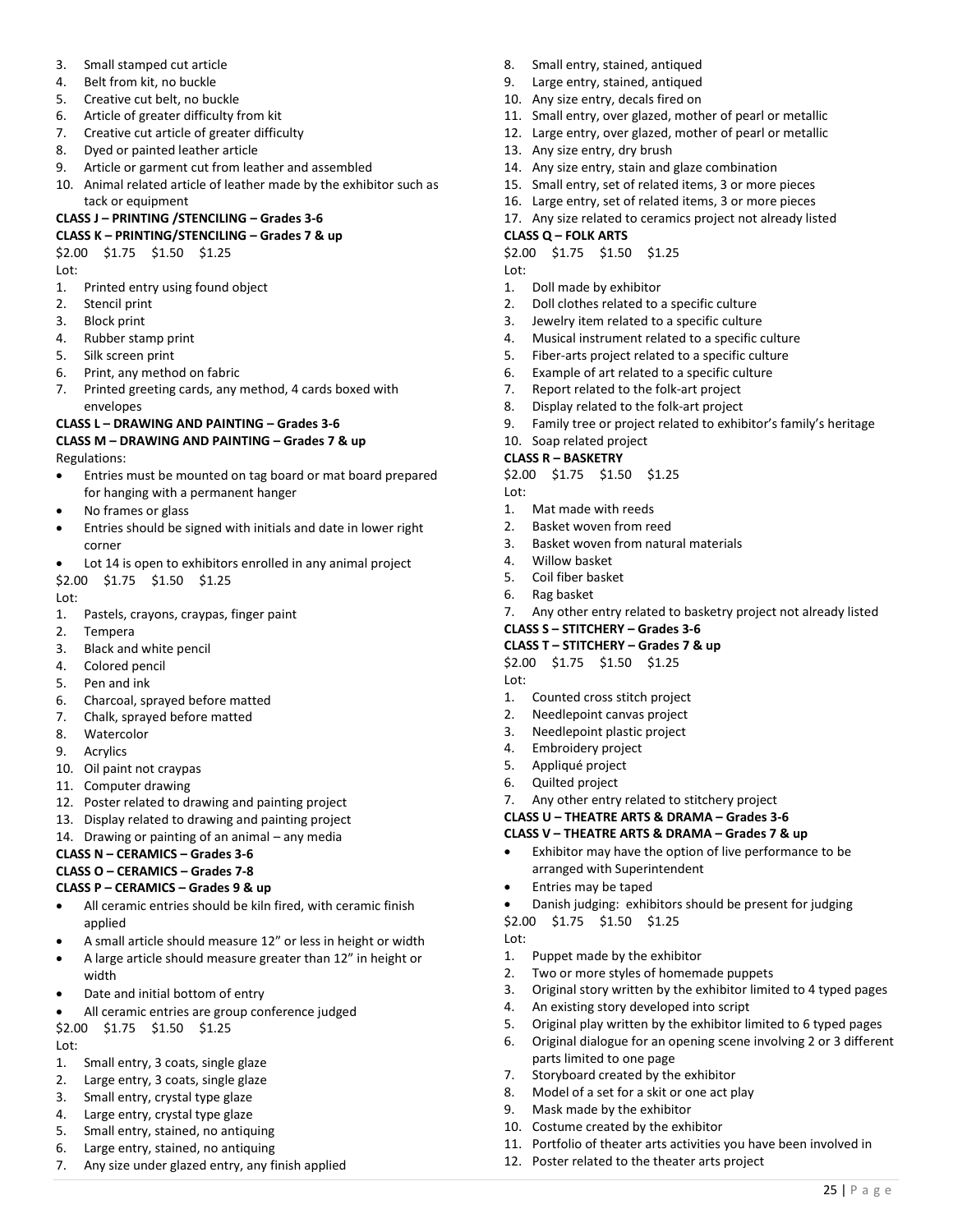- 13. Display related to the theater arts project
- 14. Any other entry related to the theater arts project

#### **CLASS W – CLOWNING**

- Exhibitor may have the option of live performance.
- Entries may be taped.
- If exhibitor cannot be at the assigned judging time, an attached explanation must be presented to the superintendent.
- Danish judging: exhibitors should be present for judging.
- \$2.00 \$1.75 \$1.50 \$1.25

Lot:

- 1. A clowning skit with one or more characters
- 2. Photo story of a clowning performance
- 3. Clown costume
- 4. Poster or display related to the clowning project
- 5. Any other entry related to clowning project

#### **CLASS X – MUSIC – Grades 3-6**

#### **CLASS Y – MUSIC – Grades 7 & up**

- All music performance must be a video recording.
- Original music (sheet or book) needs to be presented to the judge.
- Entries must be emailed to **fairboard@co.dunn.wi.us** before judging day at the fair, usually Wednesday of fair week.
- Danish judging: exhibitors must be present for judging.
- \$2.00 \$1.75 \$1.50 \$1.25 Lot:
- 1. Solo, voice
- 2. Vocal duet, exhibitor and one other person planned and directed by exhibitor
- 3. Piano, solo
- 4. Any instrument solo
- 5. Instrumental duet, exhibitor and one other person planned and directed by exhibitor
- 6. Original composition by exhibitor, not to be performed
- 7. Song written in a new key, present original and new version
- 8. Musical instrument made by exhibitor
- 9. Scrapbook related to a music activity such as type of music, kind of dance, type of instrument or any other music related activity
- 10. Poster related to music project
- 11. Display related to music project

#### **CLASS Z – DUCT TAPE**

- \$2.00 \$1.75 \$1.50 \$1.25
- 1. Duct tape article 1
- 2. Duct tape article 2
- 3. Duct tape article 3
- 4. Duct tape article 4
- 5. Duct tape art
- 6. Duct tape clothing

#### **CLASS AA – BARN QUILTS**

- Must be on 3/8" or 1/2'" thick board
- Original designs are encouraged
- Entry must be completed by the exhibitor
- \$2.00 \$1.75 \$1.50 \$1.25
- 1. Barn Quilt 4'x4'
- 2. Barn Quilt 3'x3'
- 3. Barn Quilt 2'x2'
- 4. Barn Quilt 1'x1'
- 5. Barn Quilt any other size

#### **CLASS BB – DIGITAL GENERATED ORIGINAL ART**

\$2.00 \$1.75 \$1.50 \$1.25

Lot:

- 1. Computer generated artwork representing people, still life, landscape, or flower subjects
- 2. Computer generated (abstract) images, cartoons, etc.
- 3. Computer generated calligraphy
- 4. Computer generated digital greeting cards (set of 3)
- 5. Computer generated experimental art
- 6. Computer generated sign or advertisement
- 7. Computer generated story book
- 8. Computer generated photo book or scrapbook layout design to be original, not based on template designs found on Shutterfly or etc.
- 9. Any other computer-generated item not listed above

#### **CLASS CC – BLACKSMITH/COPPERSMITH**

\$2.00 \$1.75 \$1.50 \$1.25

- Lot: 1. Poster or scrapbook highlighting tools, safety and/or basic blacksmith or welding principles
- 2. Useful or decorative article for inside the home
- 3. Useful or decorative article for outside the home
- 4. Jewelry item
- 5. Any other blacksmith or welded article

## <span id="page-26-0"></span>Department 20 – Photography

- Follow all general regulations that might apply as found in the beginning of the fair book.
- Check exhibit entry and judging times. Attach exhibitor tags on upper right-hand corner.
- The exhibitor must take all photos. All photographs must have been taken by the exhibitor within the last year, since the previous fair. No photocopies accepted. Turn off dates so they do not appear.
- Enter only the unit you are enrolled in.
- All photographs must be the standard size 3½" x 5" or 4" x 6" unless otherwise stated. Prints larger than 5" x 7" will not be allowed.
- Mount exhibit on sturdy white cardstock 12" x 12" for single photo or 14" x 14" for lots requiring 3-4 photos. Mount photos with dry mounting double stick tape or photo mounting cement, unless otherwise stated. Corner mounts will not be allowed.
- Please include a method of hanging photos.
- Photos may not have individual captions, unless otherwise stated. Explanations, when required, should be placed near photo.
- Matting and/or framing will be allowed only on photographs for those lots indicated. No glass or borders, outlining or decorating of photo or tag board allowed.
- Prints from the same negative cannot be used in more than one lot.
- Danish Judging
- On all entries, copy and label your exhibit tag with the following information:

Camera Model

Commercial Print \_\_\_\_\_\_\_\_\_ Store

Self-Print Printer Model

Digital Alterations

#### **CLASS A – PHOTOGRAPHY – Adjustable or non-adjustable 35 mm camera – Grades 3-6**

#### **CLASS B – PHOTOGRAPHY – Adjustable or non-adjustable 35 mm camera – Grades 7 & up**

\$2.00 \$1.75 \$1.50 \$1.25

Lot:

- 1. Succession of six photos of any subject (color) 14" x 22" card stock
- 2. Four photos of different subjects (one each of building, people, animals/birds and landscape) (color)
- 3. Four photos of people with uncluttered background (color)

Film Speed \_\_\_\_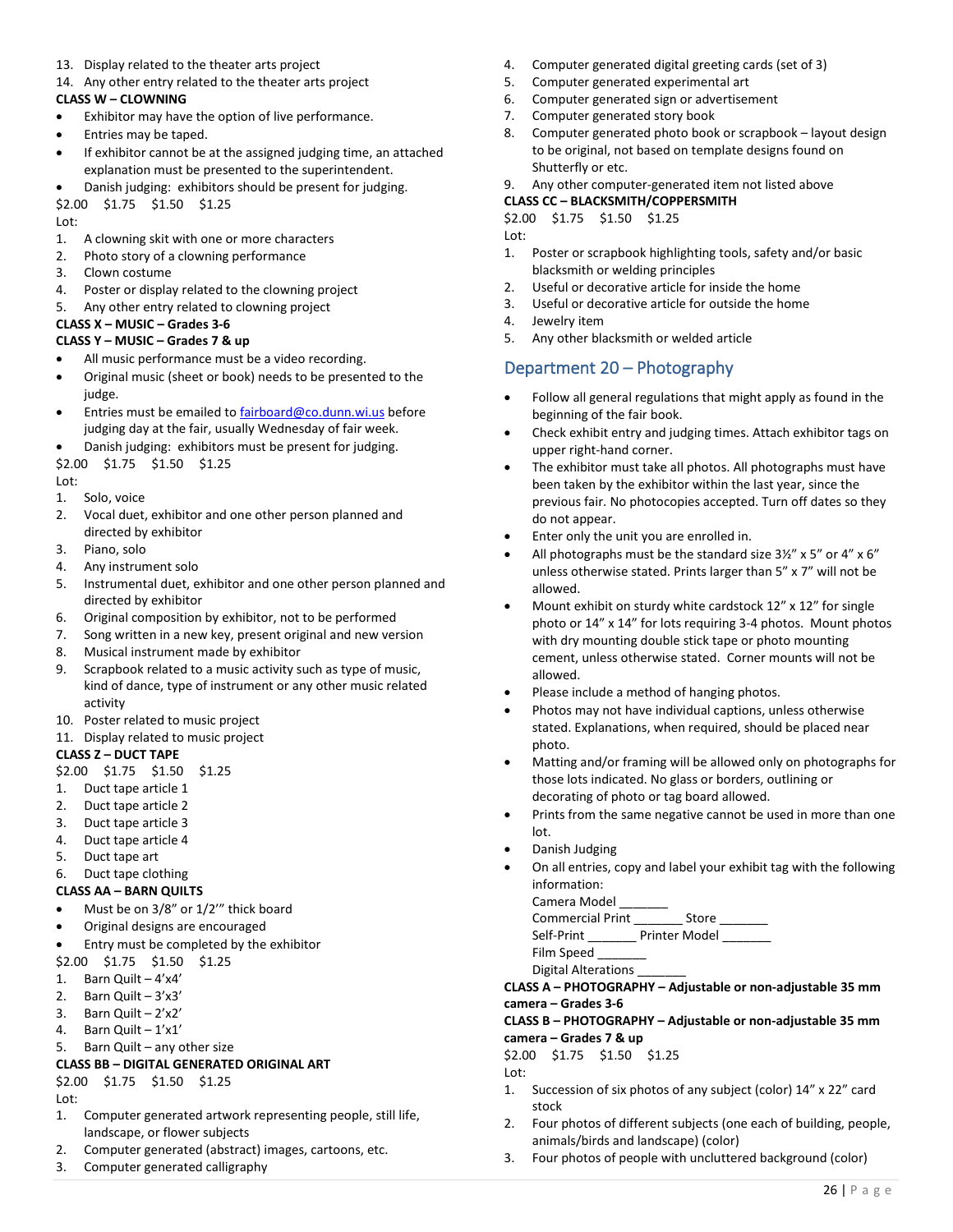- 4. Four photos of nature (no domestic animals) (color)
- 5. Four photos of animals (color)
- 6. Four photos of landscape showing foreground, middle ground and background (color)
- 7. Four photos of same subject taken during each season (color)
- 8. Your favorite close-up, no larger than 5" x 7" (color)
- 9. Four photos of different subjects (one each building, people, animals and landscape) (black and white)
- 10. Four photos of people (black & white)
- 11. Four photos of nature (no domestic animals) (black and white)
- 12. Four photos of animals (black and white)
- 13. Four photos of landscape (black and white)
- 14. Your favorite close-up, no larger than 5" x 7" (black & white)
- 15. Three photos showing long shot, medium shot and close-up of same subject
- 16. Enlargement of nature, matted and mounted on tag board (5" x 7")
- 17. Enlargement of people, matted and mounted on tag board (5" x 7")
- 18. Special effects –Photo using special photographic effect (such as special lenses, polarization, pasteurization, double exposure, shadowing, etc.). Explain special effect
- 19. Three photos of the same subject matter using different filters (explain each and give printing technique)
- 20. Four photos developed by exhibitor
- 21. Film development one roll of black and white film developed by exhibitor. Display index prints and mount four best photos. (Must be accompanied by explanation of process)
- 22. Poster related to photography project such as but not limited to camera parts, types, flash, effects, etc.
- 23. Display or journal related to photography project
- **CLASS C – PHOTOGRAPHY – Digital camera – Grades 3-6**

**CLASS D – PHOTOGRAPHY – Digital camera – Grades 7 & up**

**CLASS E – PHOTOGRAPHY – Digital camera, altered or** 

**interchangeable lens – Grades 3-6**

#### **CLASS F – PHOTOGRAPHY - Digital camera, altered or**

**interchangeable lens – Grades 7 & up** \$2.00 \$1.75 \$1.50 \$1.25

Lot:

- 1. Succession of six photos of any subject (color) 14" x 22" card stock
- 2. Four photos of different subjects (one each of building, people, animals/birds and landscape) (color)
- 3. Four photos of people with uncluttered background (color)
- 4. Four photos of nature (no domestic animals) (color)
- 5. Four photos of animals (color)
- 6. Four photos of landscape showing foreground, middle ground and background (color)
- 7. Four photos of same subject taken during each season (color)
- 8. Your favorite close-up, no larger than 5" x 7" (color)
- 9. Four photos of different subjects (one each building, people, animals and landscape) (black and white)
- 10. Four photos of people (black & white)
- 11. Four photos of nature (no domestic animals) (black and white)
- 12. Four photos of animals (black and white)
- 13. Four photos of landscape (black and white)
- 14. Your favorite close-up, no larger than 5" x 7" (black & white)
- 15. Enlargement of nature, matted and mounted on tag board (5" x 7")
- 16. Enlargement of people, matted and mounted on tag board (5" x 7")
- 17. Poster related to photography project
- 18. Display or journal related to photography project

**CLASS G – ADVANCED PHOTOGRAPHY – Grades 7 & up** Regulations:

Lots open to advanced project members or exhibitors doing similar work.

• Adjustable 35 mm or digital camera with optical zoom.

\$2.00 \$1.75 \$1.50 \$1.25

- Lot: 1. Four photos using flash or flood lighting
- 2. Three photos of same subject matter with three different lightings (explain each)
- 3. Three photos of the same subject matter using zoom lens at different magnifications
- 4. Three photos taken underwater
- 5. Three photos taken from a bird's eye view
- 6. Three photos taken from a bug's eye view
- 7. Three action photos
- 8. Three photos taken in low lighting (outdoors at night, etc.)
- 9. Four photos of news photography (photojournalism)
- 10. Enlargement experimenting with artificial or natural lighting (5" x 7")
- 11. Picture story consisting of 6 (3" x 5" or 4" x 6") photos of any subject arranged to tell a story, story title and picture captions must accompany photos. (Size of photos will determine tag board size)
- 12. Exhibit your best work, matted and framed (no glass), no larger than 5" x 7"
- 13. Panoramic photo, any subject
- 14. A panorama using three photos of a continuous scene
- 15. Three photos using telephoto lens, indicate lens length used for each (75 mm, 125 mm, 220 mm, etc.)

## **CLASS H – VIDEO PRODUCTION**

Regulations:

- For youth enrolled in the videography project.
- For recordings, exhibitor is responsible for providing equipment for judging of entry.

\$2.00 \$1.75 \$1.50 \$1.25

#### Lot:

- 1. Diagram of video camera, include description of any special features
- 2. Script or story board for a television program
- 3. Digital recording showing samples of camera work (maximum 3 minutes)
- 4. Short program 3-5 minutes
- 5. Edited program 3-5 minutes
- 6. Any other exhibit related to project

#### **CLASS I – ANIMAL PHOTOS**

Regulations:

- Open to anyone enrolled in any animal project
- Photos must be the work of the exhibitor during the current project year
- Must be mounted on 12" x 12" card stock
- Photos may be black/white or color
- Photo must be firmly mounted with no mats, corner mounts, frames or glass
- White edges must be trimmed from all photos
- No captions
- Include on the back: name, address, county and age as of January 1, of this year
- A strong hanging devise on the back of the card stock is required
- Evaluation criteria include: creativity, spontaneity of subject, technical quality and overall appearance

\$2.00 \$1.75 \$1.50 \$1.25

Lot:

1. Single photo only  $-3\frac{1}{2}$  x 5 or 4" x 6".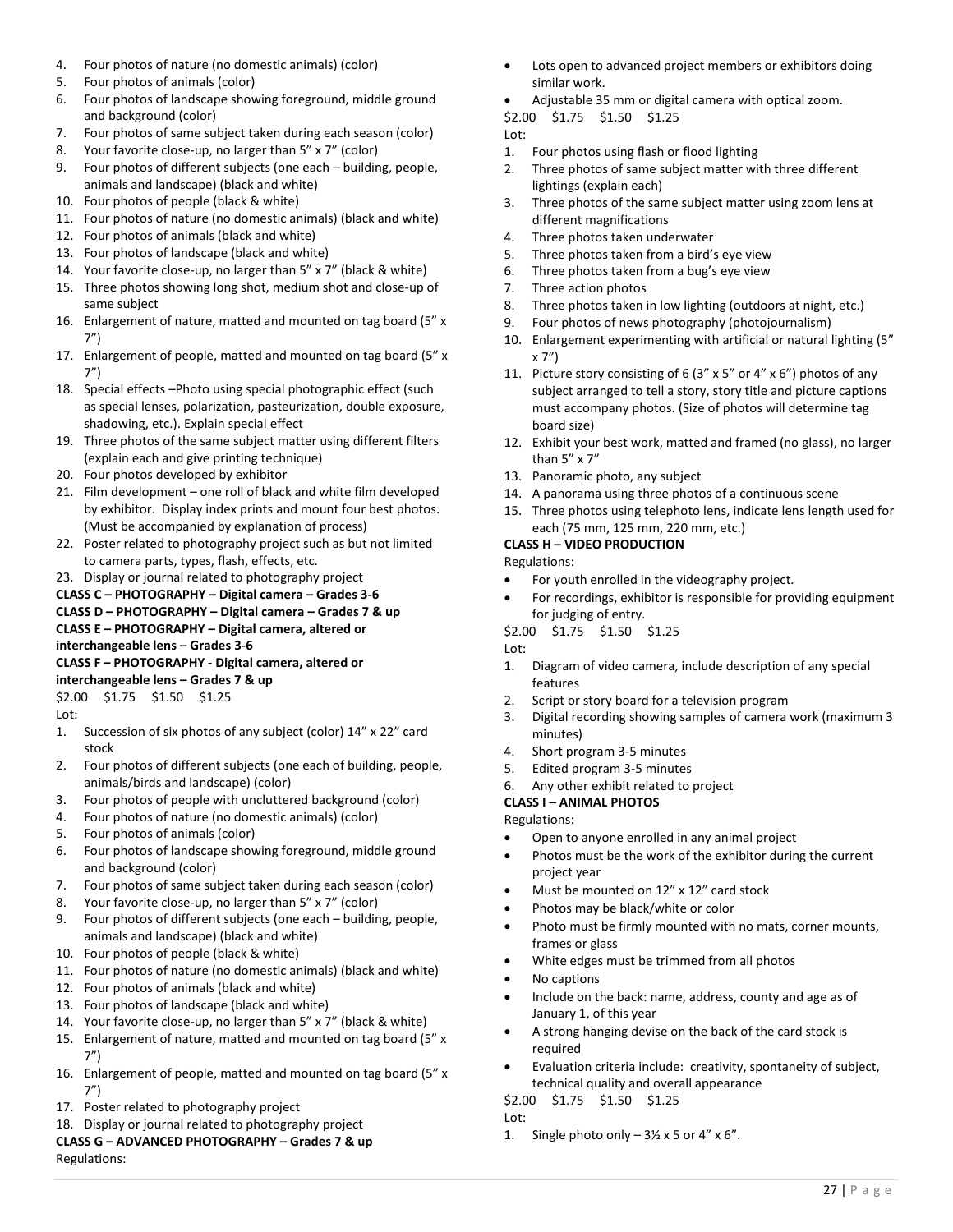# <span id="page-28-0"></span>Department 21 – Computer Project

- Follow all general regulations that might apply as found in the beginning of the fair book.
- Check exhibit entry and judging times.
- Exhibitor is responsible for providing computer equipment for judging of entry.
- Non poster or display entries may be printed and placed in a binder or notebook to exhibit for judging.
- Danish judging. Exhibitor should be present.

#### **CLASS A – Computers 1 – Grades 3-6**

#### **CLASS B – Computers 2 – Grades 7-8**

#### **CLASS C – Computers 3 – Grades 9 & up**

\$2.00 \$1.75 \$1.50 \$1.25

Lot:

- 1. Poster or display related to computer technology in our lives
- 2. Poster or display related to computer hardware
- 3. Poster or display related to computer software
- 4. Poster or display related to network technology
- 5. Presentation created on a computer
- 6. Web page designed by exhibitor
- 7. Computer generated graphic illustration
- 8. Computer generated sign or card
- 9. Computer generated CAD design (Computer-Aided Design)
- 10. Computer generated art designed by exhibitor
- 11. Any other entry related to computer science project

#### **CLASS D – GEOSPATIAL**

\$2.50 \$2.25 \$2.00 \$1.75

Lot:

- 1. Display related to essential geographical data of exhibitor's house
- 2. Poster, display, or photo journal related to types and uses of geographical tools
- 3. Poster or display related to coordinate-grid reference system
- 4. Display related to types and uses of maps
- 5. Map of exhibitor's neighborhood or favorite place with list of features
- 6. Map of exhibitor's community including several data layers
- 7. Poster relating differences between geographic and geospatial data
- 8. Poster relating differences between population and road maps
- 9. Poster relating comparisons of thematic and general purpose mans
- 10. Poster relating to G2 data

## <span id="page-28-1"></span>Department 22 – Woodworking

- Follow all general regulations that might apply as found in the beginning of the fair book.
- Check exhibit entry and judging times. Woodworking classes will follow electricity.
- Articles should be finished properly for its intended use.
- All exhibitors must include a 3x5 card with the following information:
	- o Identification of exhibit, including exhibit number.
	- o Bill of materials. Estimated cost including value of donated materials.
	- o Uses for the exhibit.
- Entries with more than one article need to have an exhibit identification card on each item.
- Danish judging: exhibitors should be present for judging.

**CLASS A – WOODWORKING 1 – Grade 3-4**

## \$2.00 \$1.75 \$1.50 \$1.25

**CLASS B – WOODWORKING 2 – Grades 5-6** \$2.00 \$1.75 \$1.50 \$1.25

#### **CLASS C – WOODWORKING 3 – Grades 7-9** \$2.50 \$2.25 \$2.00 \$1.75

#### **CLASS D – WOODWORKING 4 – Grades 10 & up**

\$3.00 \$2.75 \$2.50 \$2.25

- Lot:
- 1. Article made from a kit, including pattern
- 2. Toy or homemade game
- 3. Article for use in workshop
- 4. Small article for use in home
- 5. Large article for use in home
- 6. Article of furniture or cabinet making
- 7. Article for use in building other than home
- 8. Article of farm or animal carpentry
- 9. Small article for use out of doors
- 10. Large article for use out of doors
- 11. Article of creative design from wood or wood and other materials
- 12. Entry made on a wood lathe
- 13. Entry made with use of a scroll saw
- 14. Article constructed in school as part of class work and for a class grade or credit
- 15. Poster related to Woodworking
- 16. Display related to Woodworking

## <span id="page-28-2"></span>Department 23 – Electricity

Regulations:

- Follow all general regulations that might apply as found in the beginning of the fair book.
- Check exhibit entry and judging times.
- All exhibits must include a 3"x5" card with the following information:
- Bill of materials. Estimated cost.
- Uses for the exhibit.
- Danish judging: exhibitors should be present for judging.
- **CLASS A – ELECTRICITY 1 – GRADE 3-4**
- \$1.75 \$1.50 \$1.25 \$1.00

**CLASS B – ELECTRICITY 2 – GRADES 5-6** 

- \$2.00 \$1.75 \$1.50 \$1.25
- **CLASS C – ELECTRICITY 3 – GRADES 7-9**
- \$2.25 \$2.00 \$1.75 \$1.50

#### **CLASS D – ELECTRICITY 4 – GRADES 10 & UP**

- \$2.50 \$2.25 \$2.00 \$1.50
- Lot:
- 1. Demonstration board related to simple switches
- 2. Demonstration board related to buzzer, small doorbell or alarm system
- 3. Demonstration board related to circuit board or electrical control system
- 4. Question board, or model electric board constructed by exhibitor
- 5. Simple electric motor constructed by exhibitor
- 6. Display related to types of fuses
- 7. Display related to electric cords, wires, conduits, or cables such as but not limited to sizes, splices, uses, etc.
- 8. Trouble light constructed by exhibitor
- 9. Test lamp or table lamp constructed by exhibitor
- 10. Display related to bulbs, tubes or light equipment
- 11. Display related to motor types, operation or maintenance
- 12. Diagram with description related to an electric meter, galvanometer or electro-magnet
- 13. Photo journal related to an electricity project such as but not limited to electric equipment, electronic components, electronic symbols, soldered connections, conductors, resistors, etc.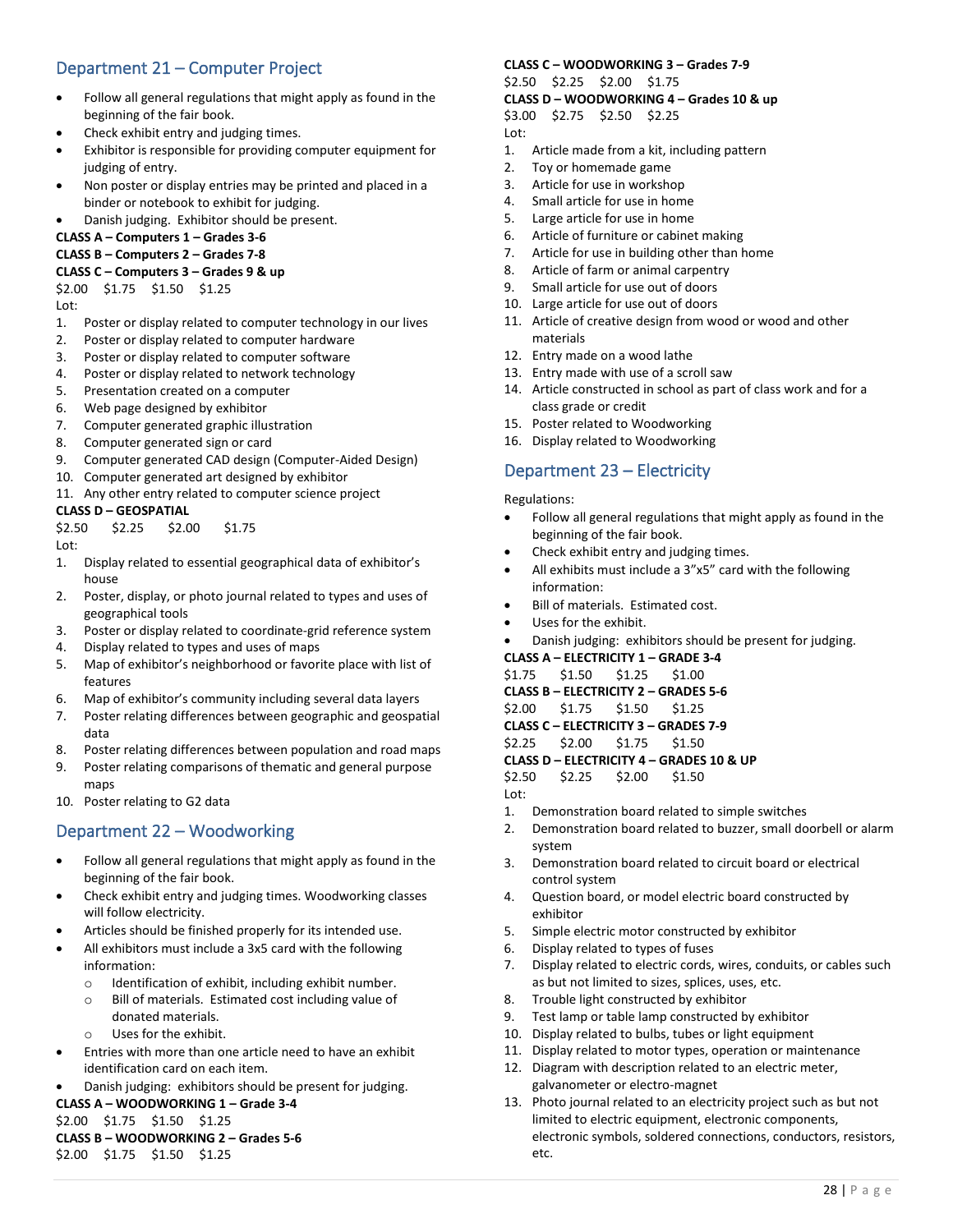#### ADDITIONAL LOTS OPEN TO GRADES 10 & UP \$3.00 \$2.75 \$2.50 \$2.25

- 14. Poster or display related to electric energy use, including but not limited to uses, cost, metering, transmission, watts, transformers, common voltages, etc.
- 15. Diagram of wiring layout of home or building including switches, outlets, fixtures, and circuits
- 16. Exhibit or display related to energy from the earth such as solar, wind, fossil, steam, etc.
- 17. Electronic equipment made by exhibitor such as radio, flasher, amplifier, rocket launcher, etc.
- 18. Electronic display related to railroad signals, two station telegraph, transistor, etc.
- 19. Poster or display related to electrical safety

## <span id="page-29-0"></span>Department 24 – Mechanical Sciences

- Follow all general regulations that might apply as found in the beginning of the fair book.
- Check exhibit entry and judging times.
- Danish judging: exhibitors should be present for judging.

**CLASS A – AEROSPACE –** Grades 3-5

\$2.00 \$1.75 \$1.50 \$1.25 **CLASS B – AEROSPACE –** Grades 6-8 \$2.00 \$1.75 \$1.50 \$1.25 **CLASS C – AEROSPACE –** Grades 9 & up

- \$2.50 \$2.25 \$2.00 \$1.75
- Lot:
- 1. Flying model rocket with plastic or fiber fins, never launched
- 2. Flying model rocket with balsa fins, never launched
- 3. Model of rocket from original design, no kit
- 4. Flying model rocket with plastic or fiber fins, previously launched
- 5. Flying model rocket with balsa fins, previously launched
- 6. Flying model rocket with balsa fins, never launched
- 7. Glider of simple construction not from a kit
- 8. Exhibit on paper airplanes and gliders
- 9. Hot-Air balloon model
- 10. Exhibit of model of rocket with explanation of basic parts
- 11. Poster related to Aerospace project
- 12. Display related to Aerospace project

#### **CLASS D – AEROSPACE LAUNCH CLASS**

- One stage rockets only
- No exotic rockets or untested original designs.
- Standard size "A" engine in all rockets
- Judging Criteria launch safety and target landing
- \$2.00 \$1.75 \$1.50 \$1.25

Lot:

- 1. Grades 3-5
- 2. Grades 6-8
- 3. Grades 9 & up

## **CLASS E – FLYING AND KITES**

\$2.00 \$1.75 \$1.50 \$1.25 Lot:

- 1. Flat-Style Kite made by exhibitor
- 2. Box-Style Kite made by exhibitor
- 3. Poster related to flight
- 4. Display related to flight

## **CLASS F – BICYCLE**

#### \$2.00 \$1.75 \$1.50 \$1.25 Lot:

- 1. Exhibit on bike traffic signs and safety
- 2. Story board related to history of bikes
- 3. Exhibit of bike with explanation of basic parts
- 4. Exhibit of bike maintenance
- 5. Exhibit on use of gears
- 6. Poster related to bicycle project
- 7. Display related to bicycle project

# **CLASS G – SMALL ENGINES**

\$2.00 \$1.75 \$1.50 \$1.25 Lot:

- 1. Labeled exhibit illustrating external parts of a small engine
- 2. Labeled exhibit illustrating internal small engine parts
- 3. Labeled exhibit on tools for working on small engines
- 4. Exhibit illustrating safety procedures
- 5. Exhibit on spark plug maintenance
- 6. Exhibit on air compression
- 7. Exhibit on a carburetor
- 8. Poster related to the small engine project
- 9. Display related to the small engine project

## **CLASS H – MODELS Grades 3-5**

#### **CLASS I – MODELS Grades 6-8**

**CLASS J – MODELS Grades 9 & up**

Regulations:

- Models should be scaled down designs
- Articles may be constructed from a kit or of original design.
- Model should not be mounted

\$2.00 \$1.75 \$1.50 \$1.25

Lot:

- 1. Model made from plastic
- 2. Model made from wood
- 3. Model made from metal
- 4. Set up of model railroad
- 5. Radio controlled model
- 6. Scale model buildings
- 7. Poster related to model project
- 8. Display related to model project

# 9. Model made from paper

# **CLASS K – TRACTORS**

\$2.00 \$1.75 \$1.50 \$1.25 Lot:

- 1. Exhibit on tractor safety
- 2. Illustration of the history of tractors
- 3. Diagram of a four-cycle engine
- 4. Labeled exhibit of an instrument panel of a tractor
- 5. Exhibit on maintenance of a tractor
- 6. Exhibit on any tractor related system
- 7. Poster related to tractor project
- 8. Display related to tractor project

#### **CLASS L – LEGO® – Grades 3-5**

**CLASS M – LEGO® – Grades 6-8**

#### **CLASS N – LEGO® – Grades 9 & up**

Regulations:

Lot:

- Other brands similar to LEGO® bricks are acceptable
- Exhibits are to be no larger than 12"x12" base and 18
- inches high
- Exhibit to be on sturdy cardboard base or proper size

Kit-built exhibit must include model instructions

4. Mechanical LEGO article, original design, not from a kit

6. Motorized LEGO article, original design, not from a kit

All of the following are from the Robotics 1 project literature.

2. LEGO article, original design, not from a kit 3. Mechanical LEGO article, from a kit

29 | P a g e

• box for ease of handling

1. LEGO article, from a kit

\$2.00 \$1.75 \$1.50 \$1.25

5. Motorized LEGO article, from a kit

**CLASS O – ROBOTICS 1– Grades 3-8**

\$2.00 \$1.75 \$1.50 \$1.25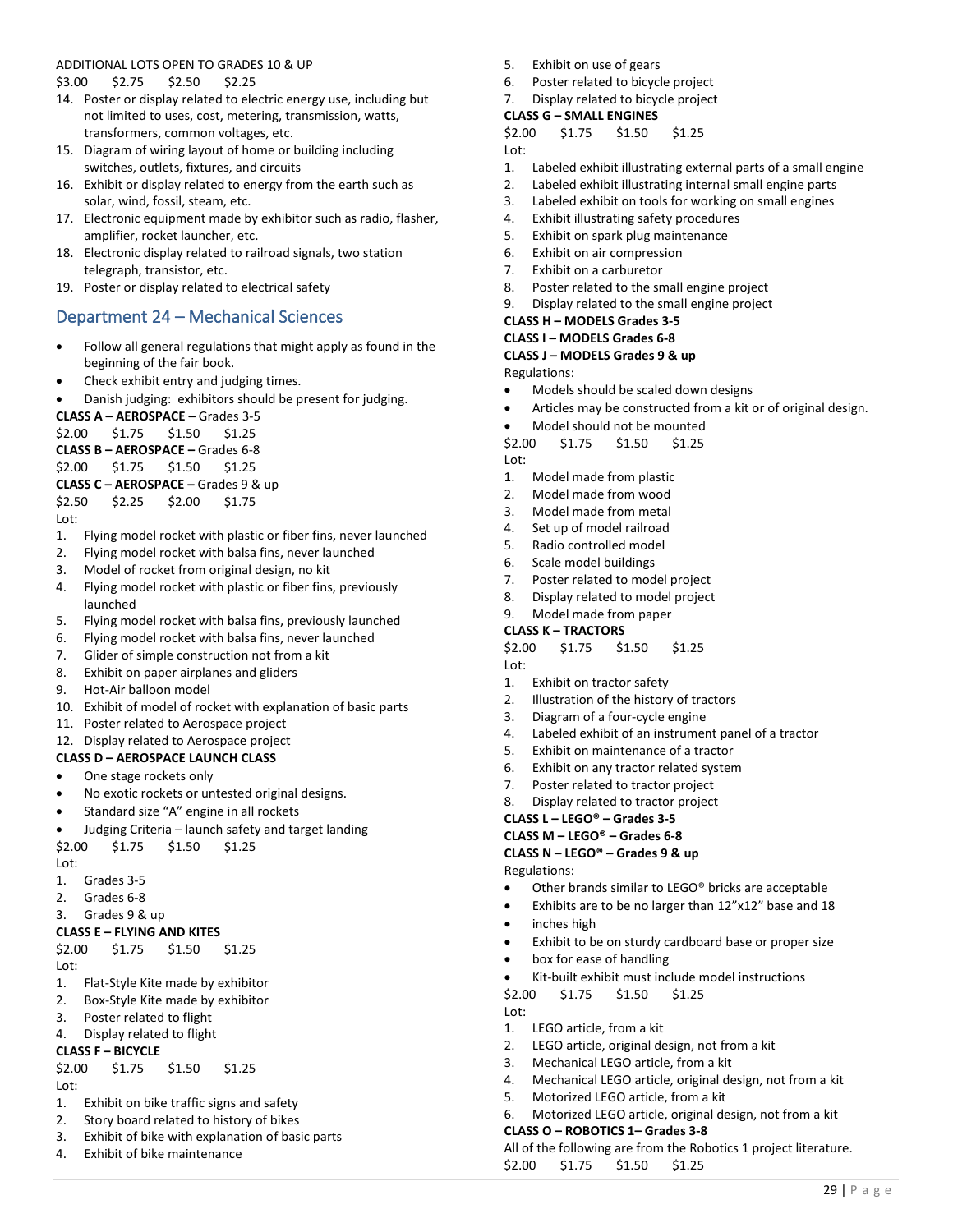#### Lot:

- 1. Basic LEGO tankbot that I designed and built
- 2. Poster: differences among machines, computers & robots
- 3. Poster: parts of an RCX (robot's brain)
- 4. Program: tankbot goes forward for 4 seconds
- 5. Program: tankbot turns left 3 different ways
- 6. Program: tankbot navigates a maze
- 7. Program: tankbot travels around square race track
- 8. Program: tankbot stops, using a touch sensor
- 9. Program: tankbot stops, using a light sensor
- 10. Program: tankbot goes forward for 4 seconds without using wait-for icon
- 11. Program: tankbot follows a path
- 12. Program: tankbot follows a path for a length of time
- 13. Program: tankbot stops, using both touch & light sensors
- 14. Program: tankbot completes challenge course
- 15. Completed member guide –BU8364

#### **CLASS P – ROBOTICS 2 – Grades 9 & up**

All of the following are from the Robotics 2 project literature.

\$2.00 \$1.75 \$1.50 \$1.25

Lot:

- 1. Robot that I designed and built
- 2. Program: robot goes forward & backward
- 3. Program: robot determines distance, using rotational sensor
- 4. Program: robot controls turns, using rotational sensor
- 5. Poster: types of gears
- 6. Compound gear train
- 7. Report: how gear ratio affects distance traveled
- 8. Report: how pulley size affects distance traveled
- 9. Report: how gear ratio affects travel speed
- 10. Program: robot goes forward then backward, using containers (variables)
- 11. Robotic gripper that I built
- 12. Program: robot grips soda can and returns to starting point
- 13. Program: robot does multiple tasks at same time
- 14. Program: robot travels around square race track, using subroutines
- 15. Program: robot navigates a maze, using Sub-BI's
- 16. Program: robot follows a line, using loops
- 17. Completed member guide BU8365

#### **CLASS Q – WELDING**

\$2.00 \$1.75 \$1.50 \$1.25

Lot:

Open to members in Grades 3-8

- 1. Poster 14"X22" showing the different equipment used for welding
- 2. Repaired item
- 3. Article for use outdoors
- 4. Article for use in storage
- 5. Any other welding project

Open to member in grades 9-13

- 6. Poster 14"X22" showing the different equipment used for welding
- 7. A display of three welds (t-joint, butt weld and lap weld) using oxyacetylene, arc or wire welder; joint may be no more than 3" long
- 8. Repaired item
- 9. Article for use outdoors
- 10. Article for use in storage
- 11. Any other welding project

## <span id="page-30-0"></span>Department 25 – Food and Nutrition

Follow all general regulations that might apply as found in the beginning of the fair book

- Check exhibit entry and judging times
- All recipes must be from basic ingredients, prepared by the exhibitor, batches cannot be shared
- No mixes may be used unless specified
- Entries should be brought on an appropriate size disposal plate in a zip-lock bag, with 3 x 5 recipe card and entry tag attached
- Cut bread, cakes and bars to size requirements
- Bring three cookies, bars, brownies, muffins, biscuits, cupcakes, pretzels, breadsticks, or rolls on a plate unless stated otherwise
- No toppings, grease or frostings are allowed on baked foods unless noted
- Muffins are to be baked without papers
- Small pan size requirements for quick bread is 8½x4¼x2½ and for large pan size yeast bread is 9x5x3
- Perishable foods will not be released, only tags and ribbons
- Exhibitors limited to eight entries in Classes A, B, C and D
- Danish judging.

#### **CLASS A – FOODS & NUTRITION 1 – Grade 3-4**

\$2.00 \$1.75 \$1.50 \$1.25

**CLASS B – FOODS & NUTRITION 2 – Grades 5-6** 

\$2.00 \$1.75 \$1.50 \$1.25

**CLASS C – FOODS & NUTRITION 3 – Grades 7-9** 

\$2.50 \$2.25 \$2.00 \$1.75

#### **CLASS D – FOODS & NUTRITION 4 – Grades 10 & up**

\$3.00 \$2.50 \$2.25 \$2.00

- Lot:
- 1. Plain muffin no mix 3
- 2. Muffins from mix, attach front of the mix box or bag to entry 3
- 3. Brownies from mix, attach front of the box mix or bag to entry  $-3$  bars, 2 x 2
- 4. Quick bread from mix, attach front of the mix box or bag to entry – cut size ½ loaf
- 5. Drop cookie with one or more healthy choice ingredient (raisin, craisin, peanut butter, honey, oatmeal) – 3
- 6. Gingersnaps or rolled molasses cookie  $-3$
- 7. Molded or pressed cookie 3
- 8. International cookie 3
- 9. Granola snack, 1 c. in zip bag
- 10. Granola bar or no-bake cereal bar, unfrosted, cut size 2x2
- 11. Trail mix, 1 c. in zip bag
- 12. Seasoned snack mix, 1 c. in zip bag
- 13. Brownies, unfrosted, cut size 3 bars 2x2
- 14. Banana bars, unfrosted, cut size 3 bars 2x2
- 15. Cupcakes, unfrosted 3
- 16. Applesauce, carrot, pumpkin or zucchini cake, unfrosted, cut size 4x4 corner piece.

30 | P a g e

- 17. Fruit muffin 3
- 18. Bran or whole grain muffin  $-3$
- 19. Biscuits, any variety  $-3$
- 20. Cornbread, cut size 3x3
- 21. Quick fruit or nut bread, cut size ½ loaf

28. Angel or sponge cake, tube pan, cut size  $-$  ¼ cake

- 22. Yeast pretzels or breadsticks 3
- 23. Cinnamon rolls, unfrosted 3

29. Single pie crust, 9" recyclable pie tin 30. Double crust fruit pie, 9" cut size 1/6 slice 31. Quick pumpkin or zucchini bread, cut size ½ loaf

32. Poster related to Foods & Nutrition 33. Display related to Foods & Nutrition

24. Yeast dinner roll, any variety  $-3$ 

25. Yeast bread, cut size ½ loaf 26. Whole grain bread, cut size ½ loaf 27. Bundt cake, tube pan, cut size ¼ cake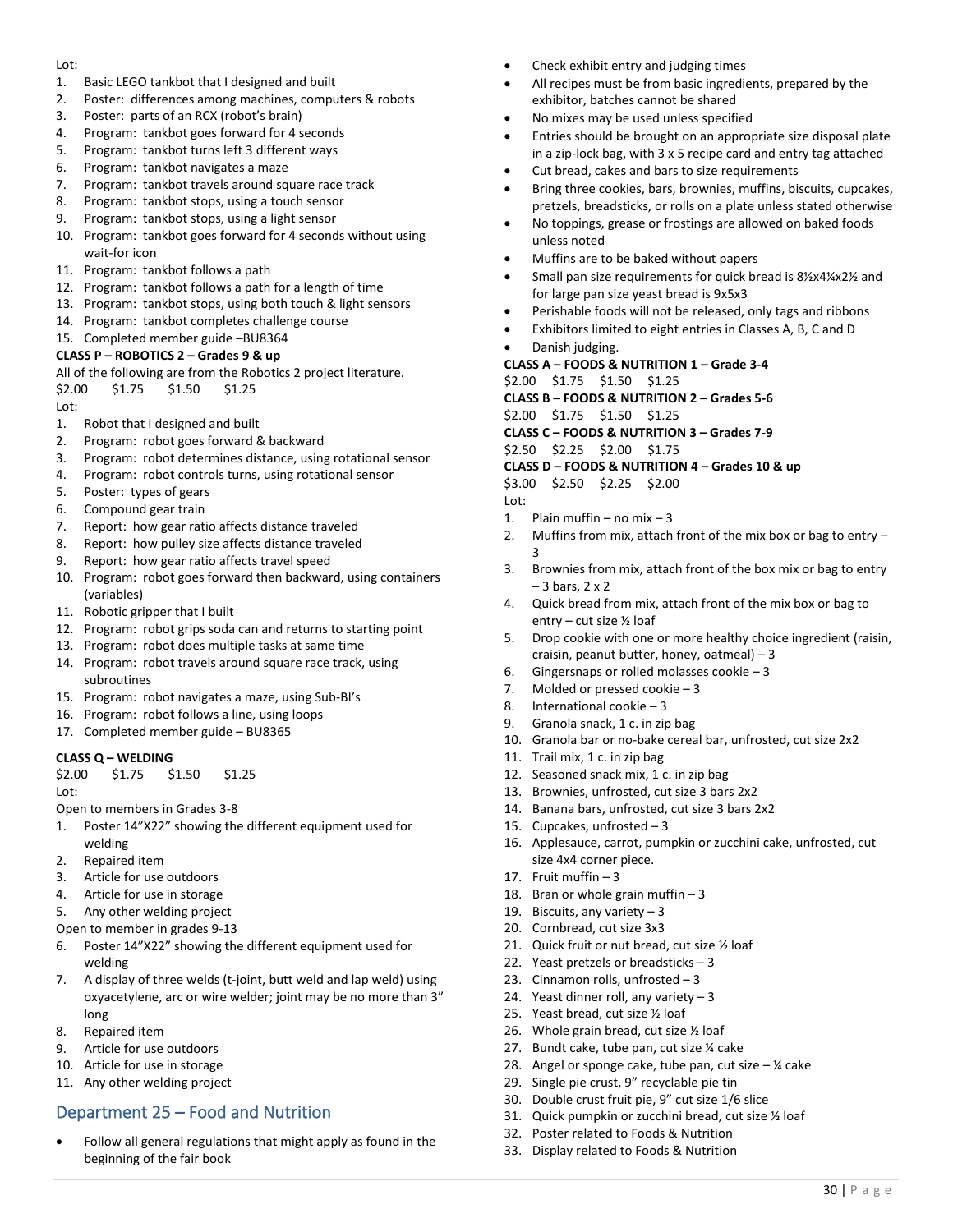34. Foods & Nutrition Theme of the Year – please see website for current theme – favorite fun cooking picture of exhibitor  $-5 \times 7$ 

#### **CLASS E – CANDY MAKING** Regulations:

- 
- Open to all grade levels. • Attach 3 x 5 recipe card.
- \$2.00 \$1.75 \$1.50 \$1.25

Lot:

- 1. Chocolate Fudge 3
- 2. Caramels 3
- 3. Peanut Brittle 3
- 4. Hard Candy 3
- 5. Any other homemade candy not listed  $-3$

# **CLASS F – CAKE DECORATING – Grades 3-6**

- **CLASS G – CAKE DECORATING – Grades 7 & up**
- Cake-shaped forms (cardboard, Styrofoam, etc.) may be used.
- Attach 3 x 5 recipe card frosting.
- \$2.00 \$1.75 \$1.50 \$1.25  $Int$
- 
- 1. Decorated cookies 3.
- 2. Decorated cupcakes 3
- 3. Small decorated cake (8-inch or under)
- 4. Large decorated cake (9-inch or over)
- 5. Special occasion decorated cake
- 6. Two-layer tiered cake
- 7. Any other entry related to cake decorating

## **CLASS I – FOOD PRESERVATION – Grades 3-6**

- **CLASS J – FOOD PRESERVATION – Grades 7 & up**
- Food must have been preserved within the last year, since previous fair.
- Jars must be standard canning jars, manufactured for home canning.
- All metal rings should be removed from jars prior to judging.
- Jars should be clean, sealed and no larger than one quart.
- Entries consist of one jar for each entry unless noted otherwise.
- All food must be processed according to methods tested and approved by UW-Extension and USDA – please see th[e USDA](http://nchfp.uga.edu/publications/publications_usda.html)  [Complete Guide to Home Canning](http://nchfp.uga.edu/publications/publications_usda.html) for additional information
- Paraffin should not be used on any product.
- Exhibits may be opened at the judge's discretion.
- All exhibits must be labeled with the following information:
- Paste label on side of jar opposite name of jar manufacturer. Exhibitor No. \_\_\_\_\_\_\_\_\_ Date Canned \_ Name of product Method of Preparation (check): Hot Pack \_\_\_\_\_\_\_\_\_ Cold Pack \_\_\_ If tomatoes: water added \_\_\_\_\_ or own juice \_\_\_ Type of acid \_\_\_\_\_\_\_ Method of Processing (check): Boiling Water Bath\_\_\_\_\_\_\_ Pressure Canner: pounds pressure \_\_\_\_\_\_\_ Dial gauge \_\_\_\_\_\_\_\_\_ or Weighed gauge\_\_\_\_ Time of Processing \_\_\_\_\_\_\_

\$2.00 \$1.75 \$1.50 \$1.25 Lot:

- 1. Apples, quartered or halved
- 2. Applesauce, hot pack
- 3. Peaches
- 4. Cherries, pitted
- 5. Rhubarb
- 6. Red or black raspberries 7. Any other fruit or berries
- Elevation
- 

- - **CLASS B – CLOTHING Grade 5-6** 
		- \$2.00 \$1.75 \$1.50 \$1.25
		- **CLASS C – CLOTHING Grades 7-9**
		- \$2.50 \$2.25 \$2.00 \$1.75
		- **CLASS D – CLOTHING Grades 10 & up**
		- \$3.00 \$2.75 \$2.50 \$2.25
		- Lot:
		- 1. Simple household, clothing related article (pencil case, laundry bag, garment bag, tote, etc.)

31 | P a g e

- 8. Tomato juice
- 9. Tomatoes, whole or quartered
- 10. Salsa
- 11. Jam, any variety, not freezer jam
- 12. Jelly, any variety
- 13. Freezer jam, perishable, will not be returned
- 14. Beet pickles
- 15. Crab apple pickles
- 16. Bread and butter pickles
- 17. Sweet pickles
- 18. Dill pickles, non-fermented
- 19. Vegetable or pickle relish
- 20. Green beans, cut
- 21. Yellow wax beans, cut
- 22. Sweet corn, off cob
- 23. Any other vegetable, label contents
- 24. Canned meat
- 25. Complete meal, three jars of different products used in one meal; include a 3x5 card with menu

#### **CLASS K – DEHYDRATING**

- Open to any member enrolled in Food Preservation.
- Food must have been preserved within the last year, since previous fair.
- \$2.00 \$1.75 \$1.50 \$1.25
- Lot:
- 1. Fruit
- 2. Fruit leather
- 3. Vegetables
- 4. Meat or jerky
- 5. Herbs, label contents

## <span id="page-31-0"></span>Department 26 – Clothing

- Follow all general regulations that might apply as found in the beginning of the fair book.
- Check exhibit entry and judging times.
- Garments modeled in the Clothing Revue may be entered as a clothing exhibit.
- Garments made on a serger and sewing machine will compete in the same classes.
- Attach a 3"x 5" card to your exhibit tag with the following information:

| Pattern Company & Number: |
|---------------------------|
| Fiber Content:            |
| Type of Interfacing:      |
| Changes to pattern:       |
| Care:                     |
| .                         |

- Estimated total cost: \_\_\_\_\_\_\_ • Failure to include the card will result in a dropping of one placing.
- Exhibitors must provide hangers and secure entry tags to the garment with safety pins.
- Danish Judging.
- **CLASS A – CLOTHING Grade 3-4**
- \$2.00 \$1.75 \$1.50 \$1.25
- 
- 
-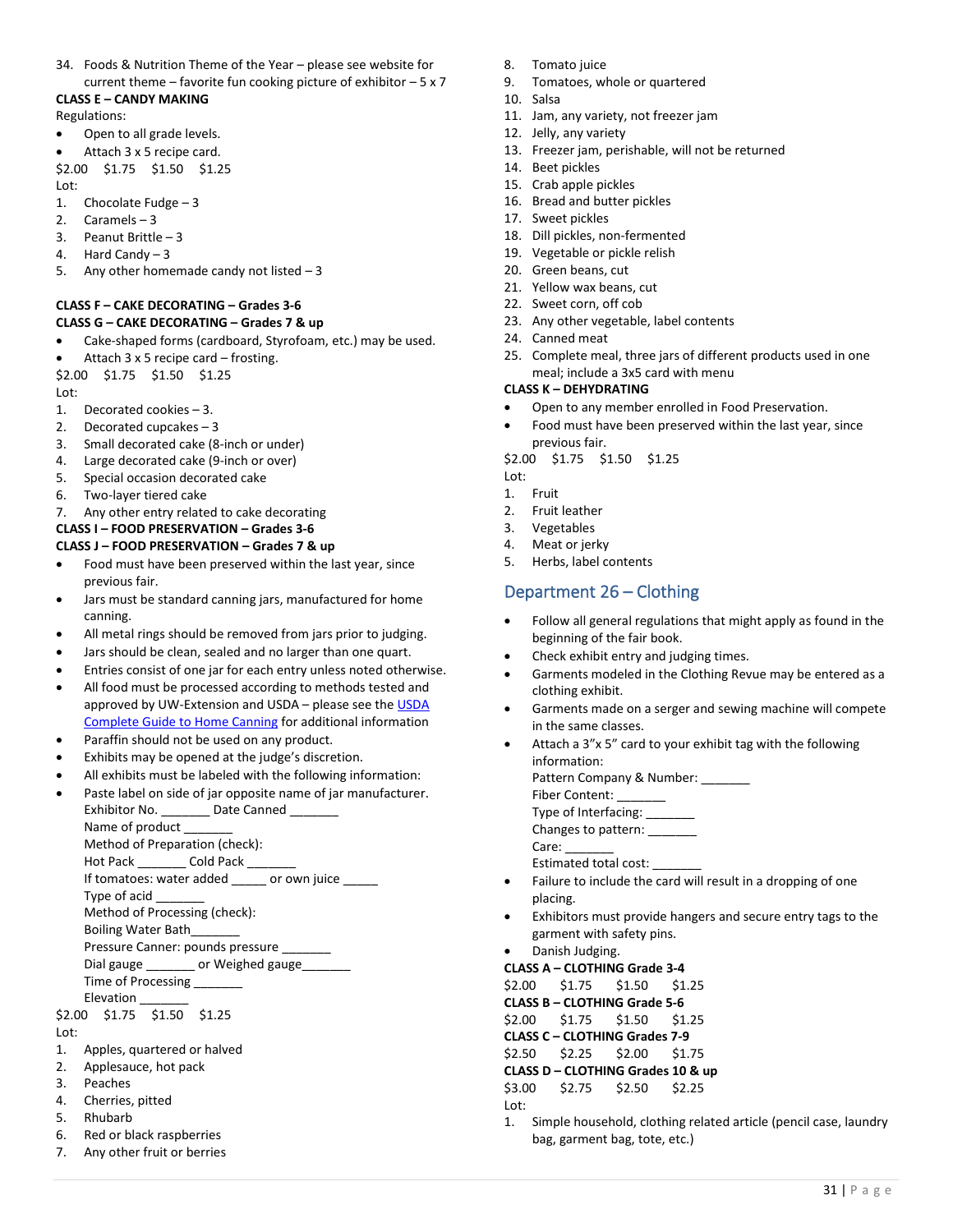- 2. Simple accessory article (apron, hat, scarf, bag, hair ruffle, slippers, bag, etc.)
- 3. Simple skirt, no zipper
- 4. Simple shorts or slacks, no zipper
- 5. Shorts, or slacks, fitted with closure such as buttons, zipper, etc.
- 6. Skirt with zipper
- 7. Simple blouse top, or vest
- 8. Coordinated top and bottom
- 9. Simple knit sportswear, sweatshirt, pant, or tee-shirt
- 10. Sportswear outfit, 2 or more pieces, coordinated top and bottom
- 11. Simple dress, no zipper
- 12. Dress, fitted with closure such as buttons, zipper, etc.
- 13. Dress for best wear, party, evening, formal
- 14. Sleep or loungewear, pajamas, nightgown or robe
- 15. Costume sewn by exhibitor
- 16. Simple jacket or coat or outerwear
- 17. Garment sewn by exhibitor for another individual
- 18. Garment re-cut and sewn from another garment, include story or description
- 19. Any garment made from non-traditional fabric, such as duct tape, plastic, paper, etc.
- 20. Clothing project sewing kit display with description of notions
- 21. Poster, Display or Photo journal related to sewing such as but not limited to fabric contents, uses of fabric, care of different fibers, types and uses of interfacing, clothing accessories, etc.
- 22. Poster, display or photo journal related to textile consumerism such as but not limited to wardrobe planning, clothing image, clothing cost analysis, clothing advertising, etc.

Additional lots open to Grades 10 & up

- 23. Swimwear
- 24. Fitness wear using stretch fabric, coordinated two pieces
- 25. Tailored and lined jacket, coat or suit
- 26. Entry sewn with added machine technique such as embroidery, appliqué, etc.

## **CLASS I – CLOTHES, HORSE**

Open to youth enrolled in horse.

- Judging will be done by the clothing judge.
- Homemade articles are to be worn or used by the horse or rider.
- Serger or conventional machines can be used.
- \$3.00 \$2.75 \$2.50 \$2.25

Lot:

- 1. People clothing suitable to wear for horse project activities (pants, shirts, jackets, etc.)
- 2. Horse blanket or hood
- 3. Article of wear for horse (cooling sheet, saddle pads, leg wraps, etc.)
- 4. Accessories for either people or horse (mitts, scarves, ties, belts (non-leather), non-leather boot bag, saddlebag, club banner, etc.)

# <span id="page-32-0"></span>Department 27 – Knitting and Crocheting

- Follow all general regulations that might apply as found in the beginning of the fair book.
- Check exhibit entry and judging times.
- Entry tags need to be fastened to the article.
- Entries with more than one piece need to be fastened together.
- Entries may be put in clear plastic bags for protection.
- Danish Judging.
- Attach a 3"x 5" card to your exhibit tag with the following information:

Fiber Content

Needle or hook size

Pattern Changes to pattern Care

Estimated total cost \_\_\_\_\_\_

```
CLASS A – CROCHETING 1 – Grades 3-6
```
\$2.00 \$1.75 \$1.50 \$1.25

**CLASS B – CROCHETING 2 – Grades 7-9**

\$2.50 \$2.25 \$2.00 \$1.75

**CLASS C – CROCHETING 3 – Grades 10 & up**

\$3.00 \$2.75 \$2.50 \$2.25

Lot:

- 1. Any small personal accessory (scarf, purse, hat, slippers, tote, etc.)
- 2. Any small household entry (dishcloth, potholder, placemat, basket, etc.)
- 3. Any small household entry, pillow
- 4. Any small household entry, 10" or less (doily, runner, etc.)
- 5. Any large household entry, larger than 10" (doily, runner, wall hanging, etc.)
- 6. Three or more articles of a set
- 7. Any small afghan, baby or lap size 45"x60" or less
- 8. Afghan, larger than 45"x60
- 9. Garment of greater difficulty using mixed colors, advanced stitches or piece construction (sweater, etc.)
- 10. Crocheted toy, (stuffed animal, puppet, doll or doll clothes, etc.)
- 11. Small seasonal decoration, 10" or less (ornament, etc.)
- 12. Large seasonal decoration, larger than 10" (stocking, wall hanging, etc.)
- 13. Any article with crocheted edging or lacework
- 14. Any framed article (no glass)
- 15. Swatch samples of different stitches, minimum of six (identify name of stitch)
- 16. Any felted crochet entry
- 17. Any other crocheted entry not already listed
- 18. Poster related to crocheting project
- 19. Display related to crocheting project

## **CLASS D – KNITTING 1 – Grades 3-6**

\$2.00 \$1.75 \$1.50 \$1.25 **CLASS E – KNITTING 2 – Grades 7-9**

- \$2.50 \$2.25 \$2.00 \$1.75
- **CLASS F – KNITTING 3 – Grades 10 & up**
- \$3.00 \$2.75 \$2.50 \$2.25
- Lot: 1. Scarf
	-
- 2. Any other small personal accessory using two needles (purse, hat, socks, slippers, tote, etc.)
- 3. Four needle mittens
- 4. Any other small personal accessory using four needles
- 5. Pillow
- 6. Any other small household entry using two needles (dishcloth, potholder, placemat, etc.)
- 7. Any large household entry (dresser scarf, tablecloth, etc.)
- 8. Three or more articles of a set
- 9. Any small afghan or shawl, size 45"x60:" or less
- 10. Afghan, larger than 45"x60"
- 11. Garment of greater difficulty, using mixed colors, advanced stitches or piece construction (sweater, etc.)
- 12. Knit toy, (stuffed animal, puppet, doll or doll clothes, etc.)
- 13. Small seasonal decoration, 10" or less (ornament, etc.)
- 14. Large seasonal decoration, larger than 10" (stocking, wall hanging, etc.)
- 15. Swatch samples of different stitches, minimum of six (identify name of stitch)
- 16. Any felted knit entry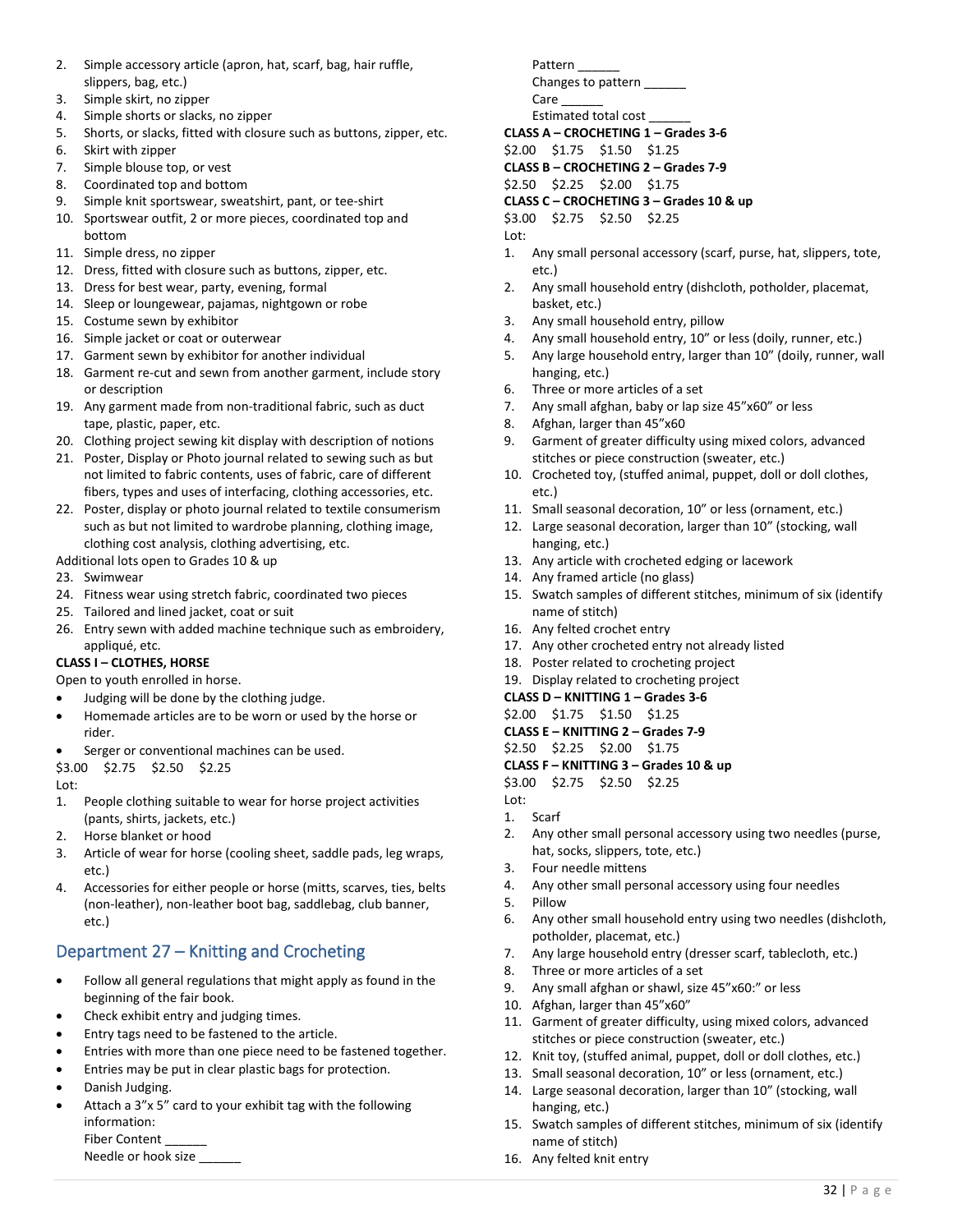- 17. Any other knitting entry not already listed
- 18. Poster related to knitting project
- <span id="page-33-0"></span>19. Display related to knitting project

## Department 28 – Home Environment

- Follow all general regulations that might apply as found in the beginning of the fair book.
- Check exhibit entry and judging times.
- Attach directions for all kits.
- Entries with more than one piece need to be fastened together.
- Entries intending to be hung should include hangers.
- Any seasonal items may be entered in its appropriate lot
- Danish Judging.
- Attach a 3"x 5" card to your exhibit tag with the following information:
	- o Type of room entry article will be used in
	- o Color scheme of room (may include samples)
	- o Description of how entry will be used

#### **CLASS A – HOME ENVIRONMENT 1 – Grades 3-6**

#### \$2.00 \$1.75 \$1.50 \$1.25

## **CLASS B – HOME ENVIRONMENT 2 – Grades 7-9**

\$2.50 \$2.25 \$2.00 \$1.75

## **CLASS C – HOME ENVIRONMENT 3 – Grades 10 & up**

\$3.00 \$2.75 \$2.50 \$2.25

Lot:

- 1. Scale drawing showing a design of a room with examples or photos of materials and furnishings
- 2. 3D model of a room with examples of materials and furnishings
- 3. Any textile or fabric furnishing for living or bedroom area; pillow, shams, cushion, clothing storage, stuffed animal, accessory, etc.; use Lot 11 or 12 for blanket type entries
- 4. Any textile or fabric furnishing for kitchen, dining or bathroom area (placemats, runner, centerpiece, wall decoration, towels, accessory, covers for small appliances, etc.)
- 5. Fiber or thread furnishing entry for a room (accessory, wall hanging, rug, macramé hanging, etc.)
- 6. Wood furnishing entry for any room (accessory, bulletin board, message board, storage unit, stool, plant stand, etc.; must be mostly wood
- 7. Nature or silk furnishing entry for any room (accessory, dried floral or silk arrangement, wreath, swag, etc.)
- 8. Recycled or enhanced accessory entry for any room (lamp, jewelry box, storage unit); include description of recycled or enhanced work done
- 9. Mat and frame for picture or plaque for any room, no glass
- 10. Window treatment for any room
- 11. Any small comforter, throw or spread size 45"x60" or less
- 12. Comforter, throw or spread larger than 46"x60"
- 13. Table, mantle or shelf decoration
- 14. Refinished piece of furniture (include description of work done)
- 15. Reupholstered or remodeled piece of furniture (include description of work done)
- 16. Poster related to Home Environment
- 17. Display related to Home Environment
- 18. Christmas or other holiday ornaments
- 19. Useful storage accessory made/assembled by exhibitor

### **CLASS D – QUILTING – Grades 3-6**

#### **CLASS E – QUILTING – Grades 7 & up**

\$2.00 \$1.75 \$1.50 \$1.25

Lot:

- 1. Article of clothing
- 2. Home accessory hand quilted such as, but not limited to pillow, wall hanging, table runner, etc.
- 3. Home accessory machine quilted
- 4. Blanket hand quilted, size 45"x60" or less
- 5. Blanket machine quilted, size 45"x 60" or less
- 6. Quilt larger than 45"x60"– hand quilted
- 7. Quilt larger than 45"x60" machine quilted
- 8. Quilt larger than 45"x60" tied
- **CLASS F – CONSUMER SAVVY – Grades 3-6**

**CLASS G – CONSUMER SAVVY – Grades 7-9**

## **CLASS H – CONSUMER SAVVY – Grades 10-12**

\$2.00 \$1.75 \$1.50 \$1.25

- Lot:
- 1. Poster, display or exhibit related to consumer choices and styles
- 2. Poster, display or exhibit related to use of computers by consumers
- 3. Poster, display or exhibit related to advertising
- 4. Poster, display or exhibit related to personal finance related to consumer choices
- 5. Poster, display or exhibit related to customer service
- 6. Poster, display or exhibit related to comparing any aspect of the consumer process

## <span id="page-33-1"></span>Department 29 – Child Development

- Follow all general regulations that might apply as found in the beginning of the fair book.
- Check exhibit entry and judging times.
- Attach a card with description of exhibit, age of child intended for and purpose of exhibit.
- Posters should be 22"x 28".
- Displays can be a notebook, scrapbook, or 3-D exhibit.
- Danish Judging.
- **CLASS A – Grades 3-6**

\$2.00 \$1.75 \$1.50 \$1.25

**CLASS B – Grades 7 & up**

\$2.50 \$2.25 \$2.00 \$1.75

- Lot:
- 1. Toy made by the exhibitor for a toddler or preschooler
- 2. Learning game made by the exhibitor for a toddler or preschooler
- 3. Picture book made by the exhibitor for a toddler or preschooler
- 4. Develop an illustrated story for a child
- 5. Puppet made by the exhibitor, with script for teaching
- 6. Flannel board with flannel pieces made by the exhibitor
- 7. Illustration of drawings, or photos teaching a finger play or song
- 8. Design a mobile for a child's room
- 9. Babysitting kit or activity bag for use with a toddler or preschooler
- 10. Create a book or card files of compiled activities for one area such as snacks, finger plays, art, songs, etc.
- 11. Growth chart showing stages of child development.
- 12. Child care First Aid Kit.
- 13. Poster related to Child Development
- 14. Display related to Child Development

## <span id="page-33-2"></span>Department 31 – Demonstration, Communication, **Writing**

- Follow all general regulations that might apply as found in the beginning of the fair book.
- Check exhibit entry and judging times.
- Danish Judging.

#### **CLASS A – DEMONSTRATIONS, JUNIOR DIVISION – Grades 3-6 CLASS B – DEMONSTRATIONS, INTERMEDIATE DIVISION – Grades 7-8**

#### **CLASS C – DEMONSTRATIONS, SENIOR DIVISION – Grades 9 & up**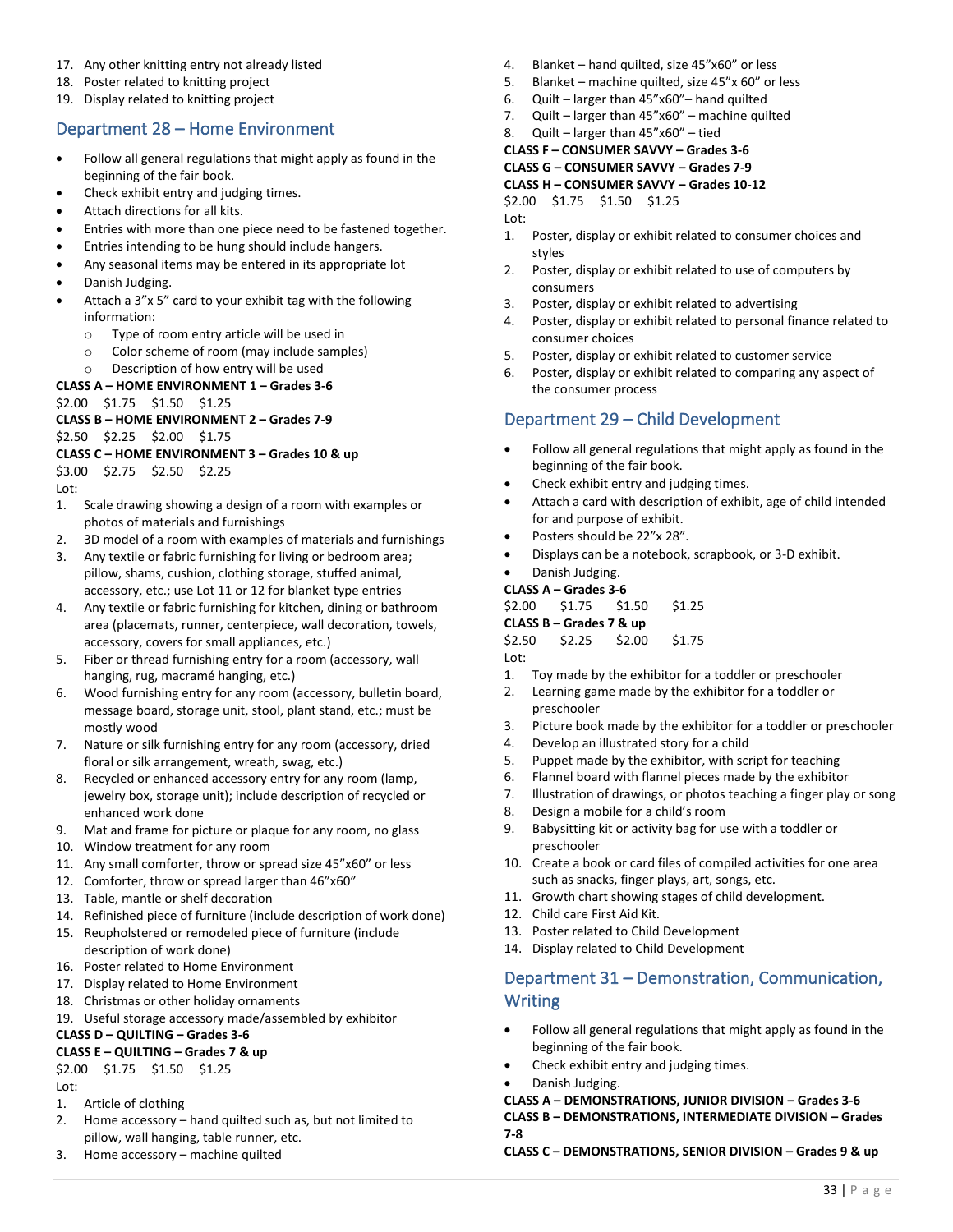- All demonstrations must be a video recording.
- Recording must be sent via email to [fairboard@co.dunn.wi.us](mailto:fairboard@co.dunn.wi.us) prior to judging day, usually Wednesday of fair week.

• Danish judging. Exhibitor should be present. \$3.00 \$2.75 \$2.50 \$2.00

Lot:

1. Individual demonstration

#### **CLASS D – COMMUNICATIONS**

\$3.00 \$2.75 \$2.50 \$2.00

 $Int$ 

- 1. Poster, display or exhibit relating to nonverbal communication
- 2. Poster, display or exhibit relating to communicating through technology
- 3. Poster, display or exhibit relating to the communication process
- 4. Poster, display or exhibit relating to a specific type of communication such as but not limited to techniques for planning a speech (worksheet, outline, note cards), techniques on tips, etc.
- 5. Communication portfolio
- 6. Any other exhibit relating to communications not already listed

**CLASS E – CREATIVE WRITING – Grades 3-6**

#### **CLASS F – CREATIVE WRITING – Grades 7-8**

#### **CLASS G – CREATIVE WRITING – Grades 9 & up**

\$3.00 \$2.75 \$2.50 \$2.00 Lot:

- 1. Any piece of original creative writing such as but not limited to poetry, short story, essay, play, etc. not to exceed four typed double spaced pages
- 2. Collection of original creative writing limited to 4 typed double spaced pages
- 3. Poster, display or exhibit related to creative writing
- 4. An original cover illustration for one of your favorite books
- 5. An original book review about your favorite book
- 6. A handmade "few kind words" book

## <span id="page-34-0"></span>Department 32 – Club Booths & Signs

#### **CLASS A – BOOTH**

\$16.00 \$14.00 \$12.00 \$10.00

- Open to any Dunn County 4-H or other recognized youth organization under adult leadership with an education program.
- Entry must be made using the FairEntry by leader or advisor
- Work to be completed by youth or by group of youth and adults in partnership
- Follow all general regulations that might apply as found in the beginning of the fair book
- Check exhibit entry and judging times
- Booth should promote 4-H or youth organization; include fair theme in the booth display; please see website for current fair theme.
- Size: 4'x4'x4'
- Booths must be set-up Tuesday of the fair; identify your club name on your booth
- Arrangement of the booth must be done by the club or organization; booths should be kept in good condition throughout the duration of the fair

| $\bullet$ | Danish judging; booths will be judged as follows: |    |
|-----------|---------------------------------------------------|----|
|           | Caption or Signage                                | 10 |
|           | Appearance and Design                             | 10 |
|           | <b>Interest and Attention</b>                     | 20 |
|           | <b>Quality of Exhibit</b>                         | 20 |
|           | Educational Value, Development of Theme           | 20 |
|           | Original Work of Club Members                     | 10 |
|           | <b>Explanatory Material</b>                       | 10 |
|           |                                                   |    |

Lot:

- 1. 4-H Booth
- 2. Any other County Youth Organization

## **CLASS B – FAIR SIGN**

\$75.00 \$50.00 \$25.00

- Signs must be at least 4'x4'
- Signs must be on private land, not the road right of way
- $\bullet$  Signs must be on display by July 1st
- Signs must include:
	- o Club/Group name
	- o Dunn County Fair
	- o Date of fair
	- o Location Dunn County Rec Park, Menomonie
	- o Dunn County Fair theme
- Signs must be removed the week after the fair
- Entry must be made using FairEntry by leader or advisor
- Submit color photograph or email a digital image along with directions to the sign from the Rec Park by July 9th to [fairboard@co.dunn.wi.us.](mailto:fairboard@co.dunn.wi.us)
- Judging will be based on
	- o Creativity
	- o Use of theme
	- o Advertising value

Lot: 1. Fair Sign

# <span id="page-34-1"></span>Department 33 – Self Determined Projects/Youth Leadership

- Follow all general regulations that might apply as found in the beginning of the fair book.
- Check exhibit entry and judging times.
- Exhibits may include but are not limited to related entry items, posters, displays, scrapbook, notebook, journals, reports, photo story, portfolio, etc.
- Youth Leadership projects may include but are not limited to action plans, training meetings, activities, experiences, presentations, educational opportunities, teaching aids, etc.
- Fair presentations include presenting a youth leadership exhibit or self-determined project entry to the public at the information booth in the animal barns or exhibit building. Sign up times will be found by the small animal information booth and the exhibit hall information booth.
- Include note posted on back of exhibit tag with information on description of project, time involved, and other members you worked with.
- Danish judging. Exhibitor should be present.
- **CLASS A – YOUTH LEADERSHIP**

\$2.50 \$2.25 \$2.00 \$1.75

- Lot:
- 1. Exhibit related to project leadership.
- 2. Exhibit related to organization leadership
- 3. Exhibit related to activity leadership
- 4. Exhibit related to club leadership
- 5. Exhibit related to community service leadership

**CLASS B – SELF DETERMINED PROJECTS** 

| \$2.50 | \$2.25 | \$2.00 | \$1.75 |
|--------|--------|--------|--------|
| Lot:   |        |        |        |

- 1. Animal Science Project
- 2. Arts and Communications Project
- 3. Family Home and Health Project
- 4. Mechanical Sciences Project
- 5. Environmental Education Project
- 6. Plant and Soil Science Project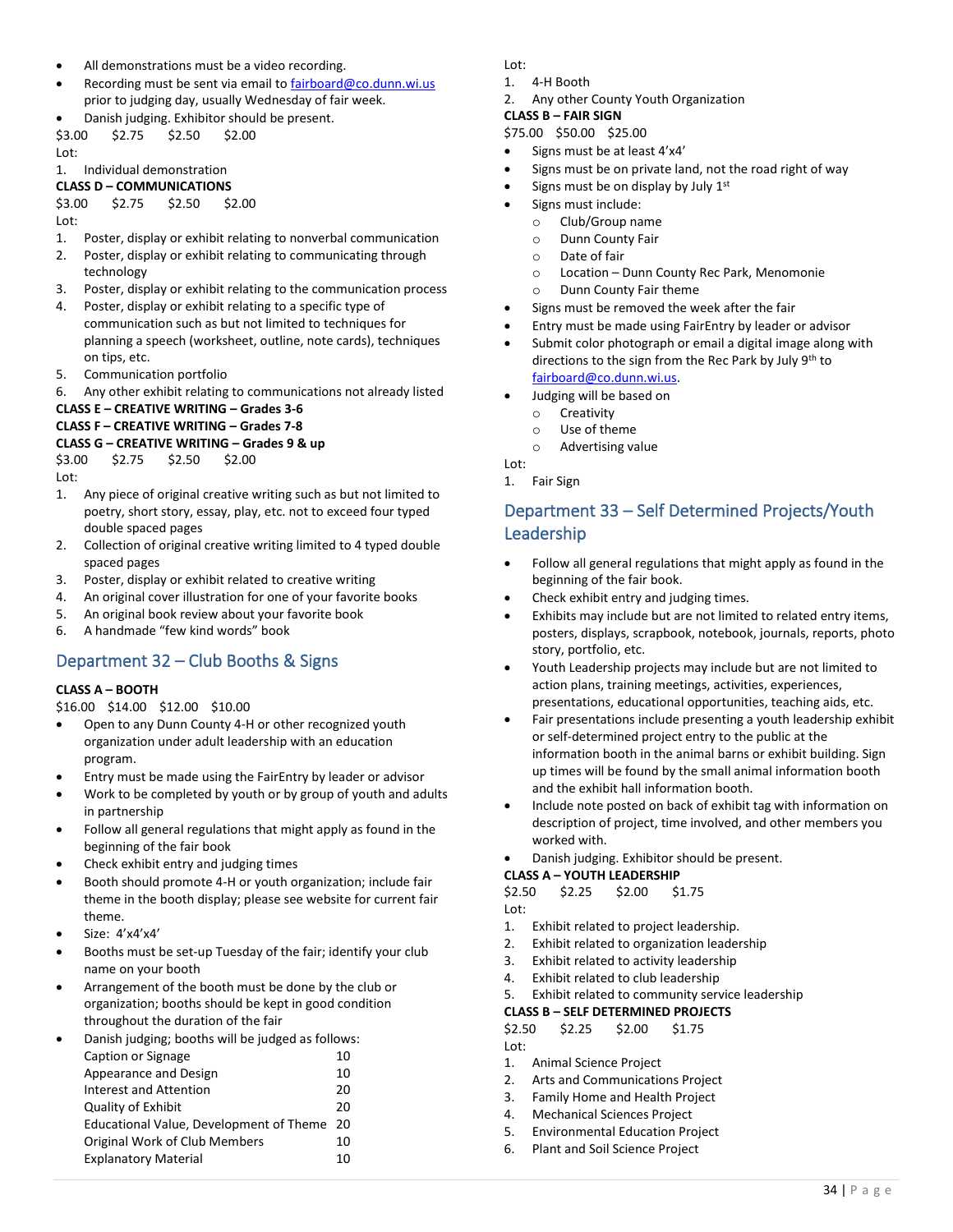# <span id="page-35-0"></span>Department 34 – Health and Citizenship

#### Regulations:

- Follow all general regulations that might apply as found in the beginning of the fair book.
- Check exhibit entry and judging times.
- Exhibits should reflect the grade level and ability of the exhibitor.
- Danish judging. Exhibitor should be present.

# **CLASS A – HEALTH – Grades 3-5**

## **CLASS B – HEALTH – Grades 6-8**

**CLASS C – HEALTH – Grades 9 & up**

## \$2.00 \$1.75 \$1.50 \$1.25

Lot:

- 1. Poster or display related to basic first aid
- 2. Poster or display related to a specific first aid technique
- 3. A first aid kit created by exhibitor with materials list and budget attached
- 4. Poster or display about personal hygiene related to health
- 5. Poster or display about food choices related to health
- 6. Poster or display about the importance of physical activity
- 7. Poster, display or project related to personal water or food intake
- 8. Poster, display or project related to product health claims
- 9. Poster, display or project related to fitness activities
- 10. Poster, display or project related to your personal health plan
- Additional lots open to Grades 9 & up

\$2.25 \$2.00 \$1.75 \$1.50

 $Int$ 

- 11. Personal and family health history.
- 12. Display illustrating the results of tanning
- 13. Display explaining important considerations before marriage
- 14. Display illustrating common dating concerns and issues
- 15. Display illustrating healthy and responsible relationships
- 16. Write a Public Service Announcement about violence prevention
- 17. Display illustrating measures people need to take to remain healthy
- 18. Display illustrating positive and healthy activities for teens
- 19. Display showing the effects of alcohol
- 20. Display explaining problem solving, goal setting, communication, or conflict management skills.
- 21. Display explaining stress
- 22. Display showing parent responsibilities
- 23. Display explaining maturity
- 24. Display exploring health related careers
- 25. A personal resume
- 26. Display explaining job interviews or work ethics
- 27. Display showing how to determine which health products to

## purchase

**CLASS D – CITIZENSHIP**  \$2.00 \$1.75 \$1.50 \$1.25

Lot:

- 1. Display showing how you had a positive impact on your community
- 2. A written plan on how you plan to positively impact your community
- 3. Display illustrating different ways people can be active citizens
- 4. Any other display related to the citizenship project

## **CLASS E – INTERGENERATIONS**

## \$2.00 \$1.75 \$1.50 \$1.25

Lot:

- 1. Display related to an intergeneration project
- 2. Diary or log of an interview with an older friend
- 3. A short biography on an older friend

4. A research report on the younger years of an older friend

# **CLASS F – INTERNATIONAL – Grades 3-5**

#### **CLASS G – INTERNATIONAL – Grades 6-8 CLASS H – INTERNATIONAL – Grades 9 & up**

\$2.00 \$1.75 \$1.50 \$1.25

Lot:

- 1. Exhibit or display related to the importance of Natural Resources and environment in our world
- 2. Exhibit or display related to exhibitor's nationality
- 3. Exhibit or display related to food in our world
- 4. Exhibit or display related to customs and cultures around the world

Additional lots open to Grades 9 & up

- 5. Exhibit or display related to concerns of youth around the world
- 6. Exhibit or display related to values and attitudes around the world
- 7. Exhibit or display related to your community and international connections.
- 8. Exhibit or display related to other world issues

#### **CLASS I – ENTREPRENEURSHIP**

\$2.00 \$1.75 \$1.50 \$1.25

- Lot:
- 1. History of a product
- 2. Monthly time management schedule
- 3. Profile of a local business
- 4. Sketch of a business idea
- 5. Contrast and comparison of a product
- 6. Internet research report on a business idea
- 7. Profile of business customers
- 8. Classified help wanted ad
- 9. Marketing plan for a business idea
- 10. Customer service survey
- 11. Picture story of an entrepreneurship project
- 12. Prototype of a product
- **CLASS J – PERSONAL FINANCE**

## \$2.00 \$1.75 \$1.50 \$1.25

- Lot:
- 1. "Needs and Wants" portrait
- 2. Outline of talk regarding a money issue
- 3. Collage of photos illustrating financial goals
- 4. Personal spending plan or budget including income and expenses
- 5. Personal money journal
- 6. Poster or display on uses of money
- 7. Weekly record of finances saved, shared and spent
- 8. Poster or display on calculating interest
- 9. Booklet or display on managing checking account
- 10. Poster or display on choosing financial institution

#### **CLASS K – WORKFORCE READINESS**

\$2.50 \$2.25 \$2.00 \$1.75

3. Story on the value of teamwork 4. Review of teamwork in a local business 5. Report, artwork or collage on a chosen job 6. Story or picture collage of a typical day on a job 7. Collection of 3-5 news articles exploring future career

possibilities

Projects Regulations:

- Lot:
- 1. Report on importance of honesty in the workplace 2. Three job reference letters from a potential first job

<span id="page-35-1"></span>Department 35 – Educational and School Related

35 | P a g e